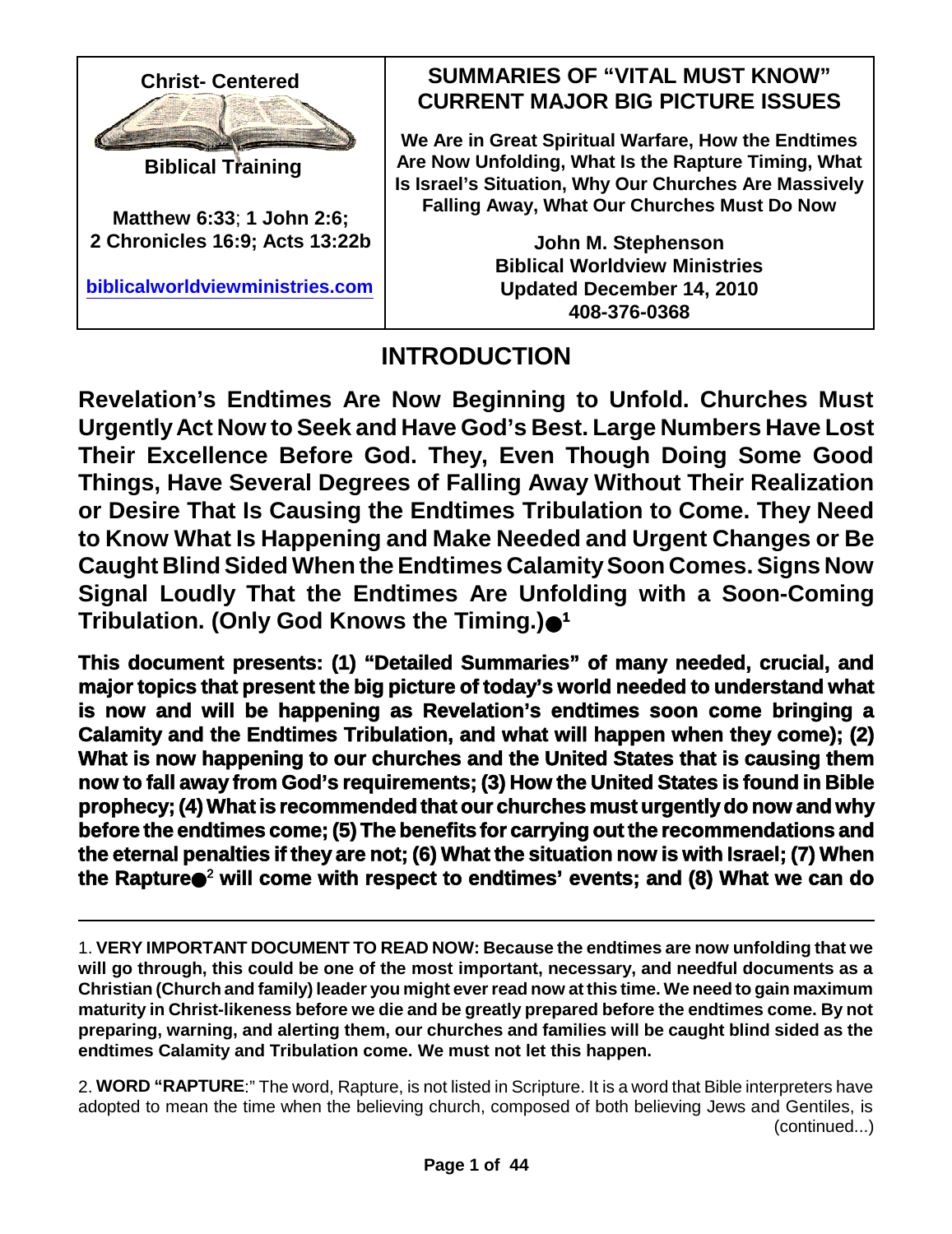**now to become an example church under God and to gain His best.**

**It is a must that we become maximumly mature in Christ-likeness before death so we can relate to our perfect God in a greater way throughout eternity. We are here to gain this maximum maturity. Be sure to read the references listed at this document's end.**

# **TABLE OF CONTENTS <sup>3</sup> 4**

### **(Presenting the Biblical Worldview in a Series of Major Topic Summaries.)**

The topics in this document to be read in the sequence presented are: **(1)** *Introduction - Must Know Concepts Discussions;* **(2)** *Prophecy Situation; Urgent Action Now for Our Churches;* **(3)** *Our Church Situation Now*; **(4)** *Rapture Sequence Timing*; **(5)** *The Current Israel Situation;* **(6)** *Endtimes Relationship Sequence, Now in Effect That God Is Using to Terminate History* **(How the United States is found in Bible Prophecy) (The only way America can be brought back)**; **(7)** *The Calamity's and Tribulation's Happenings;* **(8)** *The Spiritual Warfare;* **(9)** *Satanic Strategies in the Spiritual Warfare (With Parts One and Two)* **(Every Church and family leader, and pastor must read this section)**; **(10)** *Needed MinistryApproach To Have theYouthAttend Hymn Services*;**(11)** *Christian Life Relationship Principles (topics) Needed to be Lived Out Experientially for Becoming Mature in Christlikeness*; **(12)** *Become an Example Church with Excellence Before God*; **(13)** *Summary of Required Happenings Before Major Prophetic Events Can Occur;* **(14)** *Major Overall Understanding;* **(15)** *What Our Churches Must Do Now With Urgency Before the Endtimes Calamity and Tribulation Come;* **(16)** *Personal Responses If We Do Not Warn and Prepare Our People for the Coming Calamity andEndtimes Tribulation*;**(17)***Appendix One: Reasons Why Our Maturity in Christ-likeness May Be (Most Likely Will Be) Fixed Forever at Death***;**

2(...continued)

3. **REPORT AUDIENCE:** This report is meant for all Christians, especially for those having responsibility for others. This is, so they can know and understand: **(1)** the big picture; **(2)** how we walk with God to gain maximum maturity in Christ-likeness being prepared for eternity; **(3)** Bible prophecy; **(4)** how the endtimes are now unfolding - being urgently prepared for them, avoiding sin; and **(5)** what our churches must urgently do now to have God's best. Having a prophecy background knowing the nomenclature and general happenings are most useful. **This document is for educational, training, and information purposes, presenting the author's understanding. Readers are encouraged to study the details on their own. The author cannot be responsible for what readers do or not do. All that presented came from the Bible directly, from the trends under the Bible's overly, or in application, unless otherwise stated.**

4**. SUMMARY DOCUMENT;** This document presents a series of "must reading" summaries by all churches of today's most important subjects or topics of what is happening and why, that must be known, understood, and acted upon. (If this document contained the detailed development, it would be tens of pages longer.) The details and Scriptural developments upon which the summaries were taken are found in the references mentioned in the summaries and at the end of this document. They should be read next. **Please overlook some redundancy. It was hard to take out with so many topics and considerations.**

caught up to meet Christ in the air (in the clouds) at His Second Coming (1 Thessalonians 4:13-18).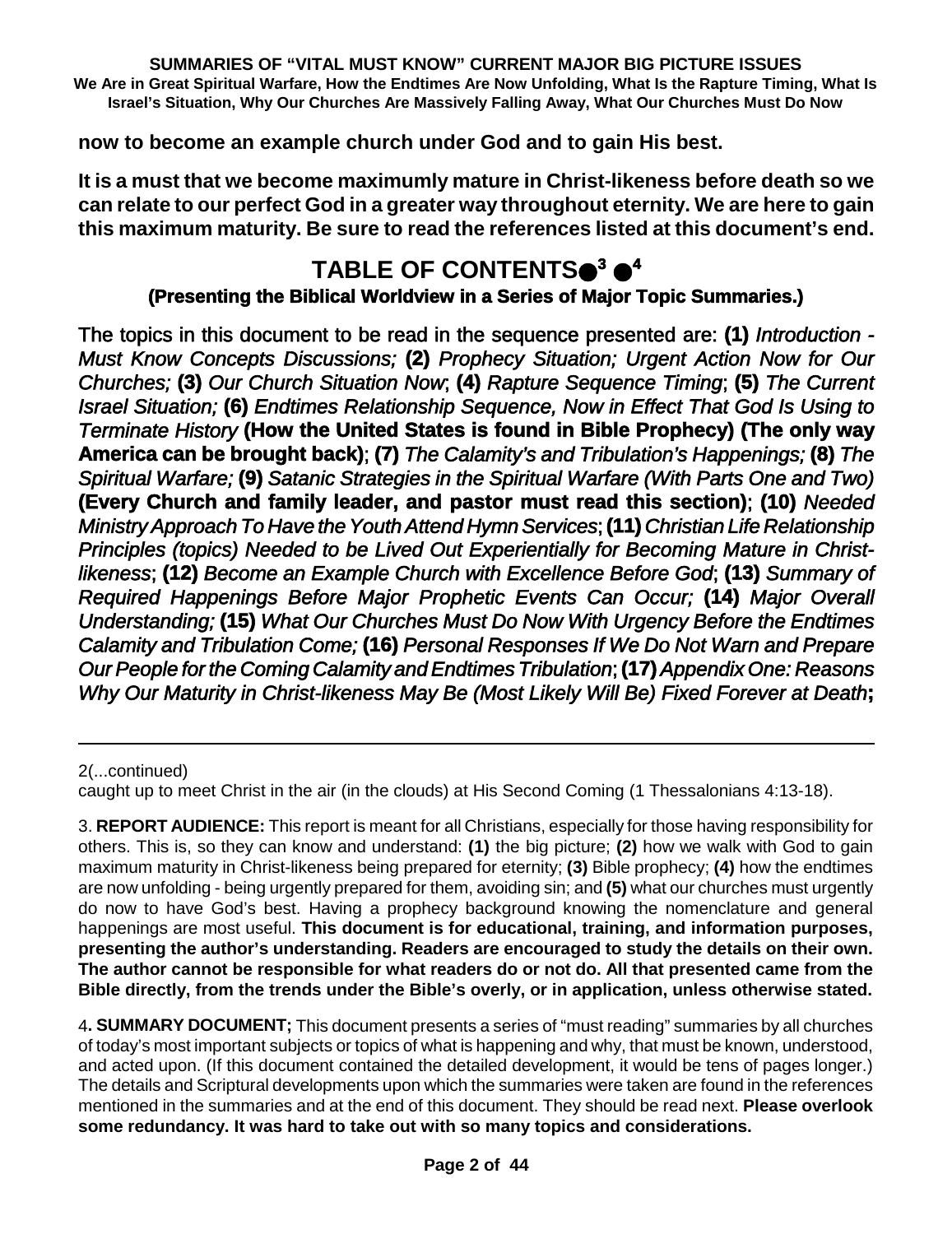and **(18)** *Must Read Detailed References on Our Website* (for detailed Scriptural development of the summaries presented).

# **THE MAIN REPORT 5**

## **1. INTRODUCTION - MUST KNOW CONCEPTS DISCUSSION**

Observation shows that large numbers of our American churches, even though doing some good things, are now in large numbers unknowingly falling away from required obedience to God in great spiritual warfare, causing America to fall away and bring Revelation's endtimes. God has initiated a special sequence by which He is now terminating history. There has been such church problems over the years. But now the situation is "greatly" worsening. **Cyclic history is now over.** Churches, many doing some good things, do not appear now to do critical analysis to know their circumstances and to know and recognize the signs that signal loudly the endtimes Calamity with the Tribulation are soon coming that they (we all) will go through. **There are key happenings now our churches must know, and ministries, they must now "urgently" live out.**

There are "must know" concepts that all Church and family leaders must know. They include: **(1)** we, as Christians, are to gain maximum maturity in Christ-likeness in our lifetime before death by knowing and living out experientially many biblical topics, not just work for some Christian growth; **(2)** the special endtimes sequence using the United States for how the endtimes are now unfolding and why they are coming; **(3)** what must happen before the Rapture, the Tribulation, and Christ's Second Coming can occur; **(4)** what is now the situation with Israel and why; **(5)** the spiritual warfare between Christ and Satan with their strategies now affecting America and her churches, bringing Revelation's endtimes; **(6)** what is now happening to our churches without their realization or desire in the spiritual warfare causing them to have a falling away from God's best and His major requirements; and **(7)** what our churches must now urgently do before the endtimes come to gain God's best for now and eternity. **MANY DOCTRINES** signal "without ambiguity" that the American Churches, because of their falling away in great numbers, (and world) will go through the endtimes Tribulation **6** for divine discipline. They show without ambiguity that the Church's Rapture comes after the Tribulation at Christ's Second Coming. They show clearly that The Pre-Tribulation Rapture View is not taught in Scripture. **<sup>7</sup>** We must know and realize that apart from living holy and

5. **SCRIPTURE REFERENCES:** Scripture passages printed out are from the NASB.

6. **THERE DEFINITELY IS AN ENDTIMES TRIBULATION:** Christ comes on the clouds after the Tribulation. At this time, **"***the persons"* of the Beast and the False Prophet, the satanic leaders in the Great Tribulation, are cast into the Lake of Fire (Daniel 7:11; Revelation 19:19-20). Revelation 7:14 teaches that a great multitude "from all nations" come out of **the** Tribulation, **the great one (See the Greek)**. *These show there is an endtimes "all nations" Tribulation.* There are "many other" presented doctrines that also show this.

7. **PRE-TRIBULATION RAPTURE VIEW: The Pre-Tribulation Rapture view is based on many wrong assertions, not doctrinal teachings. There are many doctrines, such as those presented, that totally refute a Pre-Tribulation Rapture and teach positively the Rapture is Post Tribulational.** See our website report: *Interpretation Errors That Wrongly Help Establish the Pre-* (continued...)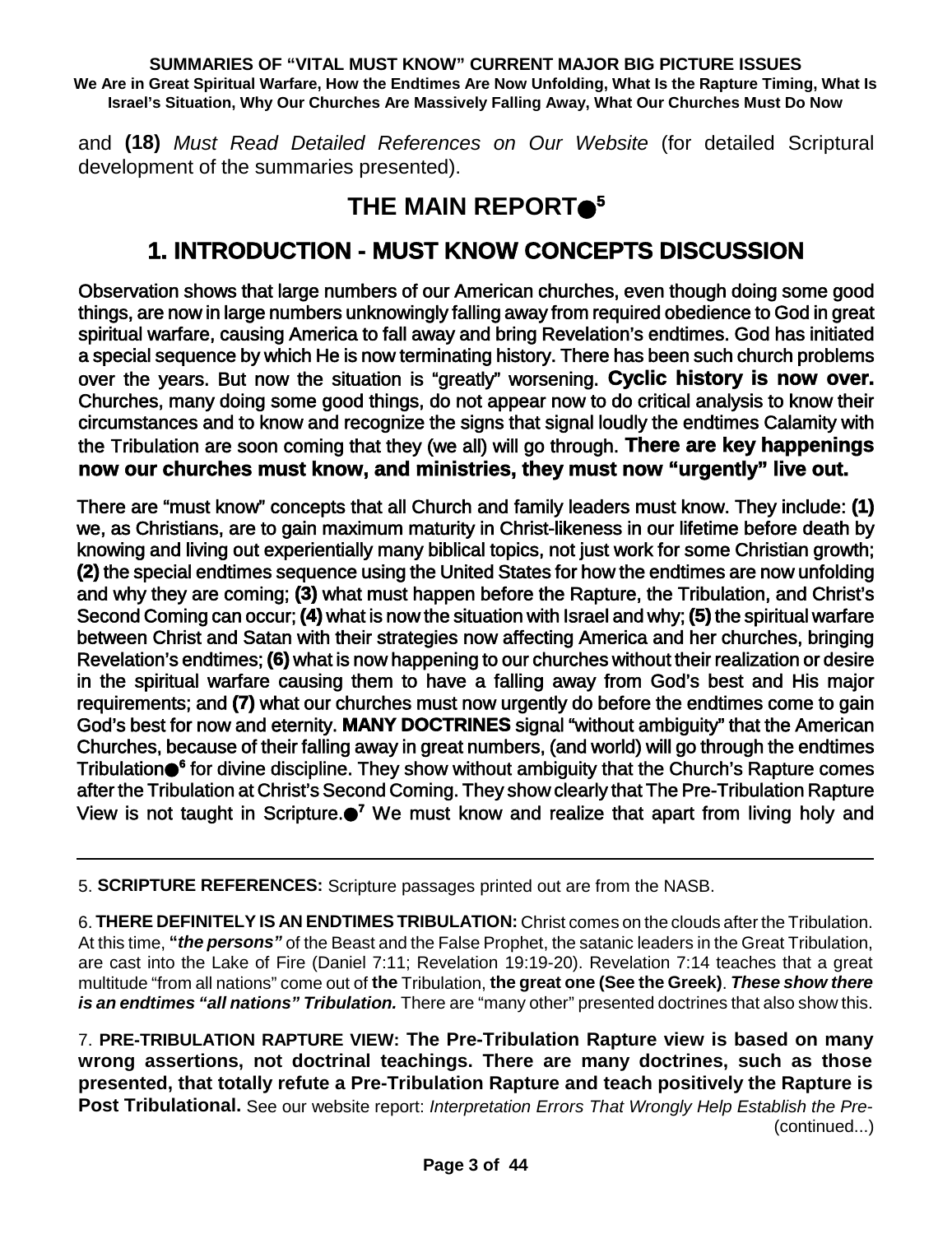righteously by faith before God under His leading, in intimate fellowship with Him, with maximum maturity, there is nothing**. We must be sure to train our people and ourselves to work towards and gain this maximum maturity. This is the main job of the Church. Our Church people must know and "live out" the topics for this to happen - not just know the topics. Otherwise, having less can limit our maximum relationship with God, both now and especially in all eternity. We, as Church and family leaders, must not let this happen.**

**Many churches are teaching good doctrines and principles with a church service, a sermon, and a Sunday School, but show but limited divine life. Some have good foreign missionary and Awana programs. However, churches must teach how to live out the doctrines and principles experientially, give personal testimony of how they have been lived out, and have their people live them out experientially to bring life to the church. They must not mainly know the doctrines academically. There should be an attempt to train with the many topics (a curriculum) that compose God's Whole Counsel. Churches should know many of the topics. There should be regular water baptisms of new converts from the community and many people becoming involved in the work, especially to evangelize and disciple children in the community. The church people should be involved in doing evangelism. Church people should be working with Child Evangelism Fellowship (CEF) to minister in many after school Bible clubs during the school year and in 5-Day clubs in the summer. Young people should be involved in ministry and have good fellowship groups. Visitors need to see this life and ministry activity for them to come to the church.**

**This document, in presenting the big picture, comes from my great love of the Church and as a watchman of God. It brings encouragement and an alert to our churches to do urgent needed ministries after the heart of God (2 Chronicles 16:9 with Acts 13:22b) that are to be lived out and make potential and "necessary" changes to do God's will and have His best in these critical times. It also presents the penalties now being paid for not having sufficient obedience and the most serious penalties if the recommendations are not carried out. This document is meant to bring the status of affairs and what we must now do with urgency, not criticize. We are all in this together. We must help each other.**

This document is meant to present a background and a list of the major Bible teachings (topics) with which leaders should train their people (including their children and youth) to become maximumly mature in Christ-likeness and with an accurate understanding of endtimes Bible prophecy. <sup>8</sup> This

<sup>7(...</sup>continued) *tribulation Rapture View*.

<sup>8.</sup> **MANY PROPHECY VIEWS:** I have read over 50 books on Bible prophecy over the years. These and more are listed at the end of my book: *Watchman Warning*. There are over six different views of Bible prophecy held by godly and highly academic people that sequence all the endtimes' events in all the possible ways. These many views are shown in *Chapter 2 Prophetic Approach and God's Plan* of my book: *Watchman Warning*. We present what we believe is this correct view founded on many-many doctrines. It is a Post-Tribulational Rapture view based on the special relationship sequence by which God is using now (continued...)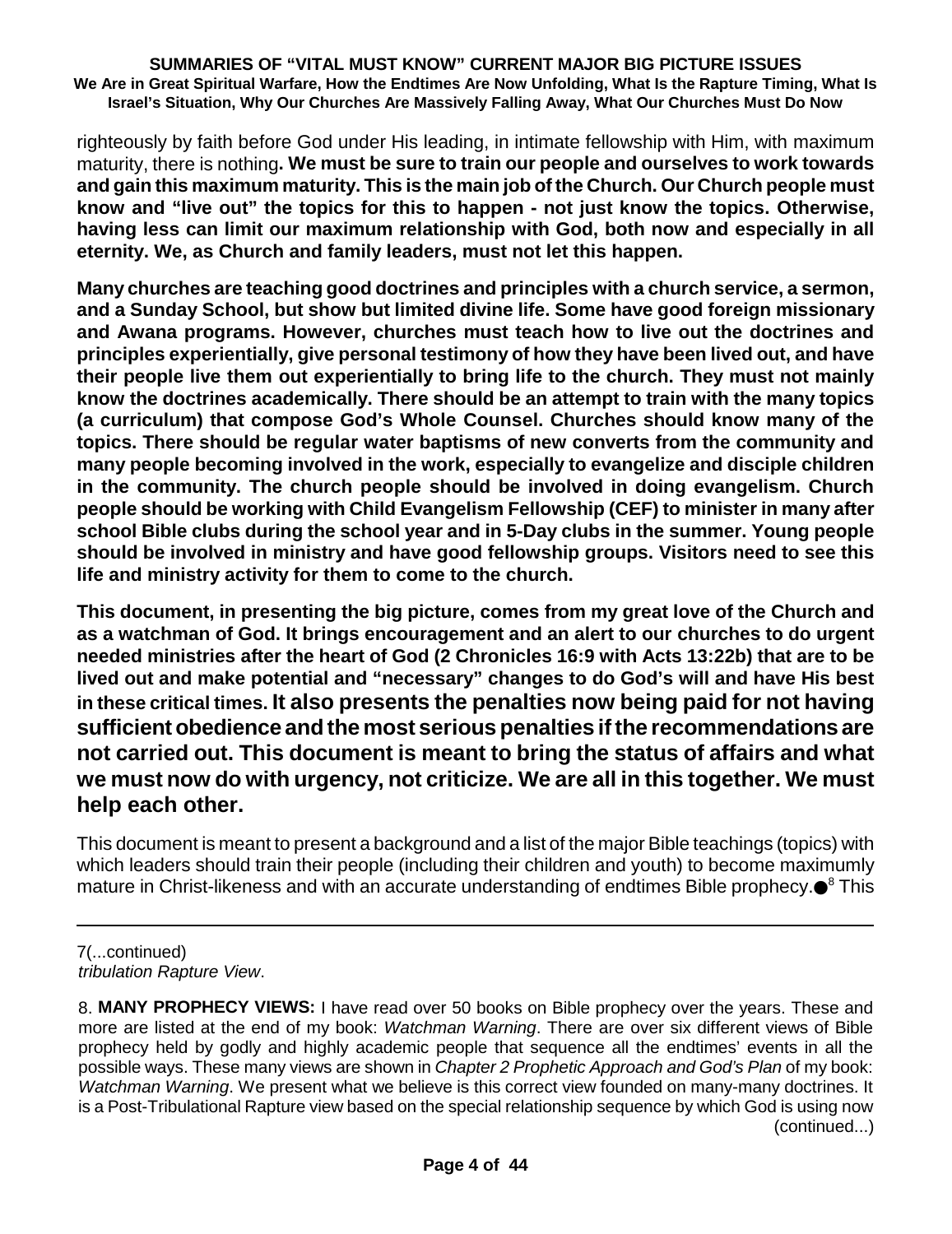is so they can prepare and know what they will experience and have the correct view such that we will alert, prepare, and inform our people what they will soon experience as the endtimes unfold. When we are maximally mature in Christ-likeness, we will be "living out" many topics that only come from God the Father (now only from the Bible that came from the Father) as a source. This is a growth leaning process. We must know the topics. If not, we should search the Bible for them. We should to this anyway to update our list. <sup>9</sup> **We, as stated, must not allow them to be caught blind sided and unprepared when the Calamity comes suddenly like an earthquake without warning, apart from the signs and the watchman's warning, that brings in the soon-coming endtimes Tribulation.**

Our churches (by what they are and are not doing) are operating as if the current apparent good times will continue long term without recognizing the signs that signal the endtimes are coming soon like a sudden earthquake that will truncate the good times. Generally, they are not prepared (or not preparing) for the endtimes, and they do not realize their condition is largely responsible for the endtimes coming. They, in essence, are wrongly declaring "peace and safety" without any adverse conditions soon coming.

Training their people (especially their children and youth) for" maximum" maturity in Christ-likeness (especially now) is **THE MAIN JOB** of the Church and families. God commands that we do so. 10

8(...continued)

to terminate history. **We need to know this special sequence to understand Bible prophecy (how the endtimes unfold) and so we can know and recognize the signs that signal the endtimes are coming soon so we can be sure to prepare for them.** The one "major wrong view," in our perspective, held by many today, is the Pre-Tribulation Rapture (Dispensational) View. **Many doctrines refute this view.** This wrong view has effects on our people such that churches do not alert, warn, and prepare their people to go through what is coming and do not mature their people for eternity. **(Many churches today do not (may not) have any church prophecy view and have not taught prophecy from their pulpits for many years.**

9. **MY WEBSITE DOCUMENTS:** See my documents: (1) *Summary Document: Signs, Characteristics, Beliefs, and Practices of Being or Becoming Highly Mature in Christ-likeness* and *(2) Keys to Becoming Mature in Christ-likeness In Godly Relationships* that provide inputs for how one becomes mature and for signs we are becoming mature. We can help each other here.

10**. VERSES THAT TEACH (COMMANDS) WE ARE TO PURSUE AND GAIN SPIRITUAL MATURITY IN CHRIST-LIKENESS IN OUR LIFETIME** (Thus signaling the spiritual maturity we have at death, we may have forever.)

*Hebrews 6:1 - Therefore leaving the elementary teaching about the Christ* (the a,b,c's of the Christian life and faith). **Iet us press on to maturity**, not laying again a foundation of repentance from dead works and *of faith toward God* (not going over the a,b,c's over and over again), (Comments: Mine)

Acts 20:26-27 - "Therefore I testify to you this day, that I am innocent of the blood of all men. "For I did not *shrink from declaring to you the whole purpose* (counsel) *of God.* (Comment: Mine.)

Matthew 28:19-20 - "Go therefore and make disciples of all the nations, baptizing them in the name of the Father and the Son and the Holy Spirit, teaching them to observe all that I commanded you; and lo, I (continued...)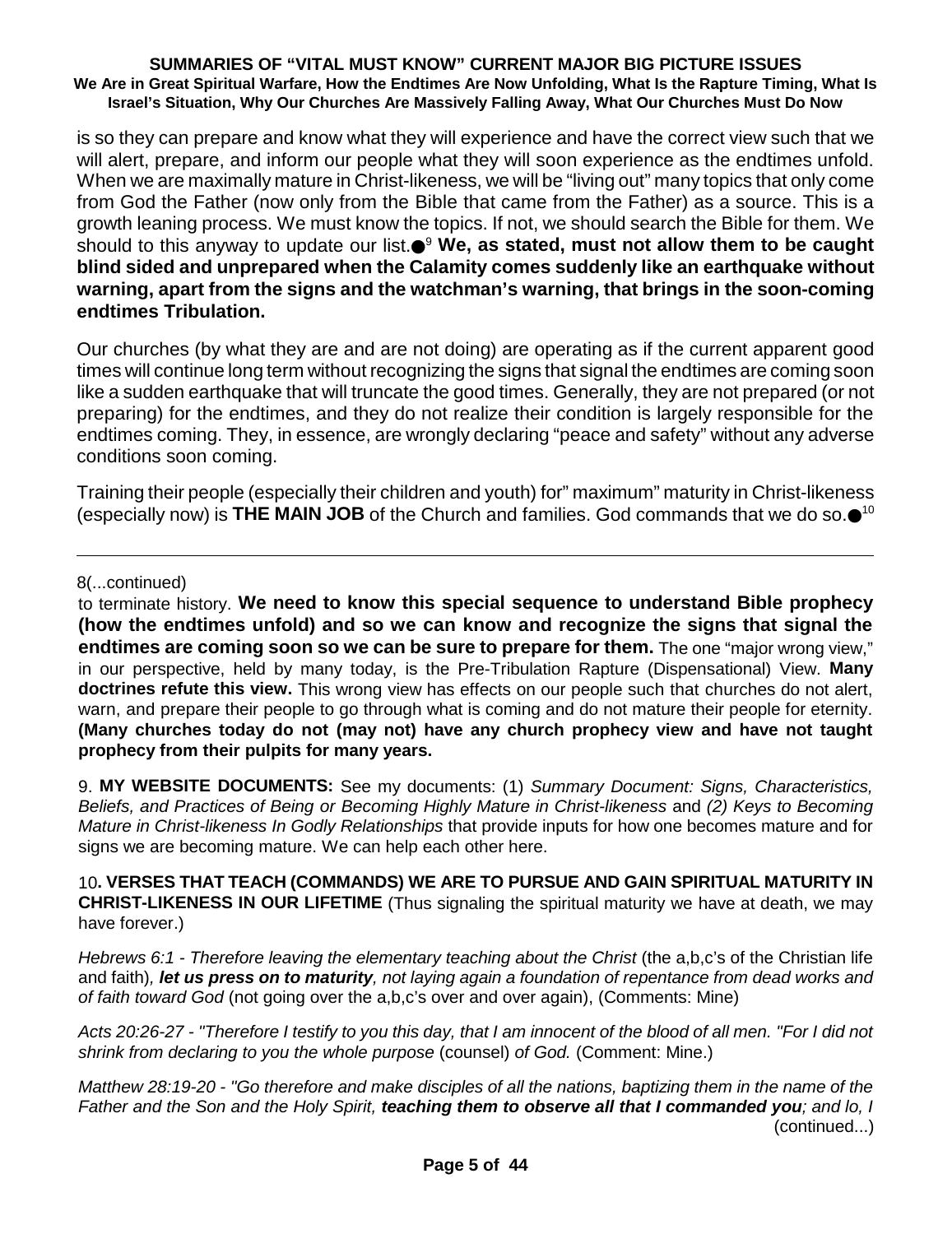Such action will greatly increase the ministry to help save the elect and have them accomplish God's required works. The Bible does not teach directly whether or not our maturity in Christlikeness is fixed forever at death. But the Scriptures presented in *Appendix One Reasons Why Our Maturity in Christ-likeness May Be (Most Likely Will Be) Fixed Forever at Death* signal this is most likely the situation. And thus, we should plan to mature our people to walk maximumly with God for this most likely case and for whatever any reasons God may have. $\bullet^{_{11}}$  Church leaders must know the needed topics in the training to be lived out experientially in order to gain maximum maturity. $\bullet$ 12

We should be able to read a list of these topics (and principles) in our churches. (A summary list of many needed (not all) training topics, which we regularly update, is presented later and are in my website documents: **(1)***Summary Document:Signs, Characteristics,Beliefs, andPractices ofBeing or Becoming Highly Mature in Christ-likeness;* and **(2)** *Keys to Becoming Mature in Christ-likeness In Godly Relationships*.) Thus, the main reason we (after becoming Christians) are on the earth is to gain this maximum maturity in Christ-likeness so that we can know and relate to our perfect God in His depth-breadth toward the maximum living perfect holy and righteous lives forever in eternity forever in close fellowship with Him (and with each other). We realize that millions of churches worldwide are in very difficult circumstances and generally do not get the detailed teaching available in the United States. But if they will live by great faith and sacrificial love etc., living out what they

10(...continued)

*am with you always, even to the end of the age."*

2 Corinthians 10:5 - We are destroying speculations and every lofty thing raised up against the knowledge of God, and **we are taking every thought captive to the obedience of Christ,**

Ephesians 3:16-19 - that He would grant you, according to the riches of His glory, to be strengthened with power through His Spirit in the inner man; so that Christ may dwell in your hearts through faith; and that you, being rooted and grounded in love, may be able to comprehend with all the saints what is the breadth and length and height and depth, and to know the love of Christ which surpasses knowledge, that you may *be filled up to all the fulness of God.*

*Ephesians 4:13 - until we all attain to the unity of the faith, and of the knowledge of the Son of God, to a mature man, to the measure of the stature which belongs to the fulness of Christ.*

*Colossians 1:28 - And we proclaim Him, admonishing every man and teaching every man with all wisdom, that we may present every man complete in Christ.*

James 1:2-4 - Consider it all joy, my brethren, when you encounter various trials, knowing that the testing *of your faith produces endurance. And let endurance have its perfect result, that you may be perfect and complete, lacking in nothing.*

11**. OUR MATURITY FIXED FOREVER AT DEATH**: God may not have told us about our maturity being fixed forever at death, because if He did, we would walk more by sight than by faith. We must walk by faith to keep from sin, have a close fellowship relationship with Him, have God work all things together for our good, and receive revelation of the Scriptures from God. We have to trust God that He is right for whatever reason He may have without our having to know everything.

12. **KNOWING THE TOPICS:** We will most likely never know all the topics we should be living out experientially in life. We can search for them in the Scriptures, and list them in our computers. Then we can update our lists as we learn more and receive inputs from others. We should read the books of others.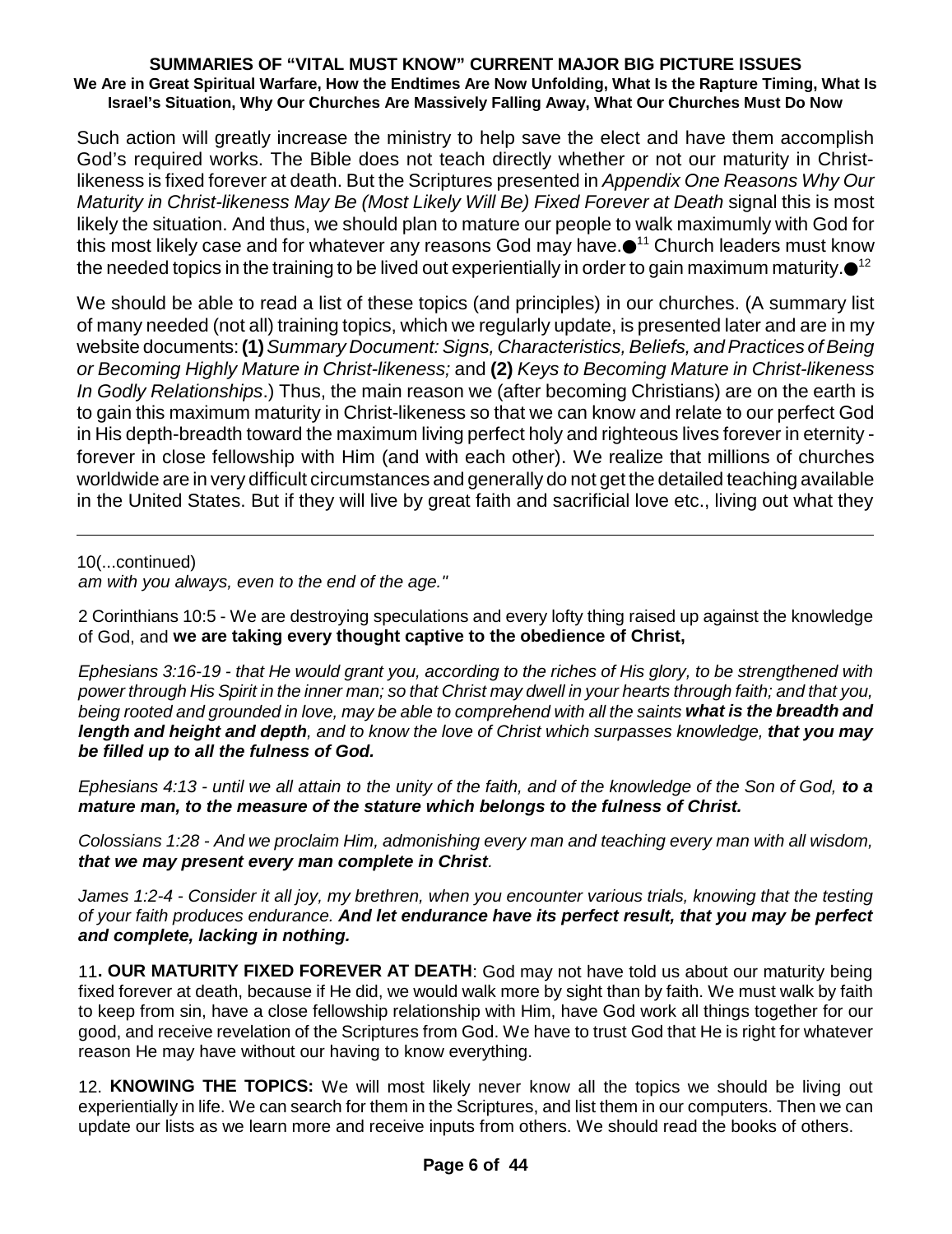know, they can have more maturity in Christ-likeness than those in the United States who know much more, but are doing but little with it. (Prosperity in America often leads to complacency.)

**God is in charge and has and is the only (and infinite) perfection that exists. (All we have that is good comes directly or indirectly from Him.) All believers in the Gospel, both Jews and Gentiles, are part of the Church and single body of Christ and are to pursue becoming maximumly mature in Christ-likeness. <sup>13</sup> Apart from walking in fellowship with God, as stated, at His direction, there is nothing. Thus, we must pursue this result with excellence under the leading of the Holy Spirit. We will do this if we appreciate God's infinite Greatness such that we search all the Scriptures for ALL of what He wants us to become and do, and how He wants us to get there. Then we will do nothing else.**

We must know and fully realize that (in the current special endtimes sequence) that this falling away now of apparently thousands of our churches from the required obedience to God in the United States as God's endtimes special favored nation (explained later) is the main "cause" of the endtimes Tribulation coming (as a symptom). It is the cause of America, as a nation, falling away.●<sup>14</sup> Many-many of our churches are falling away by implementing key satanic strategies without their realization (these will be discussed). They are no longer seeking excellence before God and having His best. Signs (presented later) now signal loudly that the Tribulation can come at any time, with only God knowing the precise timing. The current situation with the covenant nation of Israel will be explained.

## **2. PROPHECY SITUATION; URGENT ACTION NOW FOR OUR CHURCHES 15**

The prophecy situation and understanding consists of many aspects and many Scriptures that must be integrated and understood together. This takes time, with few shortcuts. These aspects and Scriptures are presented in the detailed referenced documents located at the end of this report. See especially: *The Pattern View of Prophecy: The Many Doctrines of Prophecy Show Clearly the*

13**. JEW AND GENTILE BELIEVERS ARE ONE IN CHRIST:** The Cross broke down the barrier of the dividing wall between the Jew and Gentile where they are now one in Christ without ethnic division. They, as believers, are both the Church and Body of Christ. (Ephesians 2:11-19)

14. **TURN AMERICA AROUND: The only way America can be turned around from her current falling away to her earlier status or condition under God is that her (our) churches across America must have massive revival in obedience to God** *(e.g. 2 Chronicles 7:14 - and My people who are called by My name humble themselves and pray, and seek My face and turn from their wicked* ways, then I will hear from heaven, will forgive their sin, and will heal their land.). But this revival is most **unlikely to happen (generally will not happen) because our current churches, having been transformed, no longer endure (know) sound doctrine (2 Timothy 4:3), now believe they are doing right, and the Bible prophesies the endtimes will come.**

15. **WORD: CHURCH:** The word Church(es) as used in this document is used mainly for churches in the United States, unless otherwise stated.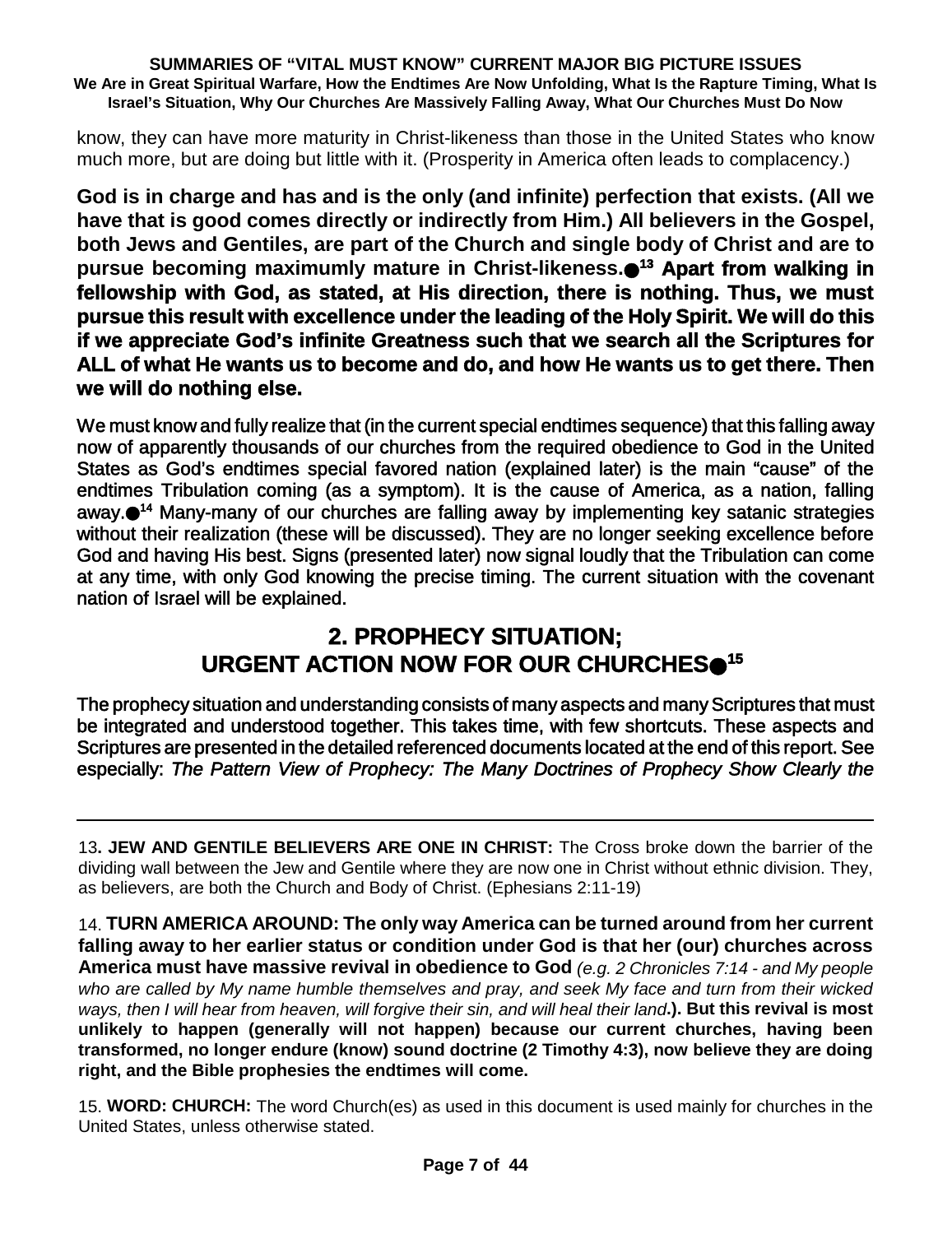*Rapture Will Come Post-tribulational and the 1000 Years During Christ's Second Coming* (MY VIEW). These documents took time to prepare, and they include the works of others. These reference documents (on our website) (particularly those high lighted with  $\ast$ ) should be read and studied next by all readers with priority to gain a comprehensive overview of the overall Bible, God's Plan, the endtimes, and training for what we are to become - The Biblical Worldview. In our perspective, interpreters have prophetic wrong views because they do not include and integrate sufficient Scriptures in their prophecy view developments. **They do not see that the main reason we are here is to gain maximum spiritual maturity in Christ-likeness for eternity - for a maximum relationship with God. Thus, all believers, both Jews and Gentiles, are part of the Church. Christ does not have two groups - Church and Israel. Many Scriptures they do not include, refute their views. Such is the case with the Pre-Tribulation Rapture View. This result will be shown. Our view is based on examining and integrating many-many doctrines from the Scriptures.**

**The current times and signs signal most loudly that the endtimes Calamity and Tribulation that terminate history will come in the near term (in the next few months or few years). They will come without warning like a sudden earthquake apart from observing and recognizing the existing signs and the watchman's warning.** We must not allow our Church people and families to be caught blind sided and unprepared by their coming. Understanding the Tribulation coming appears imminent (or very soon), the Churches must "urgently" alert, train, mature (not just work for Christian growth), and prepare their (our) people before the Tribulation comes. **As was presented and will be presented - "What does it hurt to be prepared a few years early?" "But one second too late!!" These needed preparations are presented later. So please read this document with high priority.**

## **3. OUR CHURCH SITUATION NOW**

**Our church and family leaders must discern that now, even though there are many good churches, thousands of our churches, in these endtimes, are now falling away from God (being transformed to become the immature Church) by implementing satanic strategy.** The strategies will be presented. The Tribulation is all nations in characteristic ( Revelation 7:9-14), not exclusively Jewish, that prohibits (not requires) the Rapture of the allnations Church occurring before it begins. The Church will go into the Tribulation to be raptured at its end - at the Second Coming of Christ

**Church and family leaders must work to be sure we are Christians so we will go to heaven and are gaining maximumlymaturityin Christ-likeness before our death so we can know and relate to God toward His maximum in eternity.** Gaining maturity so we can relate to God in eternity is the main reason we are here, not where we live on the earth, such as in Israel. We present what we believe is an example Church before God seeking to have His best.

## **4. RAPTURE SEQUENCE TIMING**

The Rapture occurs after the endtimes Tribulation at Christ's Second Coming when the "last" trumpet sounds (1 Corinthians 15:51-52). The seventh (last) trumpet sounds after the endtimes Tribulation (1 Corinthians 15:52; Revelation 11:15). Thus, the last trumpet is the seventh trumpet (or one after the seventh trumpet). Thus, the Rapture occurs after the endtimes Tribulation and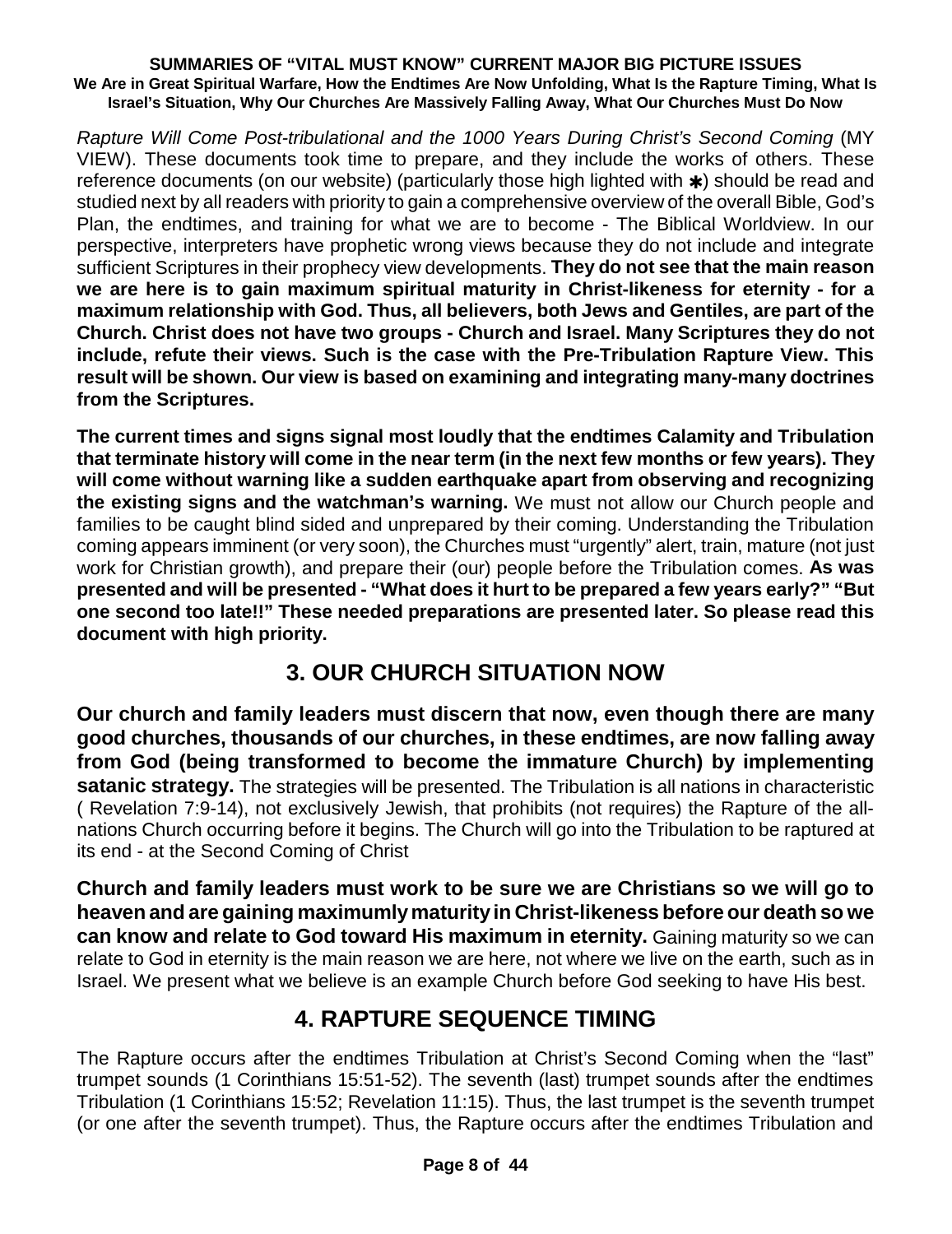therefore is Post-Tribulational.●<sup>16</sup>

The Post Tribulation Rapture sequence timing is confirmed and taught in Scripture by at least the following teachings: <sup>17</sup> **(1)**the wheat (the Church) cannot be separated from the tares (unbelievers) in Rapture until AFTER all the tares have been bundled for the fire (having made full commitment to reject the Gospel or have not heard the Gospel to accept it  $\bullet$ <sup>18</sup>) occurring in the endtimes Tribulation; **(2)** Christ sits at the right hand of God the Father until all His enemies become His footstool or under His control which process is completed in the endtimes Tribulation as the unbelievers take the Mark of the Beast; **(3)** The Church, as the bride of Christ, does not now, in the main Church period, live with the bridegroom (Christ). However, she will at the marriage supper of the Lamb which occurs at Christ's Second Coming after the Tribulation (this is the time of the Rapture); **(4)** The Rapture can only occur after the heavenly court after the seventh trumpet has determined that Christ has won the spiritual warfare over Satan and assigns (awards) Christ the authority (according to the spiritual warfare rules) to rapture the Church and bring the final judgments; **(5)** The characteristic of the endtimes Tribulation is all nations in characteristic (Revelation 7:9-14), not exclusively Jewish, that prevents, not requires, a Pre-Tribulation Rapture of the all-nations Church. (National Israel has been put aside as of the Cross - there are no future Israel periods coming - this will be explained); **(6)** The Greek New Testament uses the article (the) with "the Revelation," "the Appearance," and "the Coming" of Christ showing there is only one Second Coming, not two that would be required for a Pre-Tribulation Rapture; **(7)** There is **NO** Scripture that directly teaches a Pre-Tribulation Rapture; and **(8)** The endtimes sequence that God is now using to terminate history shows that the Rapture can only come after the Tribulation (This sequence is described). All believers, both Jews and Gentiles, are one in Christ. Christ, in the

16**. OUR VIEW**: Our view, as presented, is that after examining and integrating the many-many needed doctrines, the Bible teaches that the Rapture definitely comes after the endtimes Tribulation at Christ's Second Coming, and there is an endtimes Tribulation. Regardless of what one believes about the Rapture timing, the signs and conditions now around us (presented later) signal loudly that very difficult times (the Tribulation in our view) are coming soon that will "severely" change our world. **We must now prepare, train,** and warn our people with a sense of urgency regardless of our prophecy view in case we are right **or wrong. Otherwise our people will be caught blind sided and unprepared. We must not let this happen. This will be explained.**

17. **DETAILED DEVELOPMENT:** These teachings are described in detail in the reference document on my website: *The Pattern View of Prophecy: The Many Doctrines of Prophecy Show Clearly the Rapture Will Come Post-tribulational and the 1000 Years During Christ's Second Coming.* They are developed in detail in *Watchman Warning.*

18**. ALL ARE WITHOUT EXCUSE FOR NOT BELIEVING (NOT ACCEPTING OR RECEIVING) THE GOSPEL:** *Romans 1:18-21 For the wrath of God is revealed from heaven against all ungodliness and unrighteousness of men, who suppress the truth in unrighteousness, because that which is known about* God is evident within them; for God made it evident to them. For since the creation of the world His invisible *attributes, His eternal power and divine nature, have been clearly seen, being understood through what has* been made, so that they are without excuse. For even though they knew God, they did not honor Him as *God, or give thanks; but they became futile in their speculations, and their foolish heart was darkened.*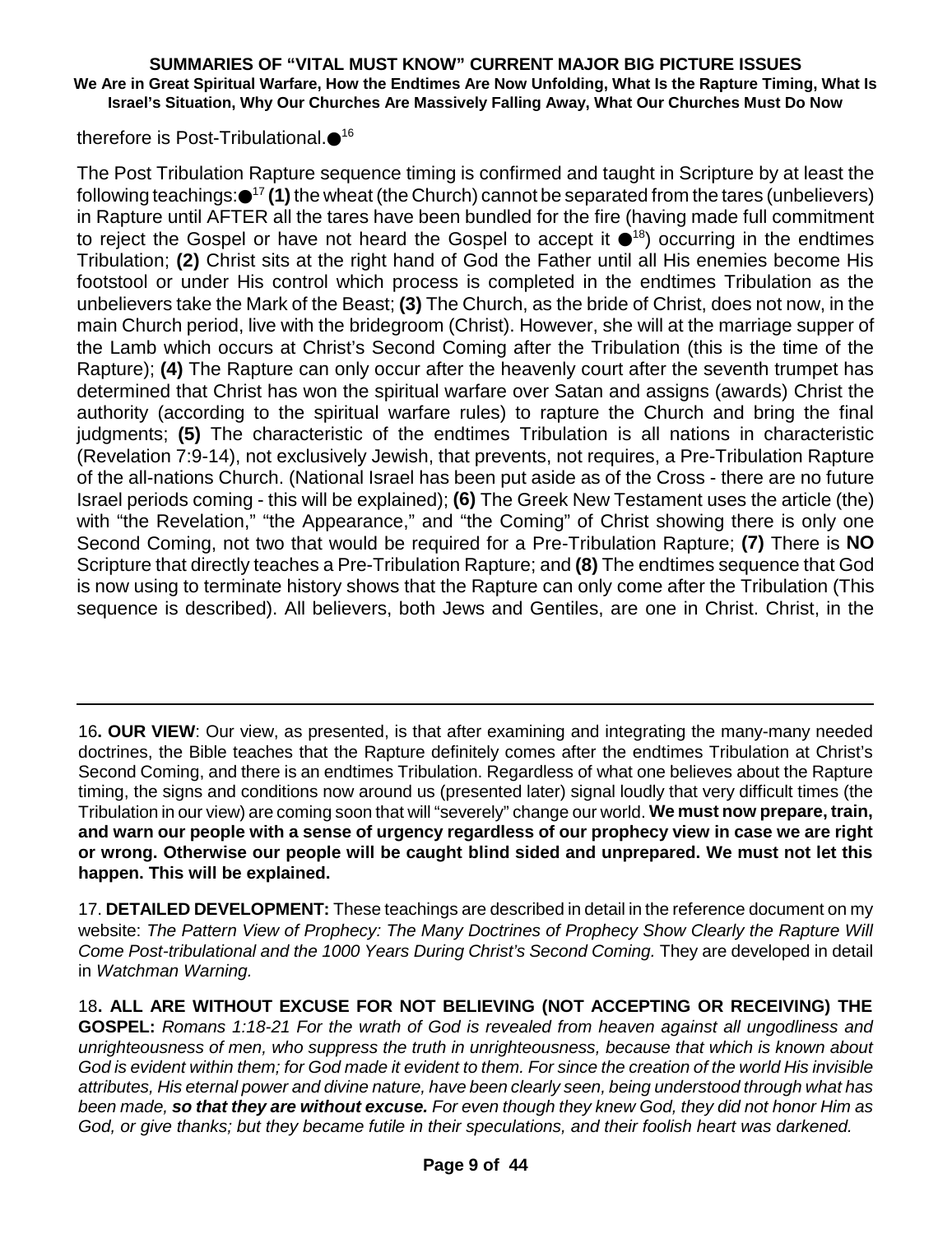Church Period, does not have two churches or bodies such as Israel and the Church.●<sup>19</sup> There is only one resurrection of the Just (all believers from all of time). They are resurrected at the same (single) time at the Rapture), not two resurrections, that prevents, not requires a Pre-Tribulation Rapture. **(A Pre-Tribulation Rapture would require another (a second) resurrection of the Just before the Tribulation which the Bible does not teach.) The Bible teaches that the single resurrection of the Just (believers) occurs after the Tribulation at the time of Christ's Second Coming.** God is impartial. He would not keep some believers out of the Tribulation and have others go through the Tribulation. (There is a very large number of believers from all nations in the Tribulation.) The Church is found in the Tribulation (in Revelation) using the word: "saint." The word "saint" is used for the Church throughout the New Testament epistles. Jerusalem will be trampled under foot by the Gentiles until the times of the Gentiles are fulfilled. This fulfilling occurs in the Great Tribulation.

**The main reason we are on the earth, as stated, is to gain a high-skill spiritual ability in Christ-likeness so we can relate maximumly to God. It is not where we live on the earth. This is for both believing Jews and Gentiles. We can gain more maturity in the Tribulation as we stand strong in Christ under the persecution and in very difficult times. "There is no one born or saved after the Rapture."**

# **5. THE CURRENT ISRAEL SITUATION 20**

(Churches must understand the details of God's Covenants to Israel to understand her current situation and her part in endtimes prophecy. Otherwise, one can have a wrong prophetic view.)

### **Believing Jews in the Church period (now being part of the Church) can have God's best by having salvation to go to heaven and becoming mature in Christ-likeness to be able to know and to relate to God toward His maximum throughout eternity in heaven. There is nothing else for "all believers," including those in Israel, after becoming a Christian in order to go to heaven, from an eternity perspective.**

The Bible teaches that, in the Church period, all Jewish and Gentile believers are part of the Church and are married to Christ as His legal bride. Christ is now reigning over the Kingdom of God from heaven sitting on David's throne - reigning over all believers, both Jews and Gentiles. This kingdom is here now. (Before the Cross, Christ told the Jews to seek the relationship Kingdom of God first in their lives - Matthew 6:33.) The important understanding, as stated, is whether one is a Christian and gaining maturity in Christ-likeness living under the authority of Christ ruling over the Kingdom of God, not where one lives on the earth. The Kingdom of God is a relationship kingdom directed

19. **JEW AND GREEK (GENTILE) BELIEVERS ARE ONE IN CHRIST: As being presented, the Cross broke down the barrier of the dividing wall between the Jew and the Gentile (Greek). Now both believing Jews and Gentiles are one in Christ without ethnic division. They are the Church and** single Body of Christ. One cannot be a believer without being part of the Church and Body of Christ. **(Ephesians 2:13-16)** Christ does not have two bodies such as Israel and the Church.

20. **SITUATION WITH ISRAEL:** For a detailed analysis and Scriptural development concerning Israel see our website report: *The Jewish Situation.* In her history, national Israel was divided into two parts: **(1)** The Northern Kingdom of Israel (10 tribes) and **(2)** the Southern Kingdom of Judah (2 tribes).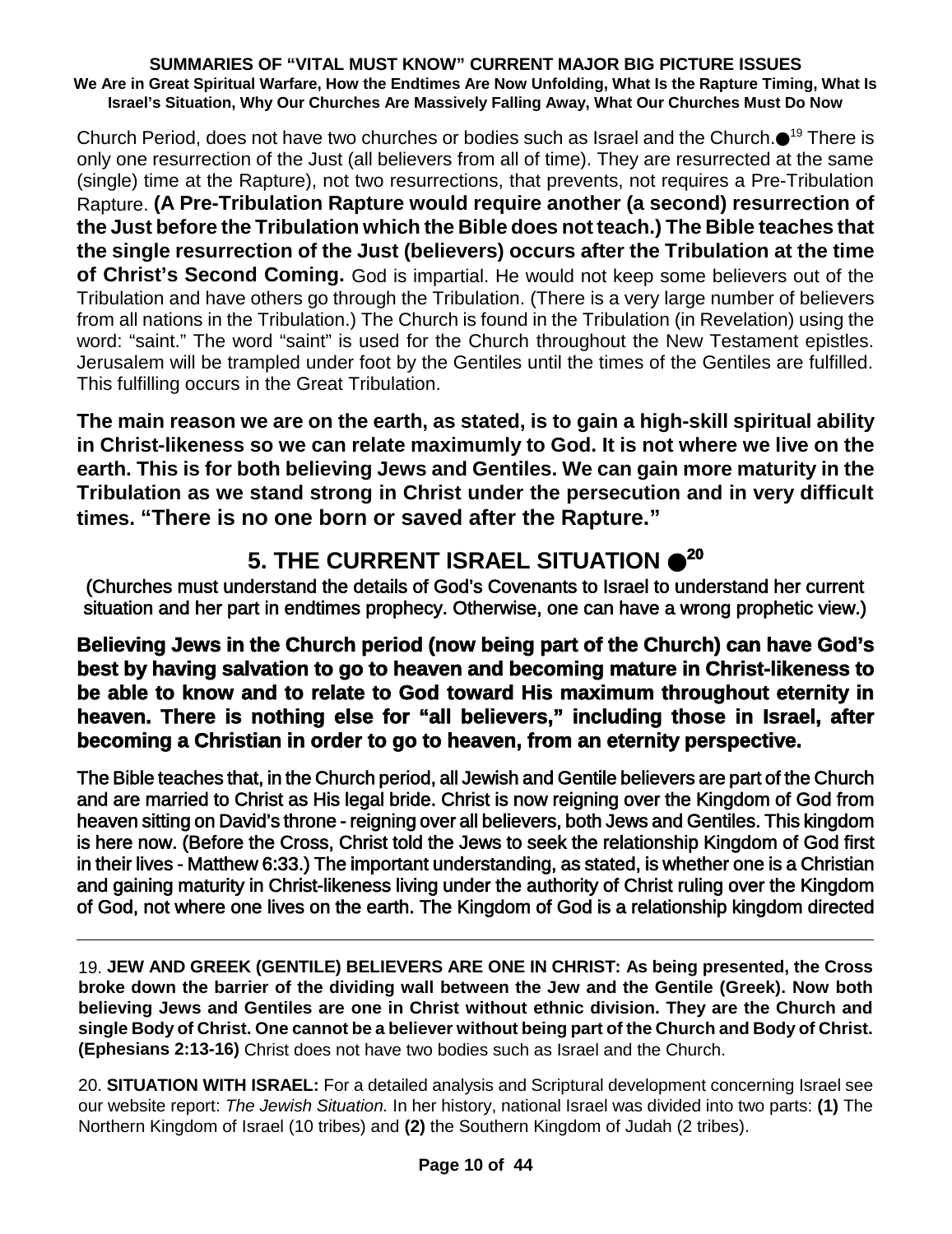from heaven (not a physical kingdom directed from and located on the earth) that rules over the entire earth, not just over Israel. Christ was married to the Southern Kingdom of Israel up to the time of the Cross. The Bible presents that God divorced the Northern Kingdom of Israel in her history in a declarative statement (Jeremiah 3:8 $\bullet^{21}$ ) and the marriage to the Southern Kingdom of Judah was dissolved (terminated) when Christ died on the Cross. The Jews, at the Cross, said let His blood be on us and on our children. (They, representing the Jewish covenant nation, were rejecting Christ as their Messiah forever.)This separation occurred because the Jews would not return to (in) obedience to God from their apostasy and falling away. Christ is now marrying the Church and cannot have two wives at the same time. Thus, Christ is no longer married to Israel as a covenant nation.●<sup>22</sup> The Cross, as stated, broke down the barrier of the dividing wall between the Jew and the Gentile, where now both believing Jews and Gentiles are one in Christ, as His bride, and without ethnic division. They are the Church and single Body of Christ. All saved people are part of the Church without exception. Animal sacrifices and physical temples have been put aside forever. The Church is now the sanctuary of God and is to be a living sacrifice. **Any unbelievers and/or believers (anyone) bringing back animal sacrifices and physical temples after the Cross (and after AD 70 when the Romans destroyed the temple) would deny the efficaciousness of the Cross (this is major sin).**

Before the Cross, God gave an everlasting covenant of Israel's land to Israel that they could live in forever. $\bullet^{23}$  But to maintain the covenant active, Israel had to remain obedient to God. $\bullet^{24}$  When

21. JEREMIAH 3:8: "And I saw that for all the adulteries of faithless Israel, I had sent her away and given *her a writ of divorce, yet her treacherous sister Judah did not fear; but she went and was a harlot also.*

22. **CHRIST MARRIED TO BELIEVING JEWS:** After the Cross, Christ can marry Jews as individual believers because when they believe the Gospel they are placed spiritually into Christ and die spiritually with Christ on the Cross. They die to the marriage under (as part of) the covenant nation. They were raised from the dead with a new divine nature. Christ can (could) remarry believers in Israel because He died on the Cross, dying to the marriage with Israel in the covenant nation relationship.

23**. GOD FULFILLED HIS PROMISE TO ISRAEL RE THE LAND**: *Joshua 21:43 So the Lord gave Israel all the land which He had sworn to give to their fathers, and they possessed it and lived in it.*

24**. LAW AND GRACE COVENANTS:** There were two other covenants with Israel apart from the land covenant. The Jews were promised a New Covenant of Grace (Jeremiah 31:31-34). It was applied when one believed the Gospel for salvation. In the Old Testament, they had the Law Covenant which they had to obey to be saved, which they could not do. (And their great sin caused them to be taken over by a world government.) This New Covenant was enacted by Christ on the Cross (Hebrews 9:15; 12:24) and placed into operation through His death and resurrection. The New Covenant was promised to Israel (Jeremiah 31:31). Like a last will and testament, it could not become effective until the one making the covenant died (Hebrews 9:14-18). Thus, Christ had to die. It was a covenant from God that brought salvation. The Church was also given the New Covenant as a ministry (2 Corinthians 3:6) - this fact of the Church existing and her having the New Covenant was not revealed to Israel before the Cross - held as a mystery (Colossians 1:26- 27). This New Covenant was applied to both the Jews and Gentiles as they believed in Christ as Savior. When one believes the New Covenant, they, as believers in the Gospel, are placed into Christ and become the Church. This is true for both Jews and Gentiles. The Church and Gentiles were not mentioned in the (continued...)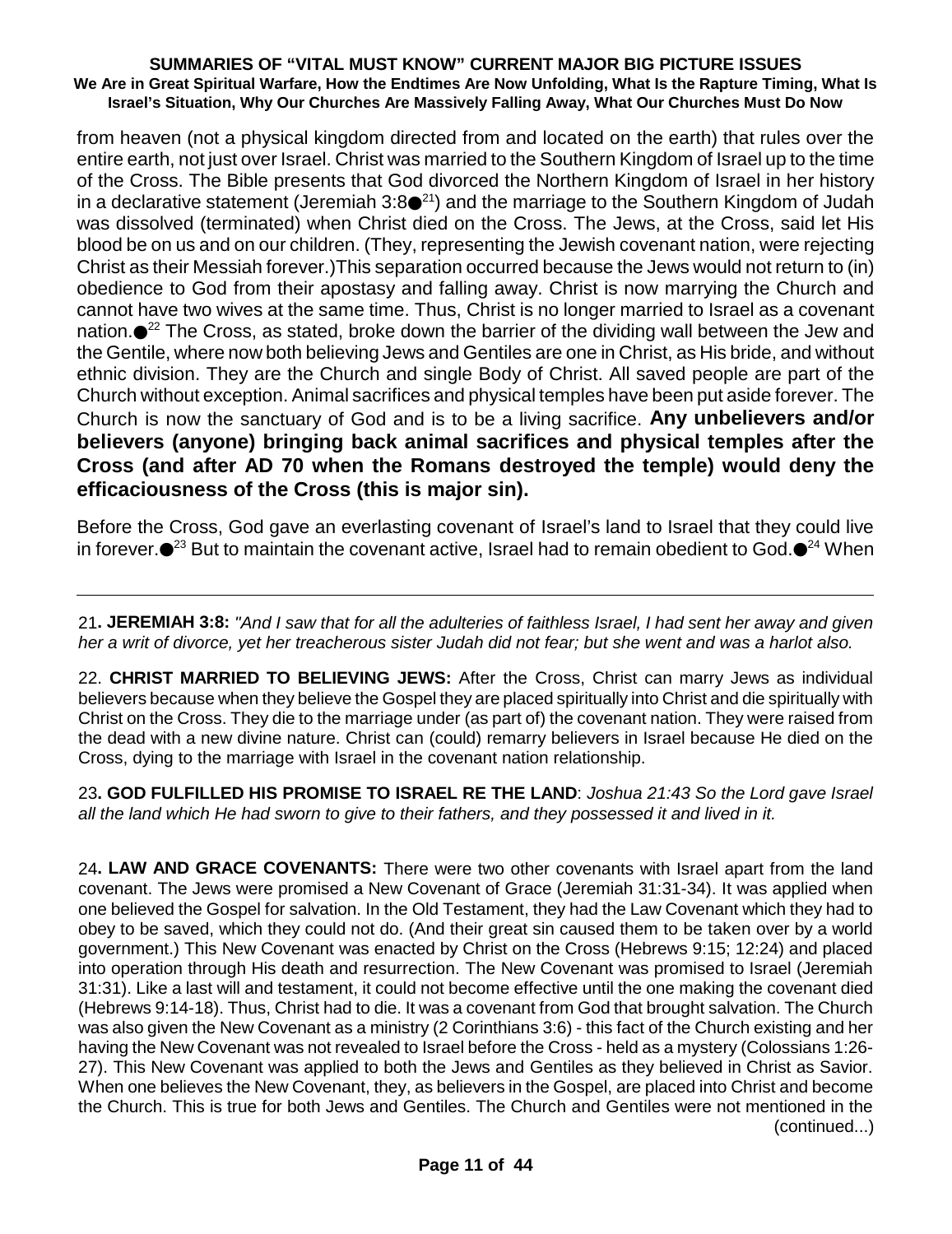they went into disobedience, they would break the covenant making it non effective (Leviticus 26:40-46). $\bullet^{25}$  In their falling away from required obedience, God would put Israel under the rule of a world government such as under Assyria, Medo-Persia, Babylon, Greece, and Rome sequentially over their history for divine discipline. Many Jews were taken into the land of the world empire, no longer remaining in Israel's land. When the discipline period was over and Israel repented, Israel was returned to the land (those who would return) and the world empire was destroyed. Then the land covenant was again activated. The relationship rules for the covenant are presented in Leviticus 26:44; Deuteronomy 31:20 and throughout many Old Testament books. God is using this sequence in Israel as a model for the sequence He uses now in the endtimes to terminate history. But, in time, the northern kingdom being under discipline for disobedience would not repent and would not return to the marriage. So God (as previously stated), in a biblical declarative statement, gave them a writ of divorce (Jeremiah 3:8). The southern kingdom was in great apostasy when it had the Romans crucify Christ. As stated above, as Christ died on the Cross, this dissolved the marriage to the southern kingdom of Judah. In both cases, without marriage to God and Christ, the land covenant was terminated forever. So Israel, as of the Cross, has no purpose in God's plan as a covenant nation to Him (being continued as such). God (now since the Cross) has not forsaken the believing Jews because they can be saved (now became part of the Church) to go to heaven and gain high maturity in Christ-likeness by which to relate to God now and especially in eternity. From an eternal perspective, this is all there is. To gain this maturity is why we are here. Even though Israel as a nation had great purpose before the Cross, $\bullet^{26}$  she now, only as individuals, has under God, great purpose to be saved, gain maturity in Christ-likeness, and to relate eternally intimately to God.)●<sup>27</sup> (Of course Jews and Gentiles were saved before the Cross looking forward

24(...continued)

25. **EVERLASTING COVENANT(S)**: God gave Israel everlasting covenants which really is only one covenant to be their God forever and for them to live in the land of Israel forever. But if they went after other gods and were disobedient, they (and God) would break the covenant(s). Then God would place them under divine discipline under world government with many Jews being taken out of the land into the land of the world government. Then after the discipline period was over with Israel in repentance, God would restore the covenant(s) and bring them back into their land. (E.g. Leviticus 26:44; Joshua 23:16; Deuteronomy 31:20. There are many references.)

26**. ISRAEL HAD GREAT PURPOSE BEFORE THE CROSS:** Israel's purposes included: **(1)** Be a genealogy for the Christ; **(2)** Bring the law to show the need of a savior to satisfy God's Justice for sin; **(3)** Be a nation that reaches out to the other nations with God's Word; **(4)** Have animal sacrifices that provide temporal justice with forgiveness for sin to show the need of a Savior for eternal forgiveness for sin; (5) Have the example relationship sequence for the Church to search out for how the events of Revelation unfold.

27. **MILLENNIAL KINGDOM:** Because Israel as a covenant nation now has been eternally put aside, there will be no Jewish Golden Age Millennial Kingdom coming after the Tribulation at Christ's Second Coming. (continued...)

Jeremiah 31 passage because the Church Period and the fact the Gentiles would be saved also was held as a mystery (Ephesians 5:32; Colossians 1:26-27). This meant the information would not be revealed until after the Cross. The New Covenant of Grace replaced the Law Covenant that could not bring salvation and Justification for sin (Hebrews 8:13). The Law Covenant was a tutor (Galatians 3:24-25) to lead us to Christ because no one could keep the Law perfectly. All have sinned. (Romans 3:23; 2 Corinthians 3:6; Galatians 3:24-25; Ephesians 3; 5:32; Colossians 1:26; Hebrews 8:13; 9:15)**.**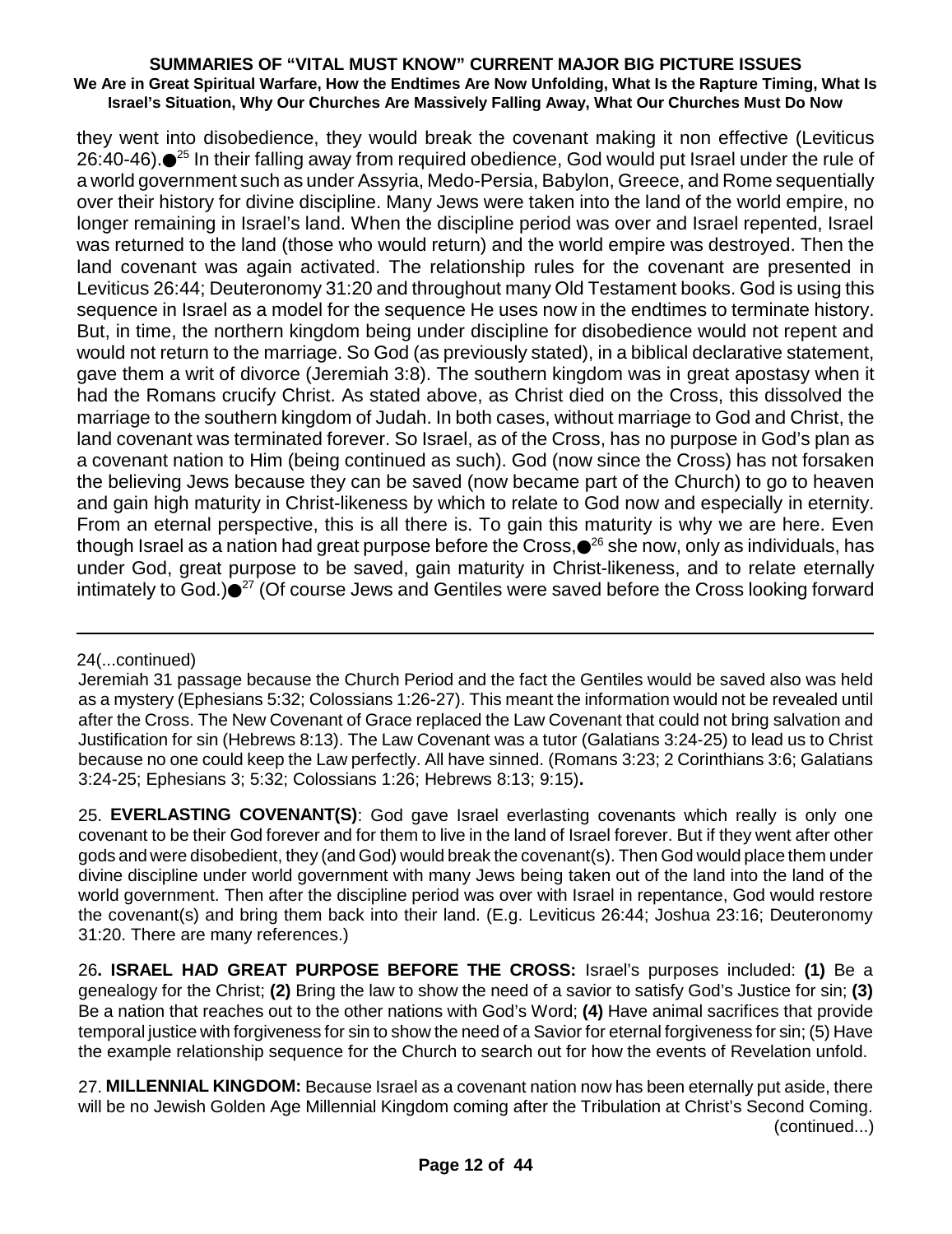to the Cross. For example Abraham was justified in his life time - Romans 4:3. There was a 2000 year Gentile period before Israel was formed. Many were saved in this period.)

**The current Israel (since 1948) is in the land with complete apostasy with no interest in their Messiah. Thus, God, without theirrepentance, did not bring them back into the land and establish Israel again as a covenant nation. Satan did for his endtimes purposes to help bring world government and "great deception" to the churches. One reason is so people would believe the wrong Pre-Tribulation Rapture View. The fact that Israel was not in her land from AD70 to 1948 shows and confirms the land covenant (to be always in the land) is (was) no longer in effect (activated).**

# **6. ENDTIMES RELATIONSHIP SEQUENCE, NOW IN EFFECT, THAT GOD IS USING TO TERMINATE HISTORY** *(***HOW THE UNITED STATES IS FOUND IN BIBLE PROPHECY)**

**(This sequence, with special rules in the United States, must to be known and understood to know how the endtimes come and unfold and to know and recognize the signs that signal the soon-coming endtimes Tribulation. It helps us understand Revelation. The detailed happenings in this sequence are found in the next section.)**

God used Israel, being a most favored nation to Him, in a special relationship sequence many times in the Old Testament by which He set aside Israel as a covenant nation based on her disobedience (described previously). God is using a similar relationship sequence now to terminate endtimes history, using the United States as His most favored nation. Thus, we call this relationship sequence, a pattern sequence. **This endtimes sequence with the United States in endtimes prophecy is discovered by comparing the wording, concepts, happenings, and descriptions in Revelation with that used in Old Testament Israel. There is a match. (Thus, Revelation's relationship sequence is indirectly determined and discovered - not directly taught - it is found by a faith-action search.** <sup>28</sup> **)** Thus, the sequences that God used with Israel are an overlay model for the sequence God is now using with the United States and world in these (Revelation's) endtimes. Thus by studying what happened to OT Israel in her sequences, we can know what can happen to the United States in these endtimes. (See Deuteronomy 28 and Leviticus 26 for the rules and details of the relationship sequence.)

The endtimes sequence is as follows: **(1)** God has His "most favored chosen" nation that He greatly blesses in her obedience and uses her in ministry. This nation was Israel and in these endtimes is the United States. Israel, in her obedience, was blessed by God much-much more than any other

<sup>27(...</sup>continued)

The 1000 years are when the Church reigns with Christ after the Rapture to judge the nations.

<sup>28.</sup>**SEQUENCE DEVELOPMENT**:See Chapter 5 (starting with page 206 for the sequence identifiers) of *Watchman Warning* for the sequence development from the Scriptures - the chapter is also individually on the website. This sequence is described in detail in: *The Pattern View of Prophecy: The Many Doctrines of Prophecy Show Clearly the Rapture Will Come Post-tribulational and the 1000 Years During Christ's Second Coming.*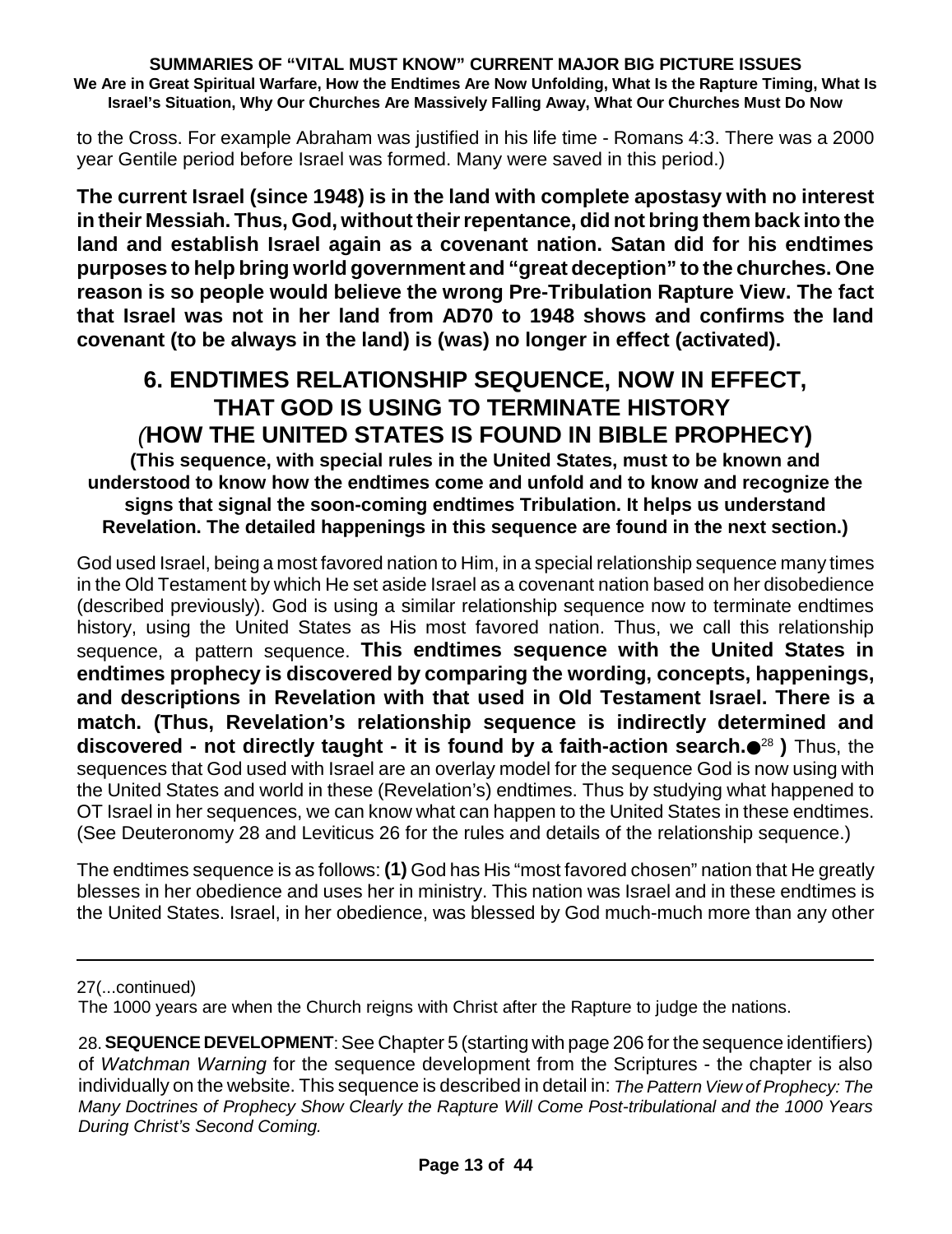nation in her OT time. God has blessed America by orders and orders of magnitude more than any nation in history including much-much more than Israel and England. She certainly is a most favored nation unto God with matching characteristics to Israel.●<sup>29</sup> **(2)** God brings warning to His favored nation in her disobedience by His watchmen and by the signs of their conditions that result from the disobedience. (The falling away of God's people (The Church in these endtimes) cause and allow the falling away of the rest of the nation's people - and that of the country.) The signs $\bigcirc$   $^{30}$ that were in Israel signaling God's judgment in divine discipline applied by world government is coming are now in the United States. The current signs tell (signal) us that the Calamity and Endtimes Tribulation will come in the near term with only God knowing the timing. **(3)** The nation continuing in her disobedience, God would place her under the rule of a world empire for divine discipline for a period of time. For example, Israel was ruled by such as the world governments of Assyria, Medo-Persia, Babylon, Greece, and Rome at different times. In these endtimes, the discipline period is the endtimes Tribulation under world government that can last on the order of

29**. MATCHING CHARACTERISTICS**: These matching characteristics of the United States to OT Israel include: **(1)** begins in obedience, ends in disobedience; **(2)** is more sinful than the surrounding nations; **(3)** no one believes that an enemy will ever take her over; **(4)** God makes her a beautiful and most successful nation; **(5)** she is the center of nations; **(6)** trusts in her beauty and plays the role of a harlot in reverse - pays her lovers; **(7)** offers food to those who accept her harlotry; **(8)** she sacrifices her children (sex, abortion, drugs, false ideologies, etc. - now to loud rock beat music); **(9)** has biblical signs of apostasy in her end time period; and **(10)** in her beginning, she has a mandate to take the Gospel to the nations which she does. Her history follows the pattern for Israel to a large degree: Leviticus 26 and Deuteronomy 28 as will her future as Revelation's events unfold. These characteristics are derived on pages 217-219 in *Watchman Warning*.

30**. SOME OF THE SIGNS, OCCURRING AT THE SAME TIME, THAT SIGNAL THE AMERICAN CHURCHES ARE FALLING AWAY (CAUSING THE TRIBULATION TO COME) AND THE ENDTIMES DISCIPLINARY TRIBULATION IS SOON COMING, AS PART OF THE ENDTIMES SEQUENCE, ARE: (1) The "many" acts of God using the "most severe weather" in flooding rains, fire storms, mud slides, hurricanes, tornados, earthquakes, snow storms, and tidal waves (I have never seen the weather as bad has it has been in and around 2010); (2)** The coming of the endtimes international government by internationals secretly working behind the scenes; **(3)** Great increase in immorality, *particularly sodomy - same sex marriages*; **(4)** Churches, doing what is right according to their own eyes, cannot discern the difference between the holy and the profane especially as they use the Devil's loud repetitive rock beat structured music in the Church services and Sunday Schools instead of the hymns and like music with the melody dominate as God requires, stated in the Bible, when filled with the Holy Spirit; **(5)** Famine of God's Word; Decrease in the knowledge of God and the Bible. Churches teaching mostly pablum to reach the youth, instead of teaching and training God's Word in its breadth with depth (God's Whole Counsel) to greatly mature their people. (Churches can train with God's Whole Counsel using a combination of the pulpit and seminars, etc. All teachings need not come from the pulpit.) The churches are no longer maturing their people. They are being transformed to become immature with a loss of biblical intellect and having a low plateau of biblical knowledge, thus, becoming lukewarm. They no longer know sound doctrine and are no longer sufficiently evangelizing in the community especially the children; **(6)** Unholy reforms in our public schools and country including teaching sodomy and allowing abortion; **(7)** Alien nations are holding large amounts of United States' property as collateral for loans (e.g. China owns about one-third of America); **(8)** Many Americans have forgotten and have forsaken the true God. E.g. Less that 10% of the people in Silicon Valley, California go to church anywhere. What percent are Christians?; and **(9) Great debt in the US and in the world**. (See my book: *Watchman Warning,* pages 30-34, for more details and the many Scripture references regarding the signs.) There are many more.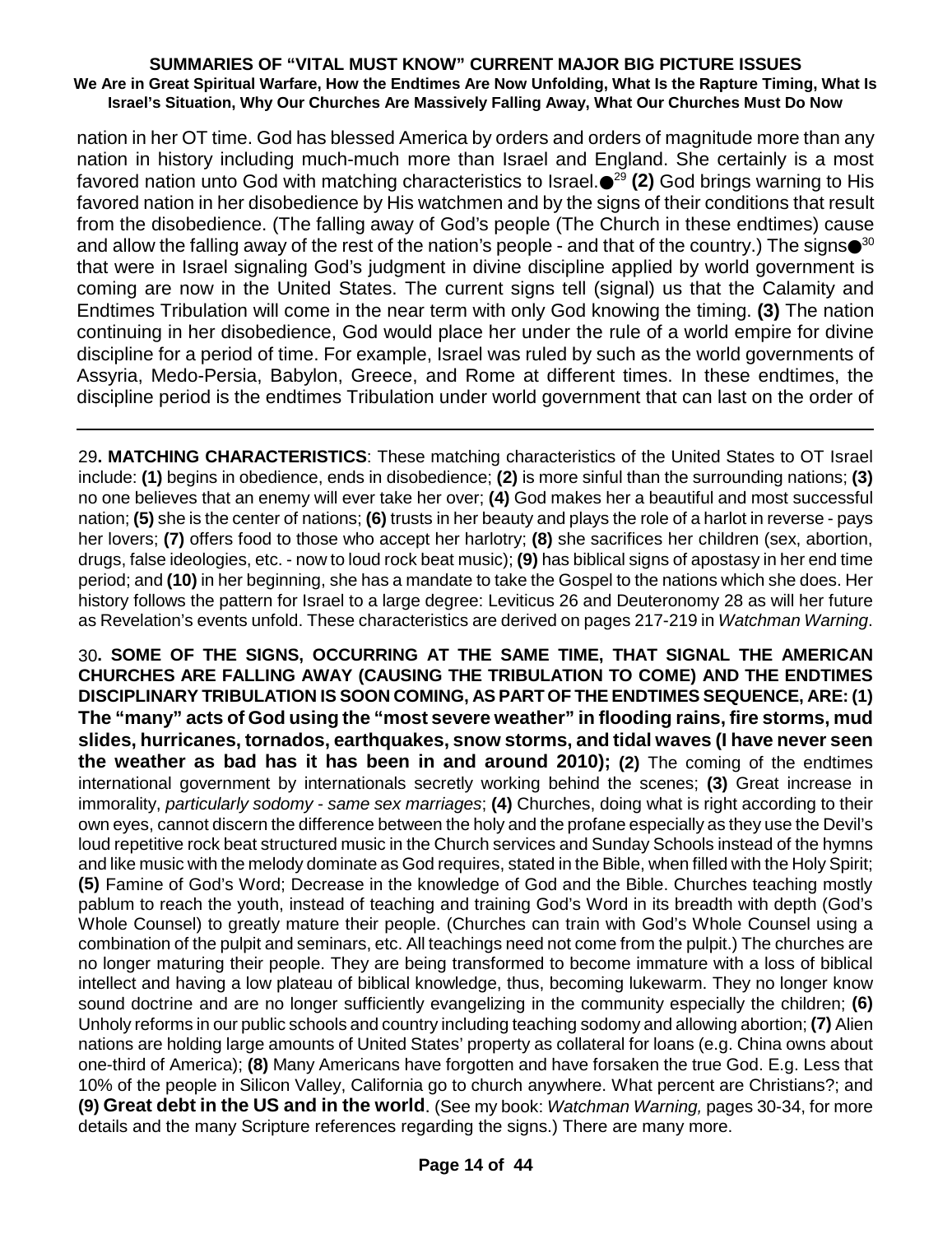15 to 20 or more years (TBD) $\bullet^{31}$  (not 7 years as founded wrongly on Daniel's seventieth week  $\bullet^{32}$ ). Satan's man with others will rule the world under Satan. The Tribulation will begin with a devastating Calamity that will bring war to America and place her, with her churches, under the rule of world government. The Calamity will come suddenly like a sudden earthquake without warning apart from the signs and the watchman's warning. This report brings a watchman's warning that the signs now signal that the Calamity can come soon with only God knowing the timing. **(4)** After the discipline period (after the Tribulation in the endtimes is terminated) is over, God delivers His people back to Himself with their repentance. In Israel, it was back to the land. In these endtimes, the deliverance is to God and Christ via the Rapture of the Church. The Rapture occurs at Christ's Second Coming, after the disciplinary Tribulation, at the marriage supper of the Lamb. There are only unbelievers remaining on the earth after the Rapture. **All believers from all of history go to be with Christ at the single Rapture time. (No one is born or saved after the Rapture.) (5)** Then, after the Rapture, God, using His wrath, destroys the world government that ruled over His people. He also destroys all the remaining unbelievers. Now in resurrection, eternity begins. All believers go to the New Jerusalem and all unbelievers go to the Lake of Fire●<sup>33</sup> (for another way for God to satisfy His Justice for sin). Eternity now begins. (Understanding this sequence, with other doctrines, one can positively know that the Rapture can only come post-tribulational, there definitely will be an endtimes Tribulation most likely coming in the near term.)

## **7. THE CALAMITY'S AND TRIBULATION'S HAPPENINGS**

**(These are coming in the endtimes special relationship sequence - Revelation 6-11.) (More detail is presented in the next section: Spiritual Warfare.)**

**Read Appendix A**, *Detailed Description of the Unfolding Endtimes,* **in my book** *Watchman Warning* **for detailed Descriptions of what is happening and what will happen in the**

31**. ENDTIMES ENDING AND DURATION:** Only God knows when Christ will come after the Tribulation. We are told we cannot know. We can make guesstimations for planning purposes. The number of man is 6 and multiples there of. So there will be 6000 years of human history. There were approximately 2000 years from Adam to Abraham and approximately 2000 years from Abraham to Christ. Christ was crucified in AD30. (Dates and years were determined by Dr. Martin Anstey in his scholarly work and results presented in his book: *Chronology of the Old Testament.*) This being correct, brings Christ's Second Coming in (about) 2030 or later years depending upon our calendars. The signs now (2010) signal the Tribulation can come at any time, show the Rapture and Second Coming are about 15 to 20 or more years (TBD) away. Whether this is right or wrong re 2030, because very few Christians will be alive when Christ comes, and those living at the time will know but little doctrine, the persons living then (as now) will not know the time of His Coming.

32**. DANIEL'S SEVENTIETH WEEK:** See Appendix B *Daniel's Seventy Weeks* in *Watchman Warning* for a detailed analysis of the seventy weeks. It shows the seventieth week is definitely history at the time of Christ. Christ was crucified in its middle. The Gospel did not leave the Jews until three and one years into the Church period. The book's appendix on Daniel's Seventy Weeks is on the website by itself.

33. **LAKE OF FIRE:** It is hard for me to understand sending anyone **eternally** to the Lake of Fire. It is a most terrible place. Participants will be without any Bible knowledge (what they had will be taken away from them) and will not know why God has forsaken them. They will be in both absolute spiritual and physical darkness. They will be in torturous physical and mental pain, and never see another person forever. They will be all alone. There will be weeping and gnashing of teeth. (Matthew 8:12; 1 0:14-15; 11:20-24; 13:12,30; 24:51; 25:29-30, 41,46; 27:45-50; 26:24; Revelation 20:10; 12-15; 21:8)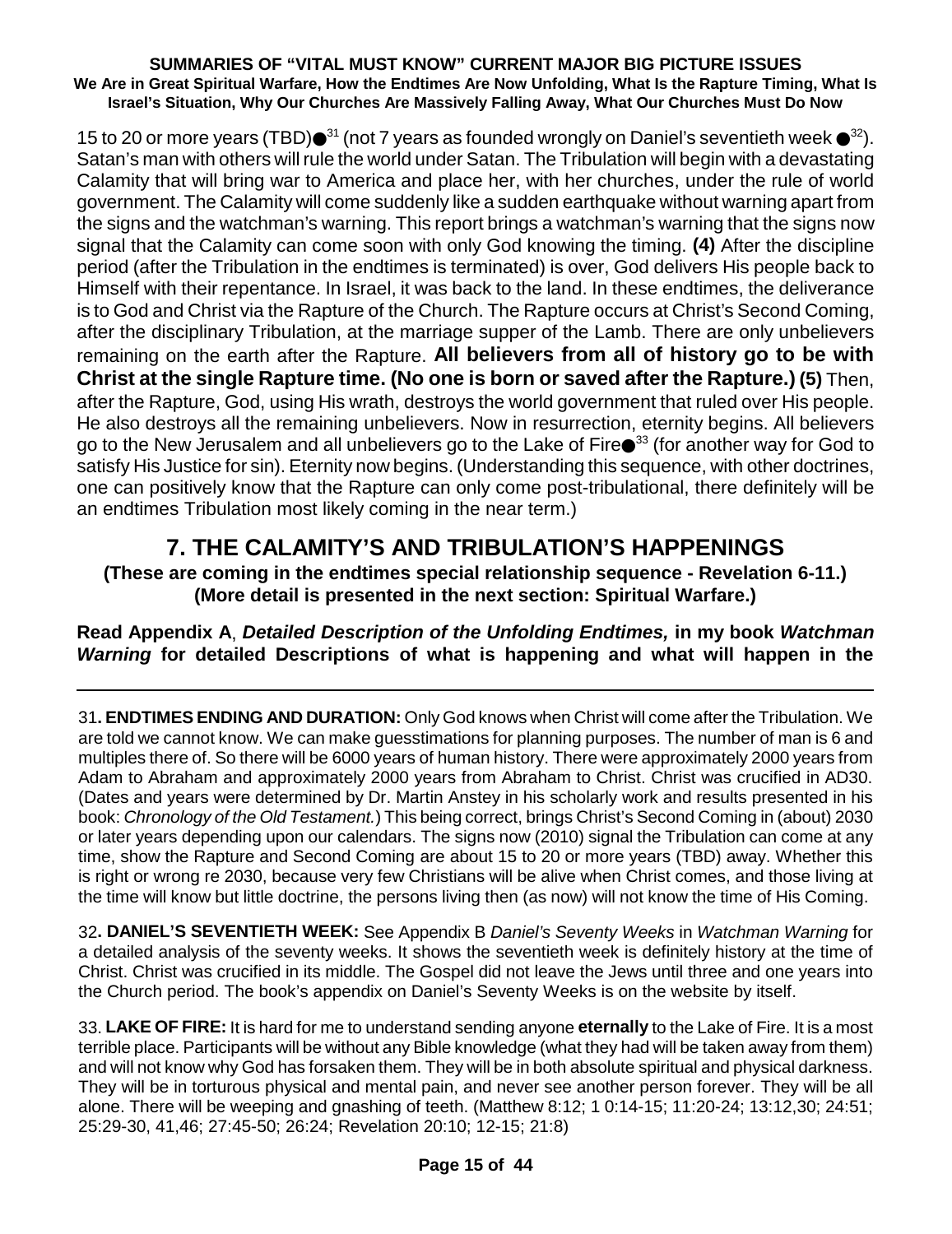**Unfolding Endtimes. This chapter is on my website. <sup>34</sup> Read the Old Testament for what happened to Israel in similar circumstances. Similar things in overlay will repeat in the endtimes.The Tribulation's happenings in the special endtimes relationship sequence are caused commensurate with the degree of our American churches in God's favored nation falling away from the obedience to fulfill God's requirements. When the following are happening (see next paragraph), one can know they are in the Calamity <sup>35</sup> and Tribulation. (Understanding and happenings were taken from OT Israel, Revelation, and current trends.) (We are not sure of all the listed expectations, but we should prepare for whatever disaster comes - times will be "extremely bad," "much-much-much" worse than most of us can know now or even believe. The America we love under God will be sadly taken away forever.)**

The expected happenings follow below (Based on Revelation 6:8 and what happened to OT Israel, we should "urgently" prepare in advance for them, for whatever comes, in our families and churches). In the coming Calamity, America will experience war on her homeland such as most likely including by nuclear bombing and plaguing of a few of her cities. <sup>36</sup> American and other cities can expect chaos. The infrastructure will break down creating shortages without goods, gasoline, and food getting to the market place. Thus, food, gasoline, and water will be scarce. There will be war, famine, and pestilence - much disease (Revelation 6:8). <sup>37</sup> The stock market may crash. There will be major electrical power blackouts, removing all communications and lighting (We will not be able to communicate with our families.) Over time, key Christian and patriot leaders will be arrested and martyred. This has the result to scatter their people with many now being afraid to do ministry. There could be a large earthquake(s) (Revelation 6:12). There will come a change in the currency and financial system. There is much more at this time. The US government will (is expected to) declare Martial Law and place America under world government (or a foreign military could just take her over●<sup>38</sup>). Foreign military, representing world government, will come that will put

34**. REFERENCE READING: (1)** *Summary Presentation: How Revelation's Events Unfold* and **(2)** *How the United States Is Found in Bible Prophecy* and **(3)** *Endtimes Scenario as to How the Endtimes Will Unfold.*

35**. CALAMITY***: Revelation 6:8 - And I looked, and behold, an ashen horse; and he who sat on it had the* name Death; and Hades was following with him. And authority was given to them over a fourth of the earth, *to kill with sword and with famine and with pestilence and by the wild beasts of the earth.*

36**. EXPECTATIONS:** They most likely will not bomb the cities that produce satellites and missiles (and other special military weapons) because world government will want to use them.

37**. HAVING OR PREVENTING DISEASE:** If we have disease or we are forced to take vaccines, it helps to detoxify immediately. We must take our bodies to (and maintain) ph alkaline, and take colloidal silver. We can use lemon water and Bragg's Apple Cider Vinegar. We can use zappers. We can use all of these together to help. There is much more. Much we do not know. (Send us a request and we will send you a copy of our health paper.)

38**. FOREIGN TROOPS:** Both Russia and China have had troops training in the United States for many years. China has two bases in southern Mexico and one in Long Beach harbor (Los Angeles CA). They could bring in many more troops before or when the Calamity comes. If the latter occurs, this can be a (continued...)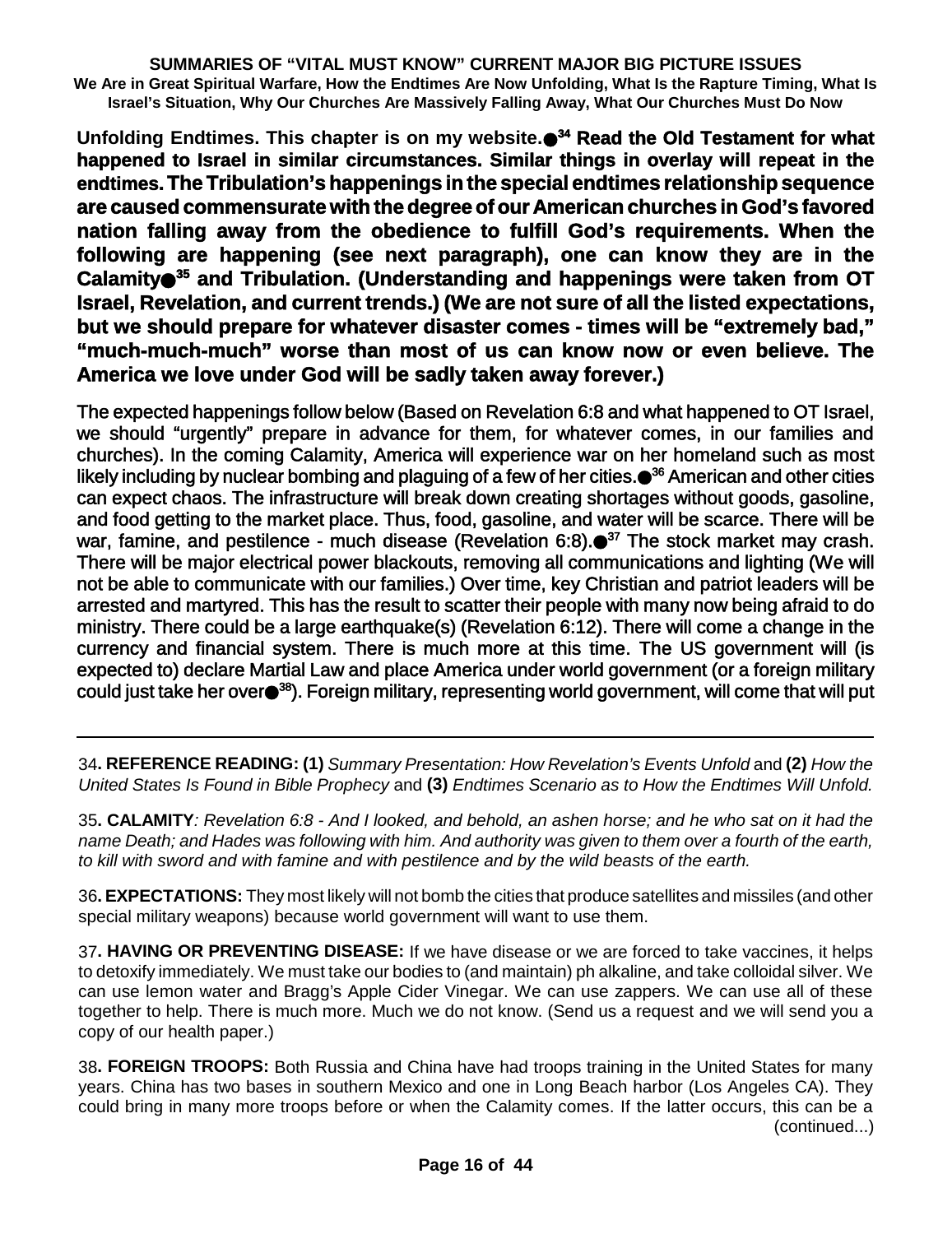down chaos and restore and maintain order. Then the disciplinary Tribulation begins with socialism under world government. There will be a new world religion. New laws will remove our freedoms, including that of religion. There will be laws against speaking against the religion of the world government. The government in the Tribulation will make war with the Church and very likely Islam and others opposed to the evil principles of world government and its choice of religion (there may be another mother and child worship system like existed in all the world governments that ruled over Old Testament Israel). **Children will be taken from (controlled from)their parents (without their permission) and educated for Satan's world, government, and religion without Christ and the Bible. In times like these (having apostasy and falling away from obedience), God forgets the children and many are given to other nations.** <sup>39</sup> The government will imprison, persecute, and martyr many believers, even take many to other nations (Revelation 6:9-11; 7:9-14).●<sup>40</sup> The joy of living will be taken away, but people standing strong without falling away can gain greater maturity. **The goal is to end up with the very rich who rule, and the very poor composed of "the younger generation" who know but little of the Bible and what is happening who they control.** Because of the great persecution, there will be a great falling away from the faith over a period of time in the endtimes Tribulation period. This falling away will give Satan the power to bring another but "most terrible" calamity (Revelation 8-9, trumpets 1-6) that will bring in the Mark-of-the-Beast period. A very large percentage of the world's people will be killed in this calamity so there will be much fewer in number living in the Mark-of-the-Beast Period. The goal is to prevent the elect from being born, or those alive from believing the Gospel, and accomplishing God's work. There will be very few Christians alive when Christ returns (Luke 18:8). There is much more. Russia and China are expected to be among the nations that rule the world government. The United States may be involved in this relationship with her freedoms gone. Time will tell. What ever happens, we should be prepared for the worst, even martyrdom.

38(...continued)

strong sign that the endtimes Calamity is soon coming. There are troops coming now. (Search Web: Foreign Troops in America.)

<sup>39</sup>**. GOD FORGETTING THE CHILDREN**: **(1)** *Hosea 4:6 - My people are destroyed for lack of knowledge.* Because you have rejected knowledge, I also will reject you from being My priest. Since you have forgotten *the law of your God, I also will forget your children.* **(2)** *Deuteronomy 28:32, 41 - "Your sons and your daughters shall be given to another people, while your eyes shall look on and yearn for them continually;* but there shall be nothing you can do. . You shall have sons and daughters but they shall not be yours, for *they shall go into captivity;* and **(3)** *Ezekiel 5:17 'Moreover, I will send on you famine and wild beasts, and they will bereave you of children; plague and bloodshed also will pass through you, and I will bring the sword on you. I, the Lord, have spoken.' "*

<sup>40.</sup> **CHURCH PASTORS AND LEADERS, AND RETIRED CHRISTIANS:** The government will most likely make war with retired Christians and older adults along with church leaders and pastors and martyr them because they know most of God's Word and can teach it. They can train people for maturity and doing evangelism. This is not so true of younger Christians as they are growing up now with but limited biblical knowledge.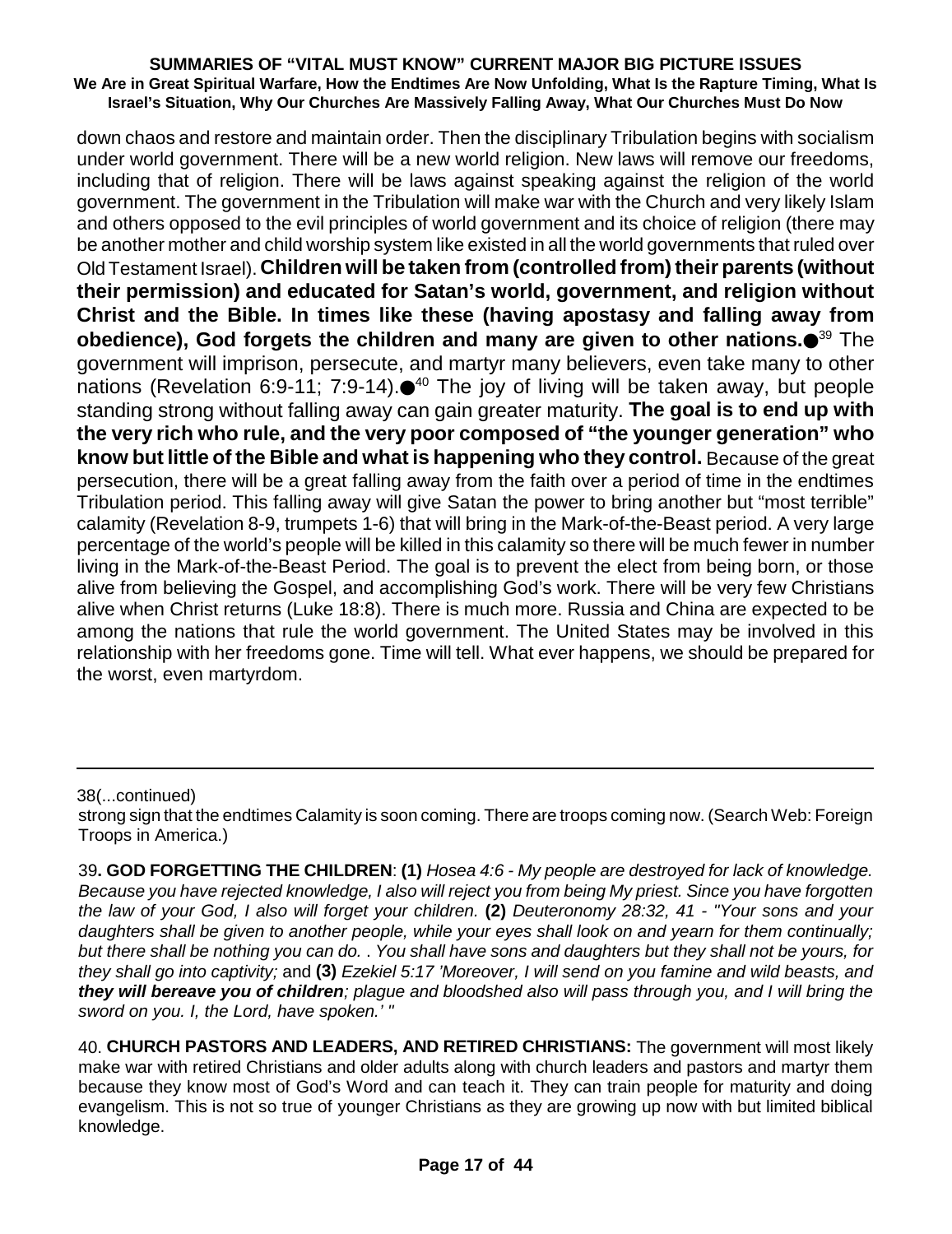# **8. THE SPIRITUAL WARFARE ●<sup>41</sup>**

### **(God is using the spiritual warfare to evangelize, as a testing environment to mature His people, and as a means to terminate history. Satan is using it with many strategies to help prevent the elect from believing and from accomplishing God's work. Many aspects are indirectly taught in the Bible - one must compare Scripture with Scripture.)**

Before people were on the earth, God sentenced Satan with his angels to go to the Lake of Fire for their sin. (Satan was enamored with himself such that he sinned by acting like the most high God (Isaiah 14 10-16; Ezekiel 28:14-19).) Satan protested the sentence stating that he should be allowed to show (demonstrate) that he can work all things together for his good himself. God agreeing, (part of His plan all along) told Satan through Christ●<sup>42</sup> that I will create people (lower than you in capability) and place them on the earth for a period of 6000 years (The Biblical number of man is six and multiples thereof). Some will choose Me and do My works. They are My elect. If you can prevent any one of these elect from choosing Me and/or not accomplishing any one of My chosen works, then I will exonerate you and your angels from going to the Lake of Fire. If you can do this, then I will agree that you have aspects that are equal with Mine. But if not, to the Lake of Fire you and your angels will go.●<sup>43</sup>Christ, under God's direction in the warfare, was to have all the elect believe and to accomplish all of God's works. Thus, a spiritual warfare was established between Christ and Satan regarding the elect believing and accomplishing God's work.●<sup>44</sup> Christ will only do what comes from the Father as a source without knowing in advance who the elect are

41. **SPIRITUAL WARFARE:** The basis and foundation of the spiritual warfare taken from the Scriptures between Christ and Satan from the beginning, over history, and at the termination of history is found in several last parts of the reference document: *God's Plan over History for Man to Become Mature in Christ Needed to Eternally Know and Relate to Our Perfect God in His Greatness*.

42**. SEEING GOD THE FATHER**: Satan can only see Christ because God the Father cannot be seen or heard by anyone including angels and people because He is omnipresent. (E.g. man cannot see God - John1:18; 6:46.) We know of the Father by faith through Christ as He lives out what comes from God the Father as a source (John 5:30; 14:5-11)**.**

43**. USE OF SPIRITUAL WARFARE:** God is using the spiritual warfare (composed of the world, the flesh, and the devil) as a means to test and bring believers to maturity in Christ-likeness. Satan is using the environment in attempt to win the spiritual warfare so He can rule the world, all angels, and all people in eternity. It is also for ego so Satan can show God he also can work all things together for good himself.

44**. SATAN BROUGHT HIS OWN DEFEAT**: Before the Cross, based on the Garden of Eden, all people, alive and dead, believers and unbelievers, were held in Satan's Dominion and under his control. **All Satan had to do to win the spiritual warfare, was to prevent, not cause, Christ's Crucifixion.** Then all the elect (all people) would remain in his Dominion forever. No one would go to heaven. Now since the Cross, all believers at and after Christ's Ascension are transferred out of Satan's Dominion under his control into the Kingdom of God (Ephesians 4:8-10) under Christ's control. The Lord brought all believers into heaven at His ascension. Now all believers, both Jews and Gentiles, are in the Kingdom of God. There were many OT Scriptures that teach or elude to the Cross, but Satan, not using faith, did not understand them. *When Satan had Christ crucified, he brought his own defeat. This is God's way. At Christ's Ascension, Satan and his angels were cast out of heaven (Revelation 12:7-9, 13) and eventually will be cast into the Lake of Fire to satisfy God's Justice for their sin after the heavenly court shows Christ has won the spiritual warfare over Satan (Revelation 20:11).*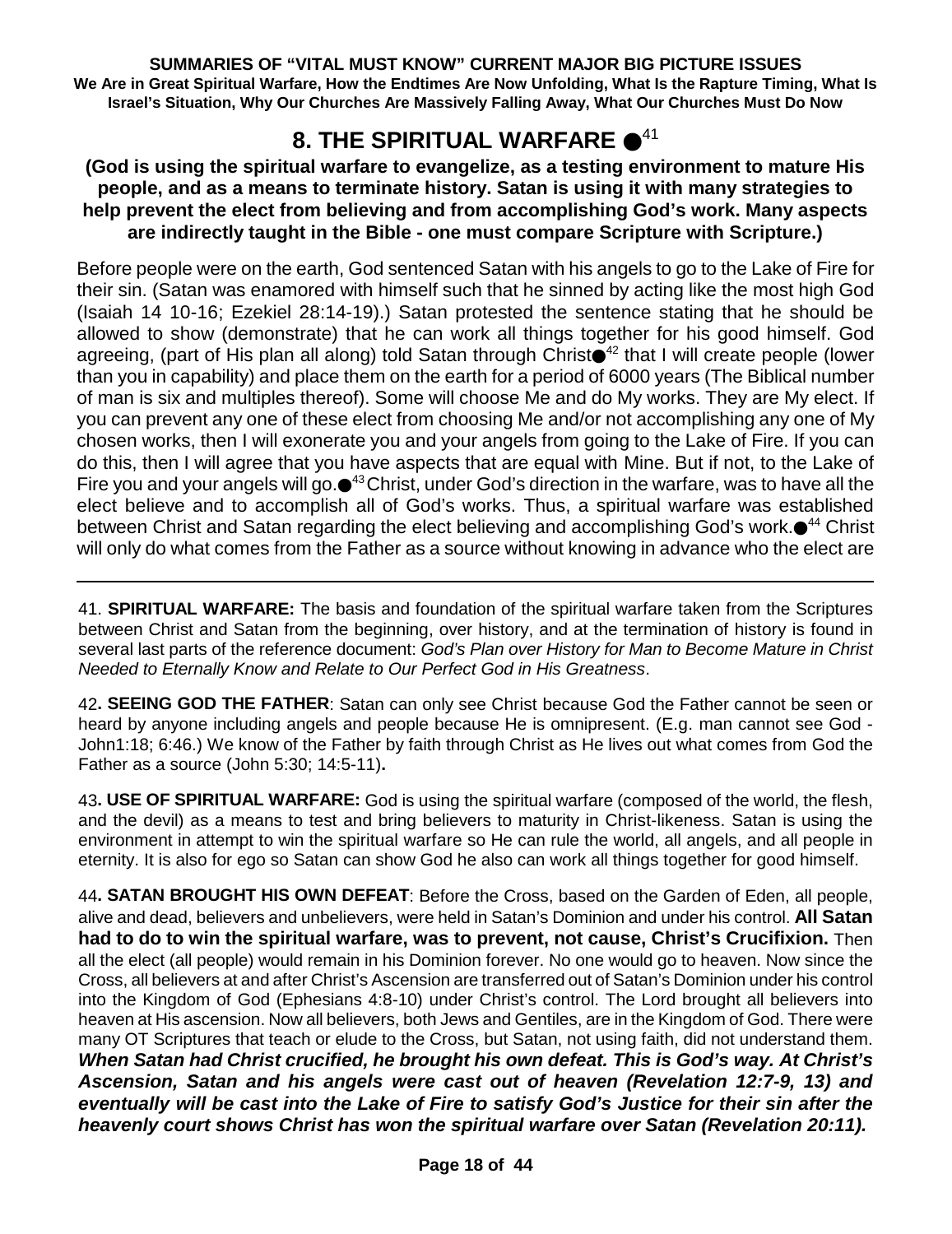or what work they will do. (Satan does not realize or know this either at this time. Neither will know until the elect actually believe and actually accomplish God's work.)

God, through Christ, said I will place the names of my elect (those who will choose Me) in one book and the divine works they will do or accomplish in another book. Neither you nor Christ can know any of this information in advance. I will place the names of all people who will ever live in the Book of Life. If a person does My will (receives Christ as Savior), their name will remain in and will not be erased from the Book of Life.●<sup>45</sup> However, if a person formally denies Me (the Gospel) in life or by death, their name will be erased from the Book of Life.●<sup>46</sup> I will place the works that all people will actually do in the Book of Works. The books will be examined by the heavenly court after the 6000 years of human history (after the endtimes Tribulation) at the time of the seventh trumpet. This occurs after all people who are to live, have lived, and have made formal and binding decisions in life or by death to accept or deny Me (the Gospel of Christ). If, at that time, when the books are opened, the names remaining in the Book of Life match those of my elect in my other book and also if the works of the elect recorded in the Book of Works match the works listed in my other book, as I say they will do, then Christ wins the warfare (and He will). At this time, at the seventh trumpet, the heavenly court (angels) will open the books and will determine that Christ has won the spiritual warfare over Satan. **<sup>47</sup>** At that time, God through Christ will tell Satan that because it has been demonstrated that you cannot be equal with Me, you and your angels will be cast into the Lake of Fire to satisfy My Justice for your sin. However, if they do not match, then you will be declared the winner and you can rule over your angels and all angels and all people forever. You can then act as a god equal with me. Satan accepts the offer not appreciating and understanding God's infinite and perfect Greatness. (In essence, Satan has no possibility to win.) Then man is created and placed into the Garden of Eden. Human history now begins. The warfare brings the tests to man and develops the world that also brings tests to bring believers to maturity in Christ-likeness. $\bullet^{48}$ 

45. *Revelation 3:5: 'He who overcomes shall thus be clothed in white garments; and I will not erase his name from the book of life, and I will confess his name before My Father, and before His angels.*

46. *Psalm 69:28 May they be blotted out of the book of life, And may they not be recorded with the righteous.*

47**. REVELATION'S SEALS:** The details in the Tribulation for how the endtimes unfold are found in Revelation under the seals. The events of Revelation unfold according to a seven-sealed scroll. God uses scrolls for how people win back their lost property (Jeremiah 32:6-15). The one in Revelation is how Christ wins back the Title Deed of the Earth from Satan that He lost in the Garden of Eden. In Revelation, the seven trumpets come out of the seventh seal, and the seven bowls come out of the seventh trumpet. See *Watchman Warning* for details.

48**. BOOKS:** Books in the plural per se are mentioned Daniel 7:9-12 when the court sat in heaven after the Tribulation and at the Great White Throne Judgment for unbelievers: (*Revelation 20:11-15 And I saw a great* white throne and Him who sat upon it, from whose presence earth and heaven fled away, and no place was *found for them. And I saw the dead, the great and the small, standing before the throne, and books were* opened; and another book was opened, which is the book of life; and the dead were judged from the things which were written in the books, according to their deeds. And the sea gave up the dead which were in it, *and death and Hades gave up the dead which were in them; and they were judged, every one of them* according to their deeds. And death and Hades were thrown into the lake of fire. This is the second death, (continued...)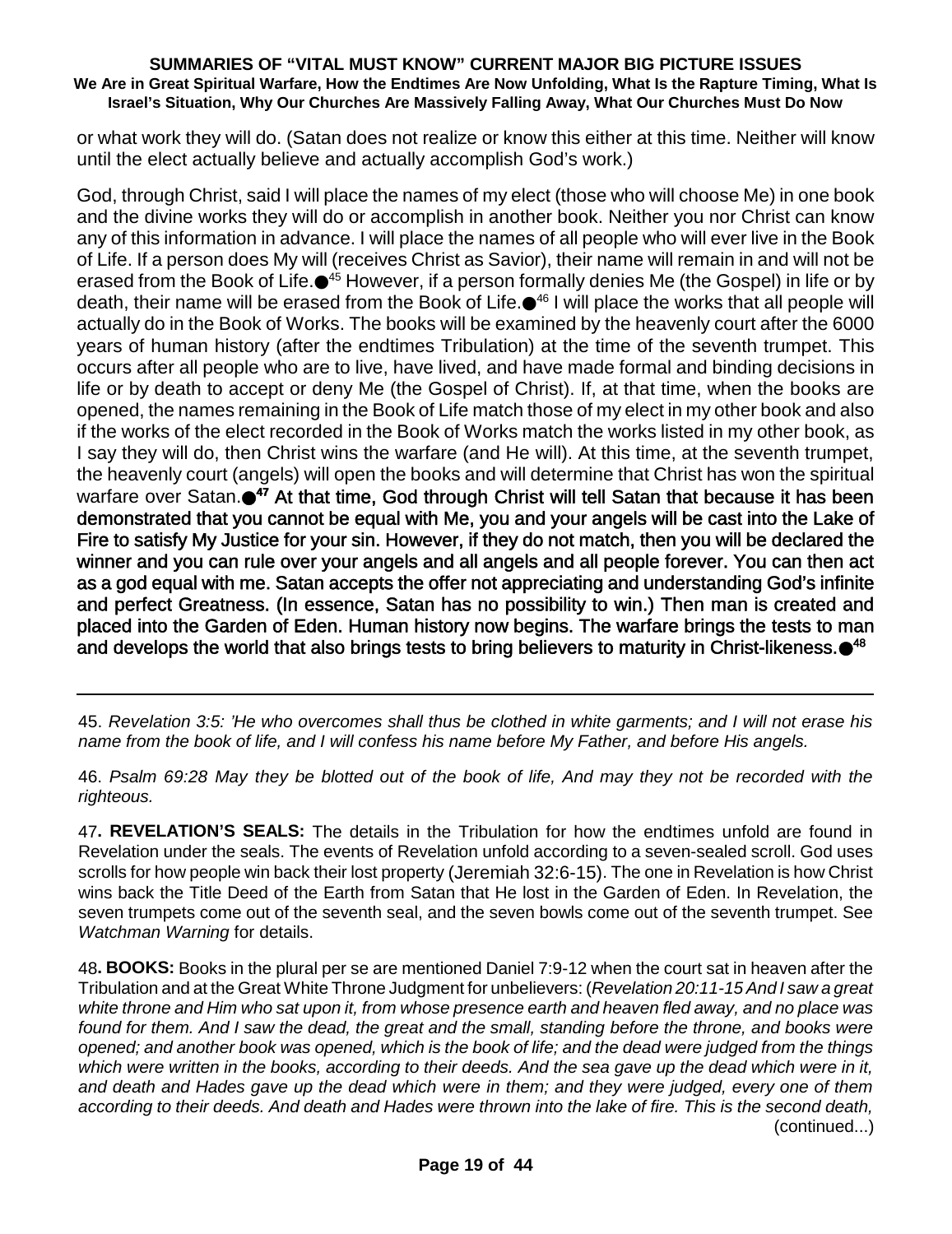# **9. SATANIC STRATEGIES IN THE SPIRITUAL WARFARE**

### **(Churches are being (self) deceived to implement Satan's strategies generally without their realization or desire. They appear to be going much their own way, using many of the world's ways. Losing their excellence before God, the churches seem no longer to be searching the Scriptures to insure their needed obedience to God, gaining His Best.)**

Satan's overview strategy is to get the churches (and the people themselves) to act wrongly to work all things together for their assumed good apart from the Bible's teachings, bringing disobedience to God. Do this instead of trusting only God to do so from the Scriptures that teach directly or in application. Attempting to work all things together himself for his good to act like the most high God was, as stated, the great sin of Satan (Isaiah 14 10-16; Ezekiel 28:14-19).●<sup>49</sup> It is also a great sin now in many of our churches. All churches should do self evaluation and make needed corrections. **<sup>50</sup> 51**

### **Thus, Satan's strategies work to help prevent the elect from believing and accomplishing God's work. This is so he can win the warfare over Christ. Many of these key strategies (many determined by observation) are presented in PART ONE and in PART TWO that follow (there is no a,b,c list in the Bible):**

### 48(...continued)

49**. ROLES:** Working all things together for good by ourselves, we are calling this life the god role (sin). When we are obedient to God, having Him work all things together for good, we are calling this life the servant role. We are to live out the servant role and avoid using the god role.

50**. CHANGING OUR WORLD:** If we are to change and better our world, we must begin with the children and the youth and train them to walk closer with God. However, this is exactly what Satan is doing in an opposite manner by influencing a dumbing down of the training in our churches and in our public schools and using rock and loud beat music in our churches and families. He is teaching (through the teachers) sodomy and abortion along with rock music in the public schools. (This is why Christians are using Christian Schools and home schooling to avoid this bad environment.)

the lake of fire. And if anyone's name was not found written in the book of life, he was thrown into the lake *of fire*.). The Book of Life and the Book of Works are mentioned in various places. But because the books refer to or relate to judgement, they most likely will be also opened at the time of the seventh trumpet to determine the winner of spiritual warfare. At that time, the Bible teaches that the full power of the Kingdom of God will be given to Christ by the heavenly court so He can have the authority to bring the Rapture and the final judgments (Psalm 69:28; Daniel 7:26-27; Revelation 11:15-18; 13:8; 17:8). **The Rapture is not possible before this time.** *(Revelation 11:15 And the seventh angel sounded; and there arose loud voices* in heaven, saying. "The kingdom of the world has become the kingdom of our Lord, and of His Christ; and *He will reign forever and ever.")*

<sup>51</sup>**. CHURCHES WILL BE DECEIVED IN DIFFERENT AMOUNTS:** There can be some exceptional churches that will be deceived much less, perhaps very little. Churches will be deceived in different amounts. Many churches will still do many good things. However, the general condition of many or most evangelical churches, being deceived, appear to be in a massive falling away. This is being described.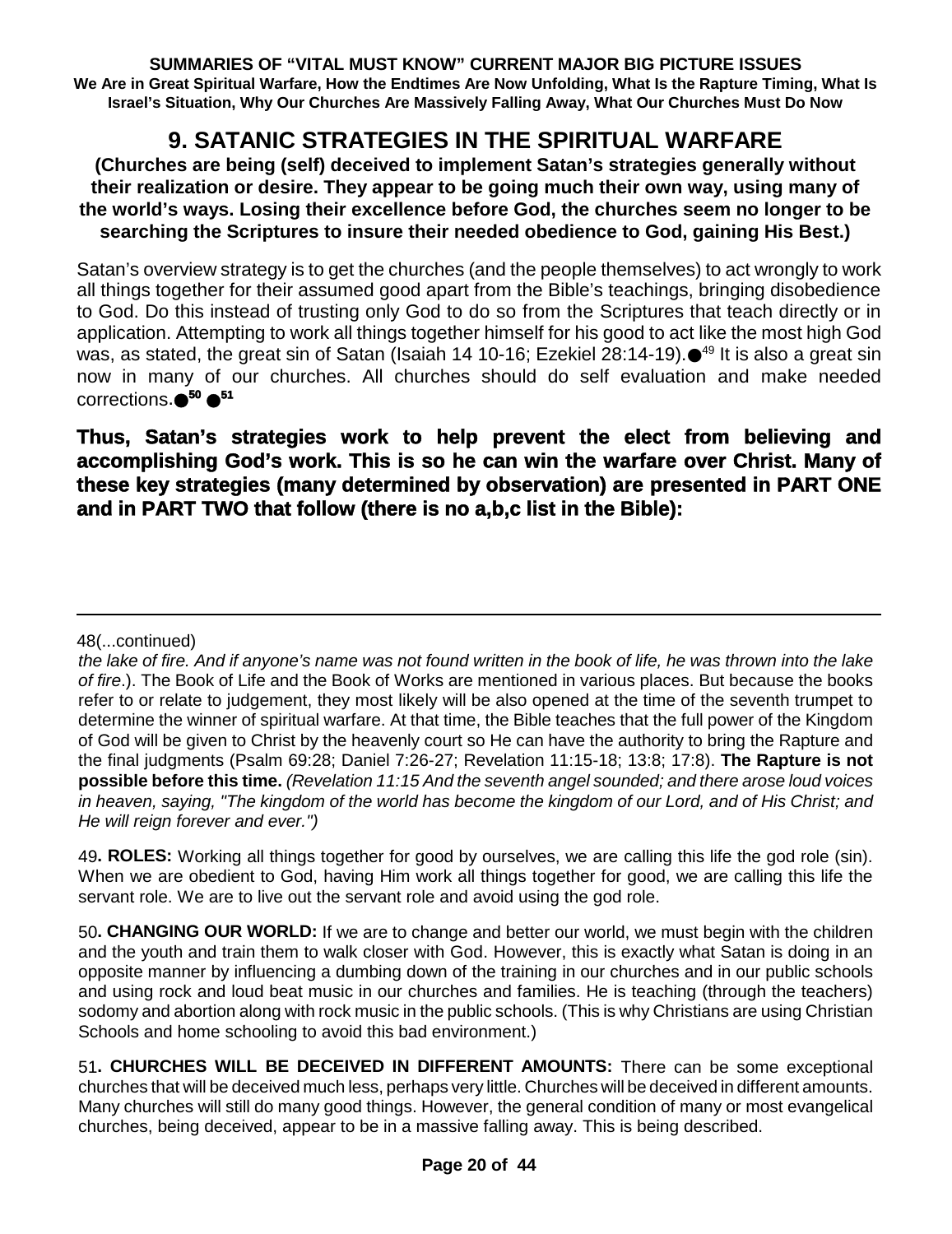### **PART ONE: THE GENERAL ONES (Strategies of Satan)**

**These general strategies are: (1)** "Emphasize sodomy and abortion" so that the elect might not be born and have the people's sin give him (Satan) more power to operate (And the sin, in God's endtimes most favored nation, can help (can) cause the Tribulation to come);●<sup>52</sup> **(2)** Work to prevent evangelizing the children especially out in the community that will in time reduce adult ministries. Adults do as they were taught as children.● $^{53}$  Thus, fewer people will be saved (and fewer of God's work will be accomplished) and the results will change (transform) the nation more towards Satan's agenda;●<sup>54</sup> (3) Have the churches be poorly procedurally and not outcome oriented, not eternity oriented.●<sup>55</sup> This is so they will teach some good things for Christian growth, but not sufficient great things (only a very few of the needed topics) needed to mature their people in Christ-likeness toward the maximum - believing wrongly they are doing right. They teach only a small portion of God's Whole Counsel (only a small number of topics in His Whole Counsel). This will reduce the adult ministries. **Churches today generally do not have a list (that is written down and/or stored in the computer so others can read them) of the topics needed to be lived out experientially to become or be maximumly mature in Christ-likeness. So they probably do not teach them, at least in an organized way;** <sup>56</sup> **(4)** Have people believe there is no

52**. BABY ABORTED SITUATION:** Babies aborted (not having reached the age of God accountability and not have reached any maturity in Christ) may be saved and given some level of spiritual maturity. But even so, they would not have accomplished any of God's works. This is part of Satan's strategy.

53**. NOT EVANGELIZE THE CHILDREN:** Statistics show that 85% of the people coming to Christ do so in the age range of 4-14. So not evangelizing the children, especially in the community, can in time greatly reduce the adult ministry and transform the nation (America). **This is why working with the children in the communities must be "a very high priority ministry" for our churches.** This is why Satan is using many strategies to take over and influence the Children not to be saved and/or have commitment to Christ and the Bible.

54**. EVANGELIZING THE CHILDREN**: I have had the experience of churches refusing us (members of CEF) to use their pulpits and church platforms for a few minutes to allow promoting after-school Bible clubs including to gain workers. Talking with others, there are generally no churches now that will allow their pulpits for this use. God forgets the children in times of apostasy. This happened to Israel and people wept for the children when many were killed. This could be happening in precursor forms and times now. (CEF gets the schools and trains the workers. After on-the-job experience and training of the new workers, the clubs are turned over to them for operation and management by the churches.)

55**. DETERRENTS IN SOME CHURCHES:** Have churches teach Bible content and doctrines, but not how to live the Christian life or to evangelize in the community. This deters reaching maturity and helps Satan not have the elect believe. (Some churches believe God will have the elect believe even if they do nothing. Such a view, in my perspective, is not taught in Scripture.)

56. **THESE ARE HAPPENING NOW: (1)** *2 Timothy 4:3 For the time will come when they will not endure sound doctrine; ....* (Churches today no longer appear to know sufficient doctrine. They do not teach or follow it.)**; and (2)** *Amos 8:11 "Behold, days are coming," declares the Lord God, "When I will send a famine on* (continued...)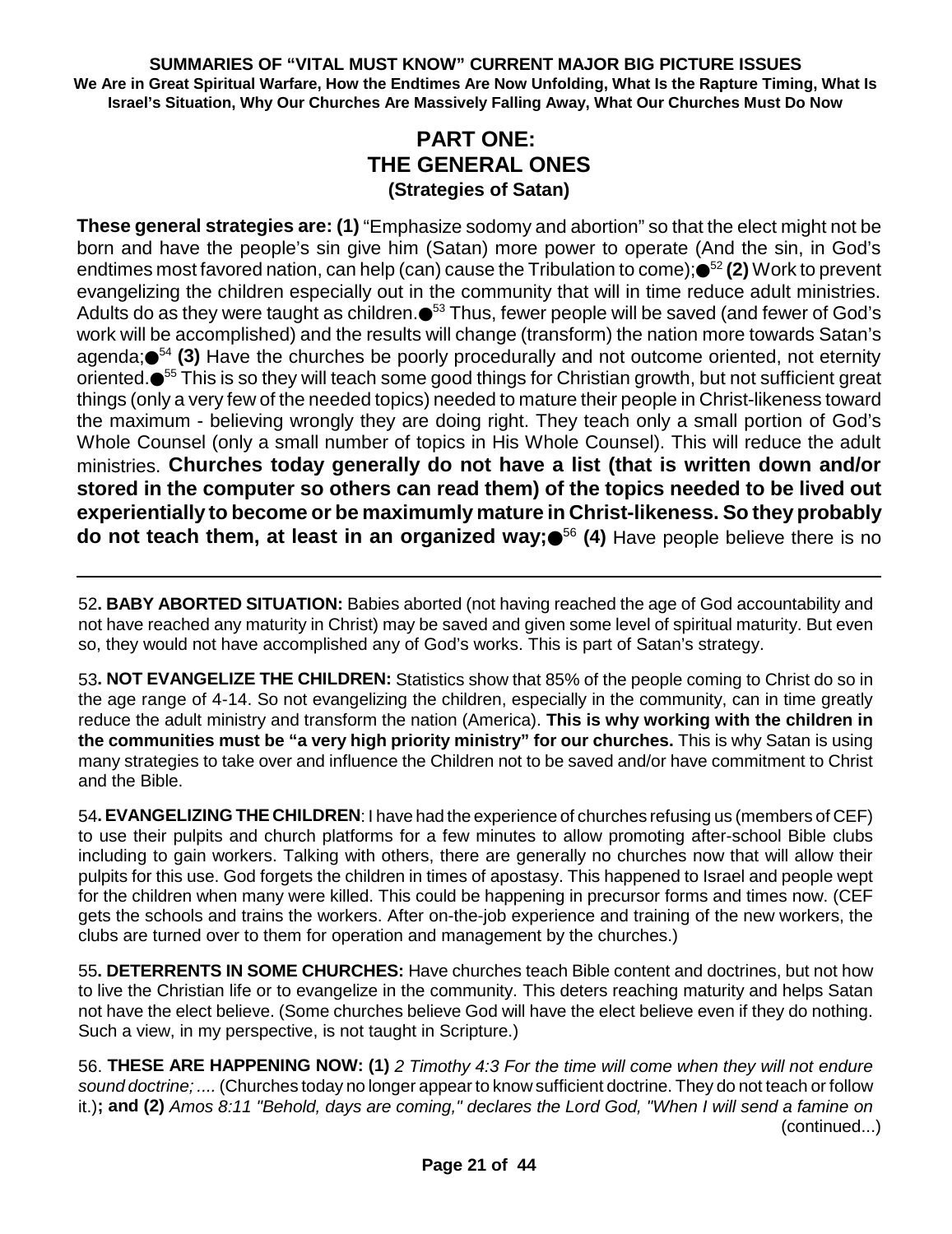endtimes terminating sequence with the endtimes Tribulation that they will experience (or not think about a Tribulation coming). Have them believe wrongly in a Pre-Tribulation Rapture $\bullet^{57}$  that will place them mentally asleep without needing to prepare for the endtimes or even work for maturity. Have them believe the current good times will continue indefinitely. Have them believe cyclic history continues and the signs signally the endtimes have always been with us. Then they will not look for the trends or signs that signal the coming endtimes judgment is soon coming and, thus not prepare, leaving their people to be caught blind-sided as the Calamity comes without warning like a sudden earthquake; **(5)** Secretly make plans and take action (behind the scenes) using his people to work, taking steps, towards bringing world government as God allows commensurate with our churches falling away. Thus, encourage the churches to have a maximum falling away. Take control of the world's resources and work to control all the entities particularly in the United States when allowed including (particularly when under world government) banks, health, farms, water sources, schools, transportation, businesses, religions, resources, electric power, TV and radio broadcast, all communications (telephones etc.), internet, precious metals, developments, finances and currencies, and all property. Thus, free enterprise, a free market, and freedom of religion that makes America great will be taken away. **Train the children for world government and world religion without the Bible, Christ, and salvation. Change things into Satan's world with things under his control; (6) Have the youth and others have pre-marital sex and married adults to have adultery that brings great sin, prevents maturity, reduces ministry, and gives Satan more power; (7) There are many others.**

**The problem lies now more in the many things that we are not teaching rather than in the minimum of what we are teaching. What we are leaving out is the problem. We should understand thatthe current growing biblical illiteracyin our churches is key satanic strategy. This situation, when combined with the Bible not being allowed to be taught in the Tribulation, in time as the Tribulation and endtimes progress, few, if any, will know the Bible in any depth-breadth. We are heading into the darkest spiritual age in all of history. And our church leaders and teachers are largely responsible - my perception.**

56(...continued)

the land, Not a famine for bread or a thirst for water, But rather for hearing the words of the Lord. (Churches are no longer teaching God's Whole Counsel - a sign of the endtimes. Famine in part is here now. There will be greater in the Tribulation.)

<sup>57</sup>**. BEGINNING OF THE MOST WRONG PRE-TRIBULATION RAPTURE VIEW:** The Pre-Tribulation Rapture view first came into existence in 1825 by a Margaret MacDonald, The view did not exist before this time. But now that the population is exponentially greatly increasing, this wrong view was needed to confuse the Church people. Cults came into existence in these last days for the same reasons of greatly increased population to keep people from believing the true Gospel. People in the cults have been deceived and do not know it. They do not know the Scriptures with salvation to know and walk with the true God.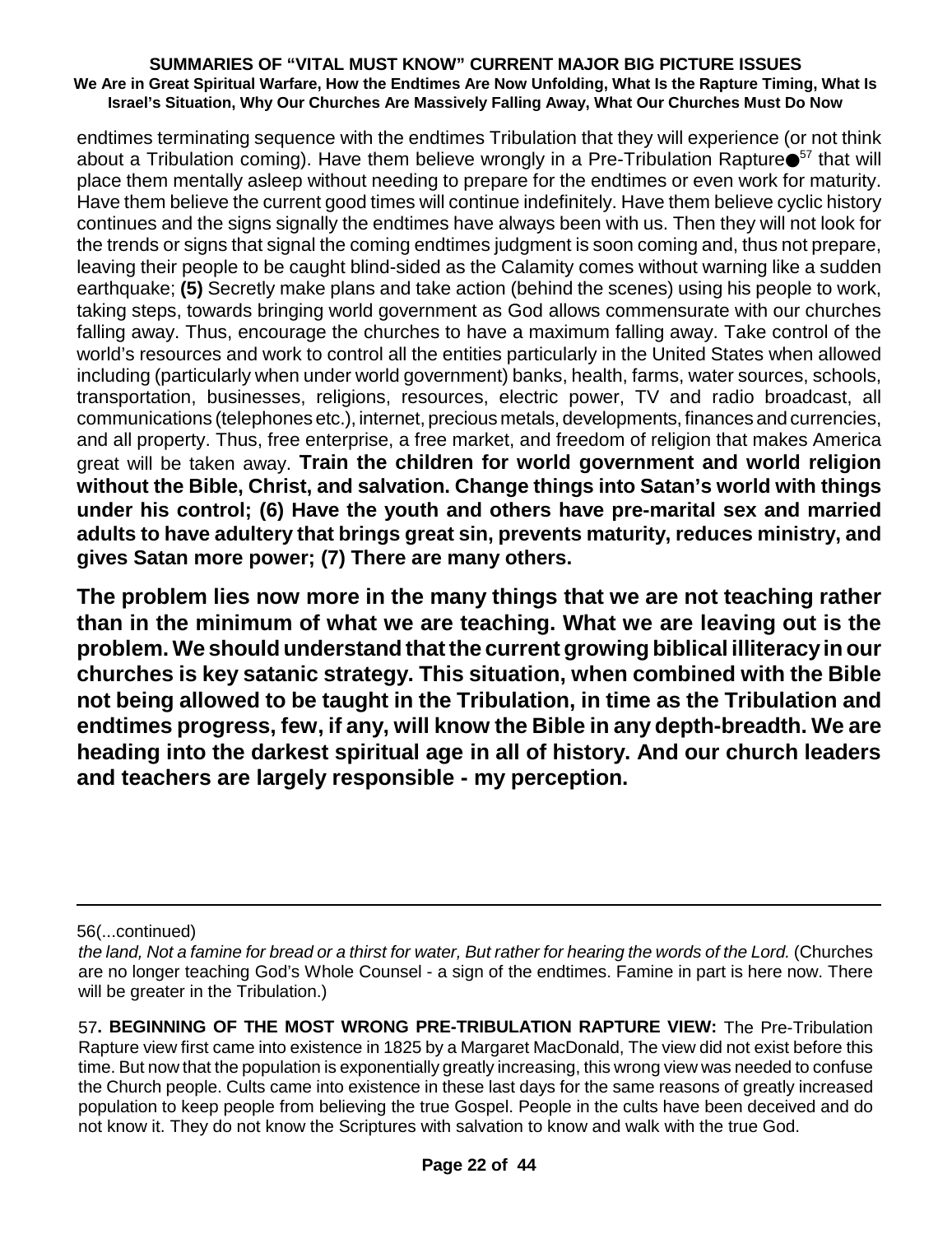### **PART TWO: THE BIG PICTURE OF THE CHURCH SITUATION USING LOUD ROCK MUSIC <sup>58</sup> 59**

### **(Satanic Strategy: Use loud dominate syncopated rock beat rhythm instead of melody from the heart with the hymns as God requires. Deceive the churches to implement this music particularly with the children and use only limited fundamental Bible training. Transform the church to become an immature Church, with but little knowledge of the Bible, accomplishing but little ministry.**

We fully realize that church leaders may differ here. But this does not change the sinful results of using loud rock beat and like loud type music including non dynamic music, preventing melody. Leaders use this music to draw the youth without realizing its source and harmful effects.●<sup>60</sup>●<sup>61</sup> They do not realize that Voodooism and the cults have used the structure of rock type music to call up evil spirits and demons.●<sup>62</sup> Church leaders can pull in today's youth, who are especially growing up with rock type music, into our rock music services. This is because our churches are using this music in all the Sunday Schools, even for the grammar school kids. Our kids are listening to it at home and using their I-pods. **Rock type music is being used by Satan to reach the masses of young people, and, by doing so, combined with limited Bible teaching, to transform the church to become an immature church with a loss of biblical intellect and with a low plateau of biblical knowledge. <sup>63</sup> This is causing the world to become Satan's**

58**. LOUD ROCK MUSIC DEFINITION:** By loud rock music, we mean a loud dominated syncopated repetitive beat music and other like loud dominated rhythmic music with or without a beat in various forms. There is other good contemporary music that many churches use. We are not referring to this type. Many singers today in some of our churches are singing non-dynamic music. This can be lukewarm and not desirable for maximum (a greater) worship of God - my perception. God requires us to sing with melody.

59**. REDUNDANCY:** This is a tough subject. Please overlook some redundancy.

60. **MY UNDERSTANDING:** This section on rock music is my perception of our Church situation based on observations, Bible teachings, and many references (presented later). I realize all may not agree. If you do not agree, please do the recommended research and give the situation the "most serious" prayer (whether or not you believe rock music is right or wrong) because our churches have been and are being greatly transformed. We are only to use what is in the Bible, not from the world. We are not to love the world nor use things from the world. Rock music and loud drums, being of the world, are not in the Bible, **and thus, should not be used for God's purposes.**

61**. CAUSE OF TRIBULATION COMING:** American Church people do not realize their ministry and spiritual life shortcomings are mainly the cause of the Tribulation coming. Because things are going wrong in the United States and world, they should realize that they are at least partly responsible such that they determine how, so they can make vital needed changes. This section explains the issues and solutions that churches need to know.

62. **CALL UP DEMONS:** Jack Wheaton: *Crisis in Christian Music*, page 107. (See the other references presented later in a footnote.)

63**. TRANSFORMING THE CHURCH: Thus over time when the older people die off and when** (continued...)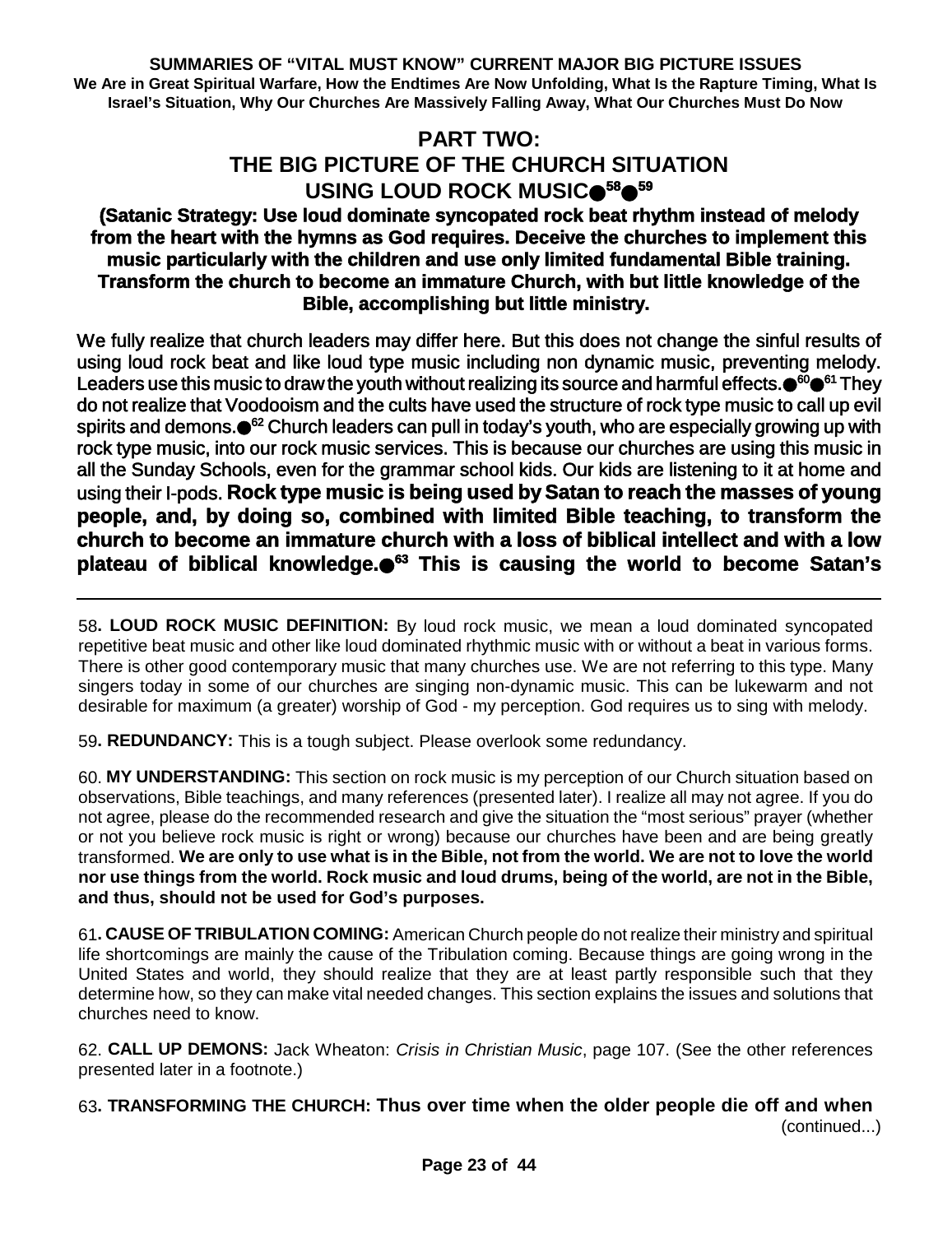**kingdom.** (We, for God's work, must remove all rock type music from all our Sunday Schools. Using it is satanic strategy to ensure the youth will come to the rock music church services, instead of to the hymn services, and even have many no longer attend church after going to college. We should use the hymns in all church ministries and such as CEF music for the Sunday School instead.)●<sup>64</sup>

Using loud rock beat music combined with limited Bible teaching (milk of the Word) is satanically designed to "transform" the Church (believers) to become and/or remain immature with but little Bible knowledge and less ministry, preventing: <sup>65</sup> **(1)** becoming maximumly mature in Christ-likeness for eternity; and **(2)** greatly accomplishing great ministry. (Using this limited training, over time only a few (those who study on their own) will know much of God's Word. Is this not satanic strategy?)Thus, it is used to help prevent the elect from believing and accomplishing God's work. How often do they share the Gospel and give invitations to receive it? It is also to bring the sin that helps to bring the endtimes with world government over which Satan and his people will rule. God does not listen to our music when we have great sin (Amos 5:23). **66**

Thus, satanic strategy is to have the churches not do ministry that matures their people and evangelizes the children in the community needed to develop future adult ministries. Have them not be eternity oriented so they will not see the need to greatly mature their people and accomplish great ministry (they will work primarily only for some Christian growth). Have them believe wrongly (or pay no attention) that their maturity can increase in heaven. Have the churches believe that all is needed is to have a sermon, a worship service, and a Sunday School without the goals to mature their people and to evangelize the children in the community. Thus, they wrongly need mainly to use elementary training in the sermons with rock music that draws the youth for numbers. <sup>67</sup> (Why would God use rock music now in our churches when it has not been used for centuries. Our view is that rock music and limited training is being used now by Satan to deceive people as the population is increasing exponentially.)

### 63(...continued)

**hymns and in-depth training are seldom used, we will have a church that has been totally and forevertransformed. Thus, the Church is now being prepared forthe coming Tribulation to help prevent God's work from being done and the elect from being saved.**

64**. PRAISE MUSIC**: There is also praise music that many use on TV that has much fewer dynamics than the hymns and is not as loud as rock music. This music is not being discussed except in a general way.

65**. MATURE BELIEVERS:** In my perception, the greater mature believers will never by choice sit under rock music for worship. Some workers might need to sit there to lead the rock music services, but this will bring serious spiritual impact on their lives.

66**. DOES GOD HEAR OUR PRAYERS:** Is this the case now? God does not hear us and answer our prayers when we are in known great disobedience - sin (Jeremiah 11:11, 14). Is this beginning to happen now? What about the Calamity when it comes as a result of disobedience. Will God hear our prayers then? For to be more sure God is answering our prayers now, we should seek to have greater obedience.

67**. CHURCH TEACHING:** In my observation, many churches believe they are doing sufficient training, but in reality, do they have (know) the required (needed) topics that allows them to become maximumly mature in Christ-likeness to do a job with excellence? Can you or your church send me a list of them?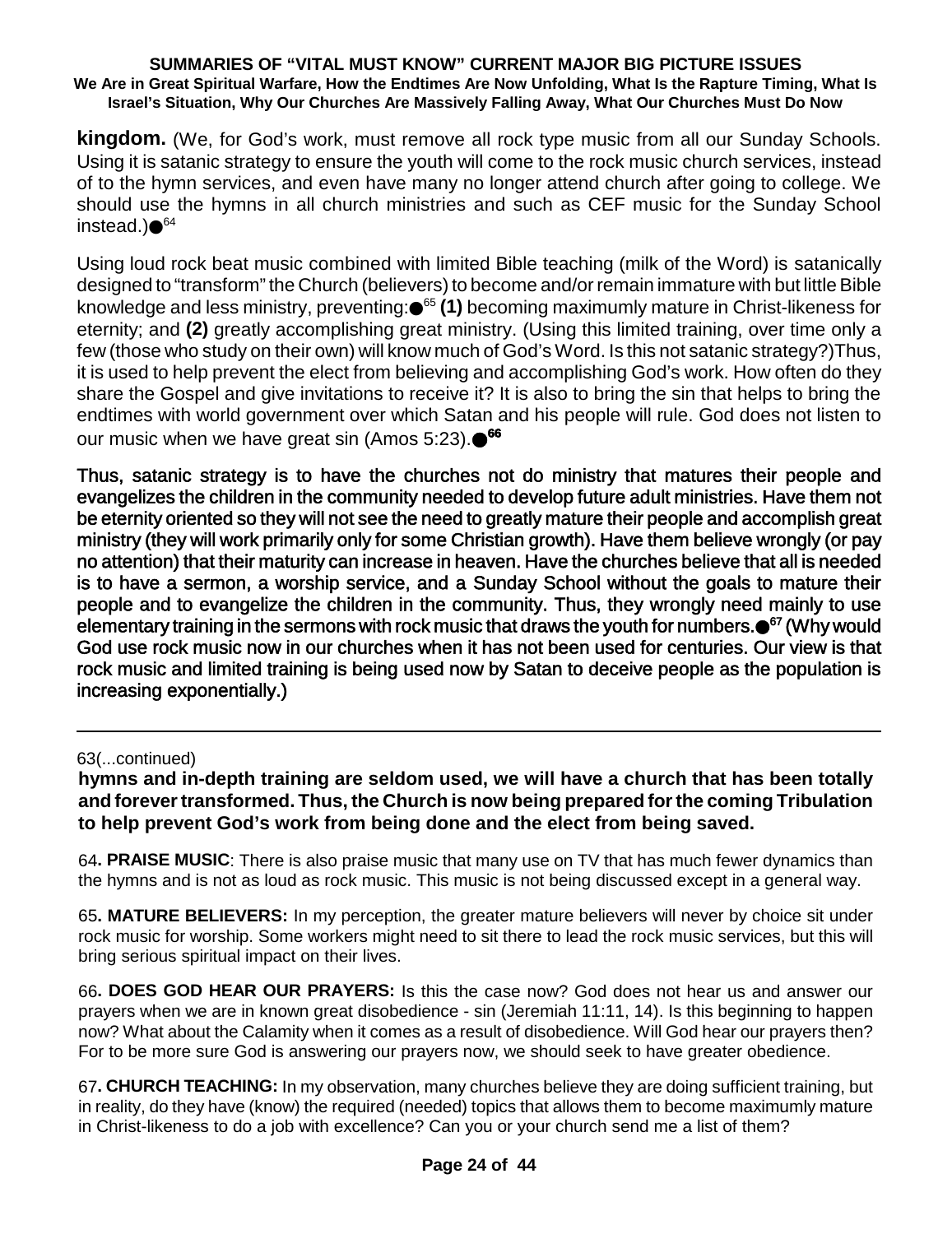Thus, believing wrongly or not thinking about it, churches can dumb down their training now without having any eternal spiritual penalty. This action will greatly reduce the Church ministry. (Church leaders, as stated, work for limited Christian growth with good sermons, but not for gaining maximum maturity with God's Whole Counsel. Do church leaders realize they are doing this?) (They most likely do not know the many topics (or seek to know them) necessary to maximumly experientially mature their people. Can you write them down? Do you have a list? Does your church? See my reference papers:**(1)***Summary Document: Signs, Characteristics,Beliefs, andPractices ofBeing orBecoming Highly Mature in Christ-likeness* and **(2)** *Keys to Becoming Mature in Christ-likeness In Godly Relationships*, for a beginning list under Christian-Life Relationship Principles. The lists in these documents are regularly updated.)They do not appear to sufficiently use or work with para-church organizations to evangelize the children in the community. Thus, then fewer people will be saved and fewer of God's work will be accomplished. **Thus, Satan works to accomplish these by transforming the churches to become immature with a loss of biblical intellect and with a low plateau of Bible knowledge. This is happening now to thousands of our churches. This action is transforming America particularly with its children and youth.**

**Church leaders should inform and train selected youth from the rock music services, on the side apart from the Church service, about the evils and source of rock music and attempt to bring them into the hymn services. One can work with their parents to help this process. However, for this to be effective for the youth to come, we must use in depth-breadth expository verse by verse teaching in our church hymn services. This concept is expanded upon later.**

**The following sections regarding rock music should be greatly and most seriously prayed about because thousands of American churches, being transformed, are now using rock and like structured music. Whynow?As shared in the references,** <sup>68</sup> **the source (structure) ofrock music with its evil was at least used**

*This last reference (Music in the Balance) teaches that good music has the melody dominate, the harmony next, and the rhythm under control. (This agrees with the Bible.) The melody reaches the spirit, the harmony reaches the soul, and the rhythm reaches the body. (Controlled integrated not* loud dominate rhythm brings fun and life to the music.) (This is the music of the Bible.) This is why *people who sit under rock music (rhythm dominate) go to body actions rather than worship God using the hymns from their spirits, hearts, and souls, bowing their knees, and falling on their faces before God. Some Christians in the world have different kinds of good music (not just hymns) without being loud dominate rock.*

(continued...)

<sup>68.</sup> **REFERENCES TO THE EVILS OF USING ROCK MUSIC AND WHAT IS GOOD MUSIC**: **If one reads the following: (1) Lucarini, Dan:** *Why I Left the Contemporary Christian Music Movement***; (2)** Wheaton, Dr. Jack: Crisis in Christian Music; (3) Garlock and Woetzel (Drs'): Music in the Balance; **(4) Institute of Basic Youth Principles:** *Ten Scriptural Reasons Why Rock Beat is Evil in Any form***; and (5) Youth Who have Found Freedom:** *How to Conquer the Addiction to Rock Music***; one would never use contemporary loud repetitive syncopated rock beat music ever again in the church. They** would go to good hymns and like music so we can worship God from our hearts, spirits, and souls **(in spirit and in truth), not from our bodies to loud dominate beat rhythm.**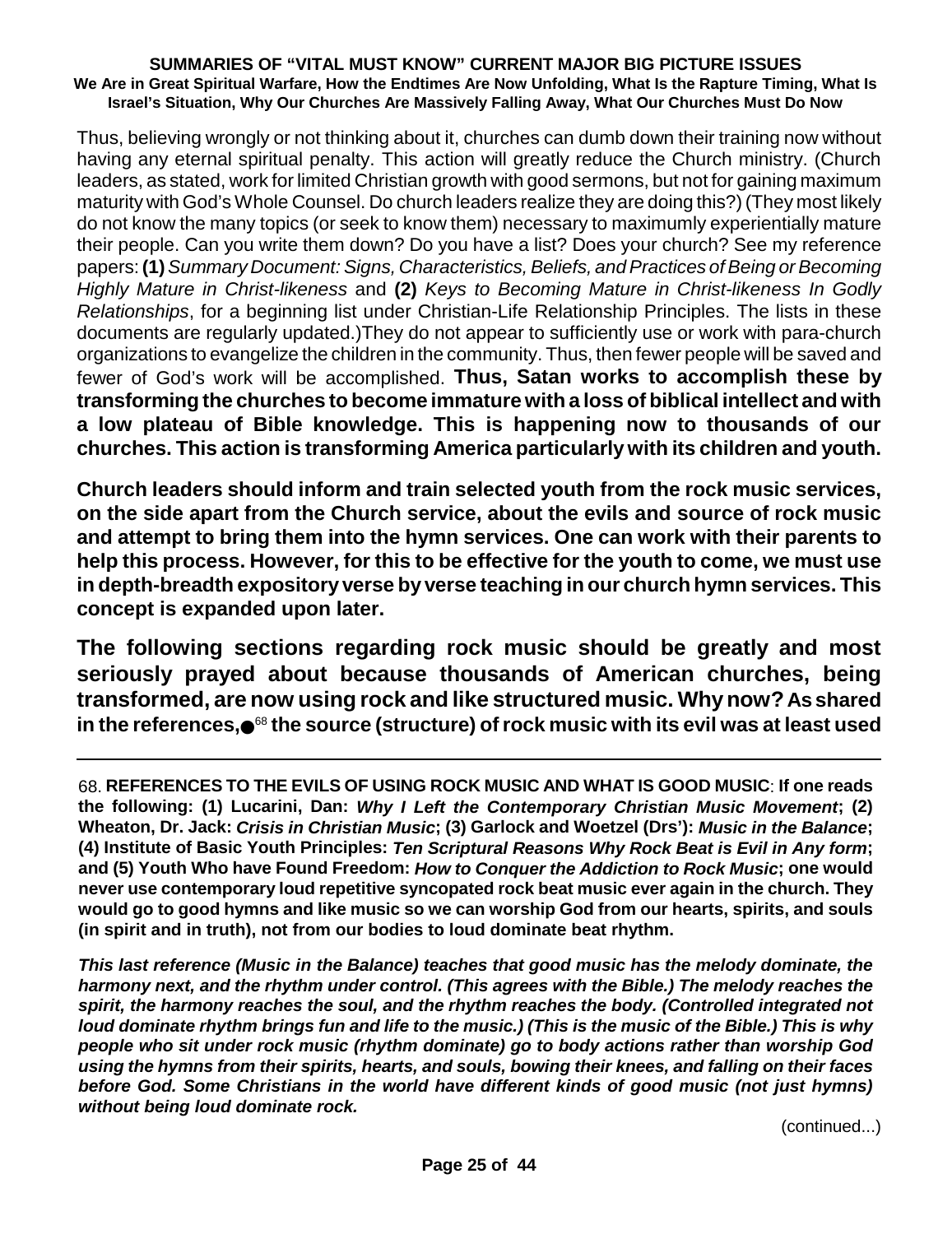**in Voodooism, the cults, and secular use to call up evil spirits and demons. Rock stars use it. It generally energizes the body, not the heart, soul and spirit, as the Bible, and thus God, requires. It brings compromise and lowers our standards. <sup>69</sup> As presented, rock music and drums are not found in the Bible. Suppose you believe rock music is okay to use from God's perspective and it is not? How do you know? On what basis can one use it if it is not found in the Bible and secular people, including rock stars, use it on TV and radio? Why would God use it (show me chapter and verse if you think He would), when He tells us to sing melody from our hearts with hymns and spiritual songs (Ephesians 5:18-20). And they sang a hymn at the Last Supper (Matthew 26:30).**

Where there are exceptions, because of what our churches are doing and not doing, our Church leaders, in my perspective, are not working for excellence to have God's best. They do not have lists from the Scriptures for (most) all the topics in Christian-Life Relationship Principles such as living by faith and love an like Christ lives that God wants us to live out experientially and what constitutes maturity. They, in my perspective. want to do right. But they are now tending (without their realization

### 68(...continued)

Quote from *Crisis in Christian Music* page 166 by Dr. Wheaton: *"Music is a bridge between heaven and* earth. It is also a bridge between earth and hell. Just be careful which bridge you take, or lead others on." References from the Internet: **(1)** *Is There a Connection Between the Rock Music and Voodoo or African* Music: (2) Rock and Roll: (3) Rock Music: Good or Evil?; (4) Christian Rock Music; and (5) Christian Rock, *Blessing or Blasphemy?* From Rock and Roll report by Bill Fortenberry: Robert Palmer, contributing editor of *Rolling Stone Magazine* and chief advisor or the *"History of Rock 'n' Role"* broadcast, openly admits that the rhythm patterns of rock and role are derived from the rhythmic patterns of the voodoo religion. He stated that *'the idea that certain rhythmic patterns or sequences serve as conduits for spiritual energies, linking individual human consciousness with the gods, is basic to traditional African religions . the fundamental riffs,* licks, bass figures, and drum rhythms that make rock and role can ultimately be traced back to African music *of a primarily spiritual or ritual nature in a sense, rock and role is a kind of voodoo.*" The second evidence that the choice of rock music has been the music choice of many satanic cults. Little Richard: *"My belief* about rock and roll is this, I believe this kind of music is demonic .... A lot of beats in music today are taken from voodoo. He was directed by another power, the power of darkness, the power of the Devil, Satan. He states. "you cannot drink out of the Lord's cup and the devil's cup at the same time." The report states this **music type has many deleterious effects on humans such as brain damage, memory, thinking, and attention problems.**

69**. WHAT OTHERS SAY: (1)** Gordon Sears was right when he said: "When the standard of music is lowered, then the standard of dress is also lowered. When the standard of dress is lowered, then the standard of conduct is also lowered. When the standard of conduct is lowered, then the sense of value in God's truth is lowered." Someone said: "Contemporary Christian Worship music is spreading across all denominational lines, and when it enters a church it brings more than a change in music. It brings a worldly philosophy of Christianity and a gradual lowering of all standards of morality and doctrine."

**(2)** Dr. Jack Wheaton, *Crisis in Christian Music*: "If it is **(1)** too loud, **(2)** too repetitive, and **(3)** highly syncopated, it is potentially dangerous. If you feel like moving, swaying, and clapping more than listening to the lyrics, it is dangerous." (By dangerous, he means it is not Christian and should be avoided.) Certainly sacred music ought to be for the praise of the Lord and not for the entertainment of man. Page 91. The Bible teaches we are not to love the world or the things in the world (1 John 2:15-17). Page 89.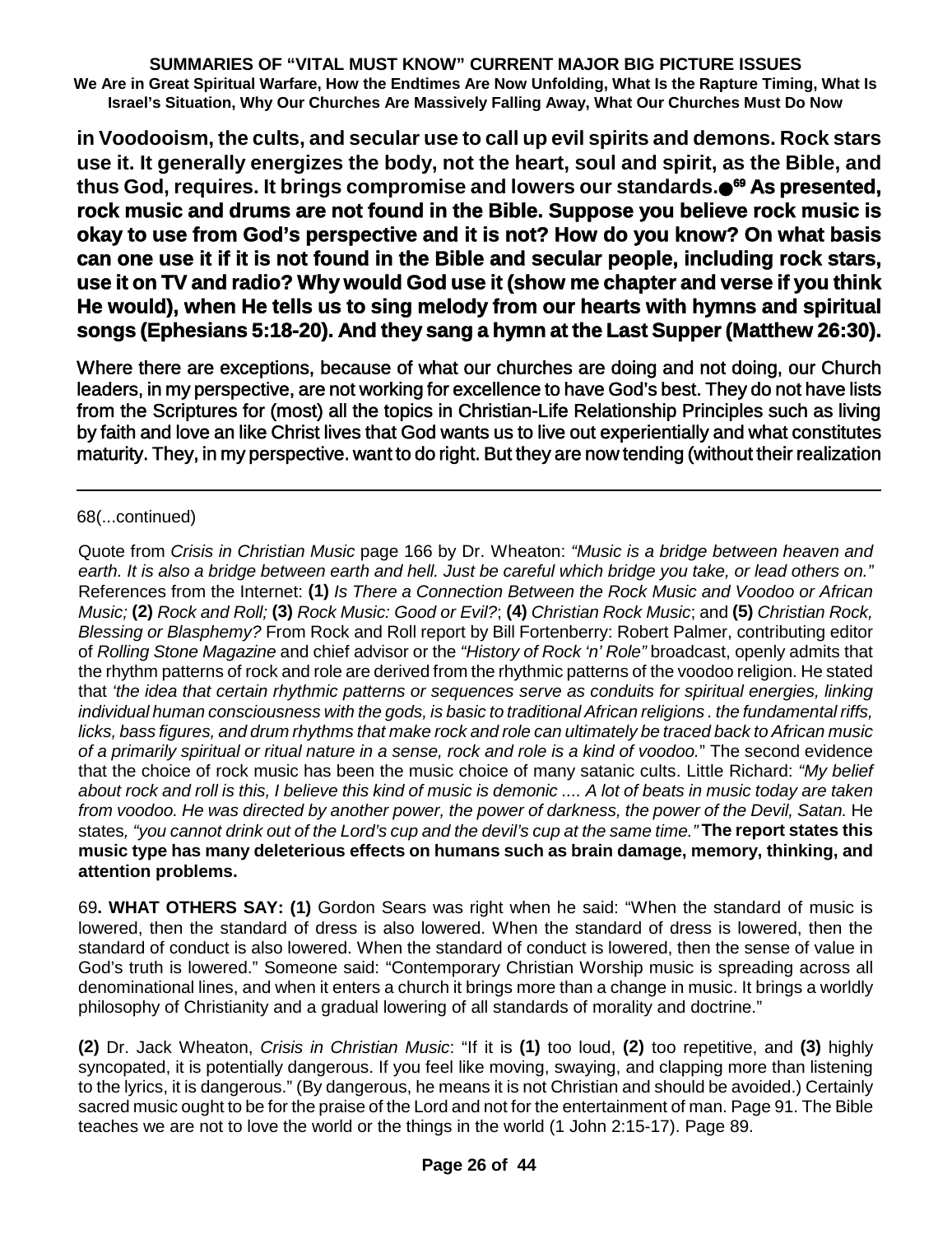or desire) to live by sight using worldly methods, working things together for their assumed good. They are not walking by faith in what God wants, thus, allowing Him to work all things together for good, including in our worship services. **They, not being eternity oriented, do not see the need to maximally mature their people in Christ-likeness. They, not being eternity oriented, do not see the need to research the Scriptures to learn whether or not our maturity is fixed forever at death. They do not appear to know the many topics that are needed to live out experientially to bring us to this needed maximum maturity.**

Thus, in overview, a major secret for Satan accomplishing this major falling away is to have the churches wrongly use loud rock type music which desensitizes one in different amounts to the leading of the Holy Spirit - it brings compromise and hardens hearts to study and learn the depths of God's Word. It impedes the path to have maximum spiritual maturity in Christ-likeness. It can effect believers in different amounts and ways. It provides Satan worship at the same time. Generally, those sitting under rock music believe it is right without realizing its evils. Christians who sit under it should give it much prayer, particularly if they think it is the right thing to do.

To greatly accomplish having our churches use loud rock music, prepare the children and youth such that over their lifetimes as they are growing up, have them regularly listen to loud rock and loud music. Then, they will want to listen to rock music in the church. (Fortunately there still are many who "will not" attend a church service that uses rock music.) When this happens, most of the youth will most likely only come to church if rock music is used. $\bullet^{70}$  And because the youth, particularly sitting under rock music, will not stay under in-depth training, use only first level training taught in and easyto-understand manner. No longer use God's Whole Counsel with in-depth, in-breadth, including expository verse by verse training. Of course there are variations in our churches.

Churches use rock type loud music and do this low level (dumbed down) teaching to draw the youth into the church. Using this approach, our youth are growing up with but limited knowledge of the Bible including that of the Christian life.●<sup>71</sup> They know but very little of God's Whole Counsel that God desires we know. Now we have the transformed immature Church with leaders who no longer endure (know or practice) sound doctrine. (Some church leaders use this rock music and limited training because they appear to have no choice in order to gain most of the youth, even though they know this approach should never be used.) **This procedure, if continued (as our adults who use the hymns to honor God, die or no longer attend church), will produce "forever"**

70**. CHILDREN: I know of churches that bring their grammar school kids into the rock music service to hear the rock music and then return them to the Sunday School. To me, this is Satanic strategy and an abomination before God. It promotes Satan's plan and strategy.**

71**. OUR YOUNG PEOPLE:** Periodically I ask young people from different churches about 8 questions on the Christian life and Bible doctrine. They struggle to answer any of them. For example, they cannot answer: **(1)** Why and how do we have eternal security In Christ?; **(2)** How do we walk by faith?; **(3)** How do we walk by love?; **(4)** How do we become mature in Christ?; **(5)** What is meant by redemption?; **(6)** What is meant by the atonement for inequity?; **(7)** What is the baptism of the Holy Spirit, nothing to do with tongues?;**(8)** What is the filling of the Holy Spirit, nothing to do with tongues?; **(9)** Why are we on the earth from God's perspective?; and **(10)** Explain something about how the endtimes unfold. Our churches appear to be teaching only a few fundamentals and hindering their learning by using rock music.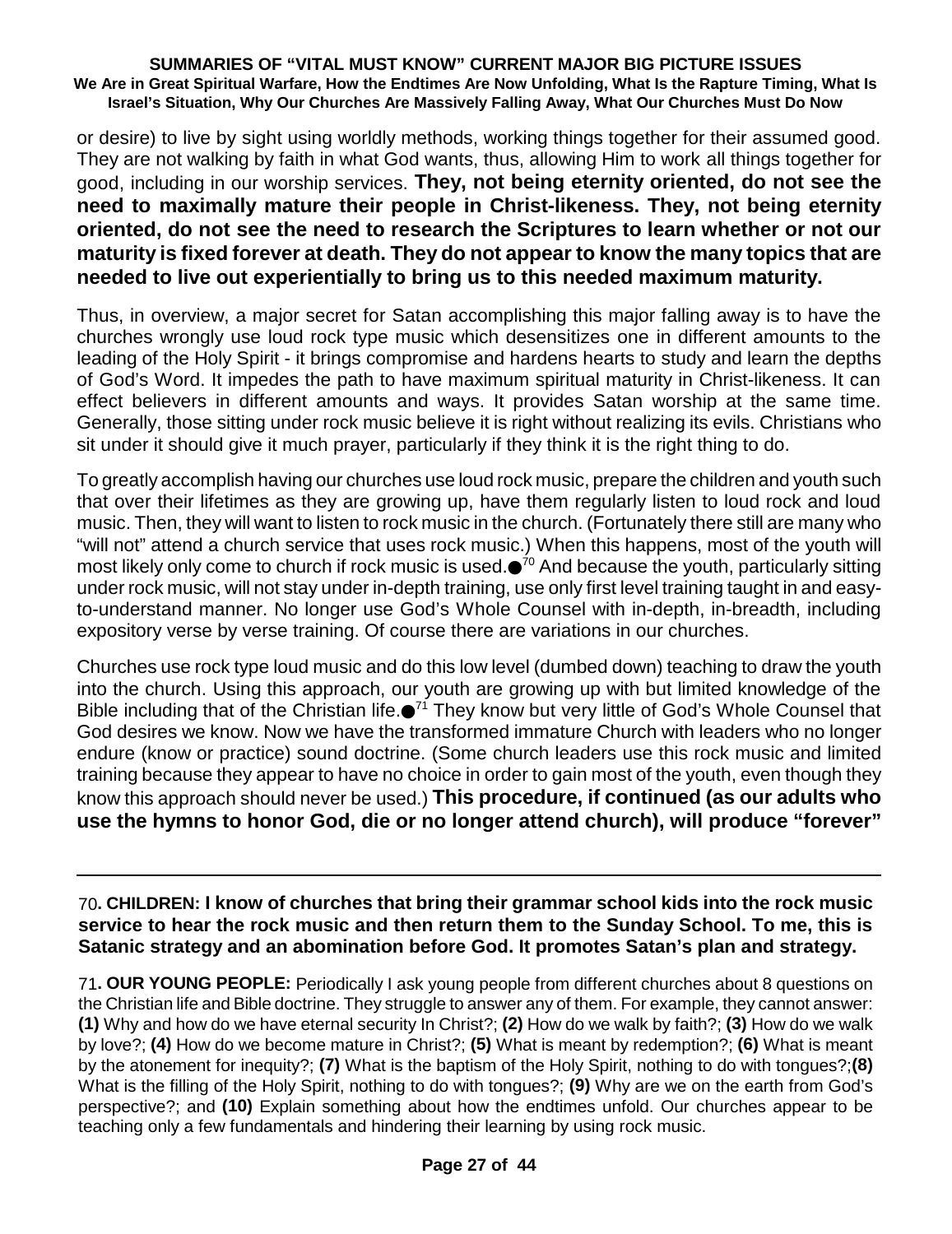**the transformed immature Church knowing but little of the Bible, and eventually with but little ministry being accomplished**. <sup>72</sup> <sup>73</sup> There are exceptions. This trend is happening now. Satan could not be more pleased for it helps to bring the endtimes over which he and his people will rule and for people not to know what is happening when the Calamity and Tribulation actually come. It helps to prevent the elect from believing and accomplishing God's work.

Church leaders, in our understanding, will go along with this because now they (many), as stated, no longer endure sound doctrine (2 Timothy 4:3). They cannot discern the difference between the holy and the profane such as happened in the Old Testament (e.g. Ezekiel 22:26). They are not eternity oriented so as to maximumly mature their people, including their youth. Leaders do not know or think about that our maturity in Christ-likeness is most likely fixed forever at death. Rock music is profane. It, as stated, being used in Voodooism to call up evil spirits and demons, is from the Devil, not from God.

**Music (its structure) we should use in our churches "must be found in the Bible" in some manner. Only then we can know it is of God. In the Bible, God uses singing melody from the heart (soul and spirit) taking us to our knees in worship, not body motion to loud beat rhythmic music. <sup>74</sup> We are to use His ways, not ours, particularly if we want His best and be an example Church unto God. Melody is that part of the music that: (1) ministers to spiritual needs; (2) we sing to the Lord from our hearts; and (3) allows us to greatly worship God.**

Our Lord said that He only did what came from the Father as a source, never from Himself as a source (John 5:19).Thus, He from Himself was doing nothing. Thus, when people saw Him, they did not see Him, they saw the Father, living out things through Him (John 14:7-11). We are told to walk as He walked (1 John 2:6). We are to learn to live this way.●<sup>75</sup> Thus, we are now only to use what is in the Bible - that which comes from God as a source. We glorify God by obeying and giving back to Him what He has given to us (John 17:4 Christ our example). The Bible teaches (see below) that when filled with the Holy Spirit we are to sing hymns and like music with "melody" from "our hearts"

73**. START HOME CHURCHES**: Seeing what is happening, some of us could (should) start new home churches that could bring more honor, glory, and worship to God.

74. **KING DAVID**: King David in the Old Testament danced before the Lord, but not to rock music (1 Samuel 21:11).

75**. WALK AS CHRIST WALKS:** We are told to walk as Christ walked with every thought and action coming from God the Father as source. This is because God the Father is perfect and knows all things. One cannot live a perfect life without living by His direction. Thus, in eternity, God the Father through Christ will direct every thought and action we will ever have. Thus, it will be God all in all, and we will live by His only perfection that exists. We are to learn to live this way now using only that found in the Bible.

<sup>72</sup>**. YOUNG PEOPLE LACK COMMITMENT:** Many young people today, (fortunately there are exceptions) who sit under rock music throughout high school and are not engaged in personal ministry, no longer attend church after leaving high school. The young people (although there are exceptions) seldom come out to Saturday and Sunday evening and other special church functions and studies. They keep themselves from learning and doing ministry. Such action is transforming our churches. This is satanic strategy.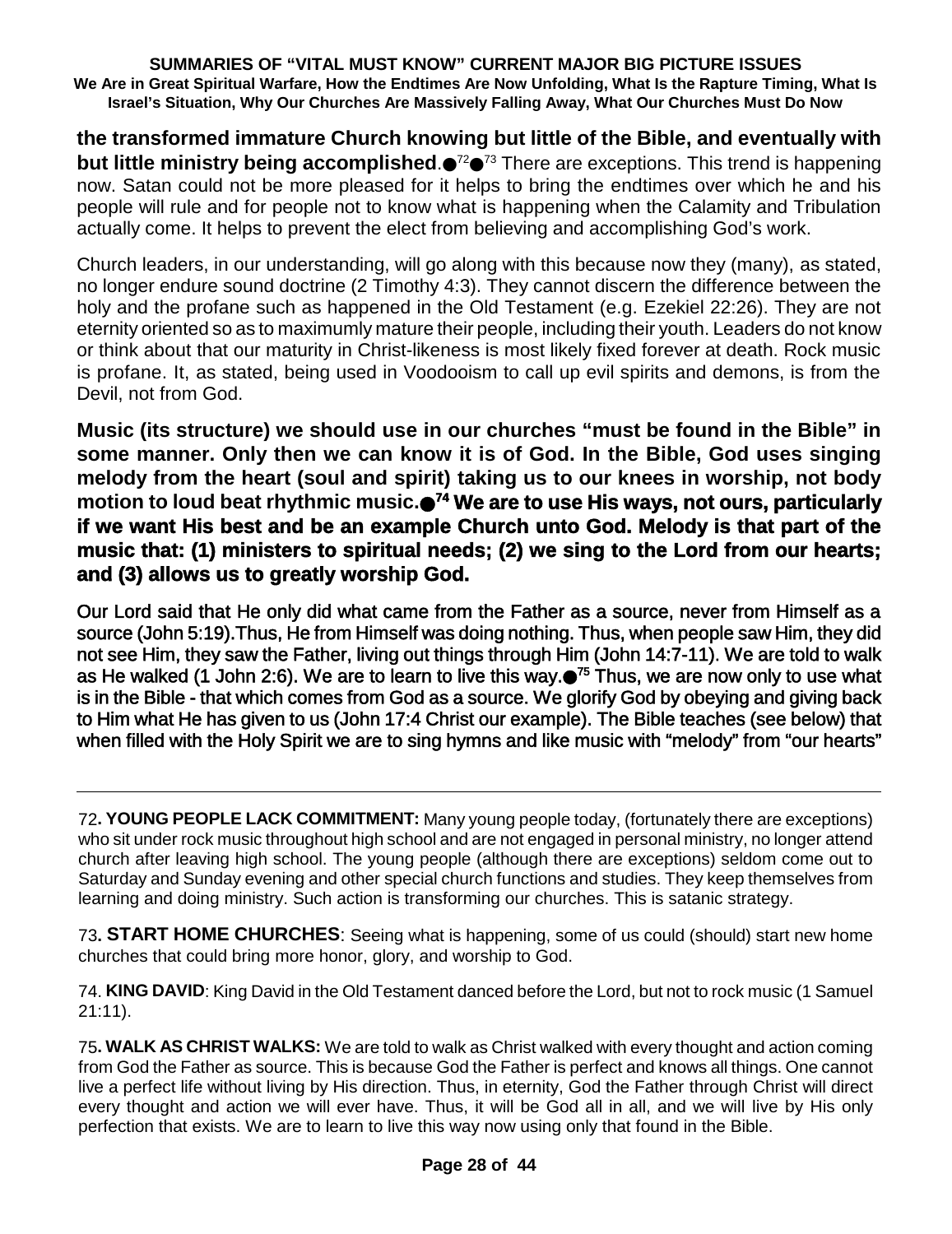unto the Lord (Ephesians 5:18-19*)*. They sang a hymn at the last supper (Matthew 26:30). The hymns with melody is God's choice of music. We will do this when filled with the Holy Spirit. When we use rock music, what spirit are we following and/ or are filled with? (Rock music, as stated, is not found in the Bible and neither is the word drum, even though they were probably used in secular places.)

## **When we use loud rock type music, we deny the Greatness of God for not doing things His way. We then have greatly reduced worship over what we could have, and He desires. See the following for God's way and what He desires for our worship:**

**Bible Designated Music: New Testament: (1)** *Ephesians 5:18-19: ....but be filled with the Spirit, speaking to one another in psalms and hymns and spiritual songs, singing and making melody with* your heart to the Lord; (2) Matthew 26:30: And after singing a hymn, they went out to the Mount of *Olives;* **(3)** *Colossians 3:16 Let the word of Christ richly dwell within you, with all wisdom teaching and admonishing one another with psalms and hymns and spiritual songs, singing with thankfulness in your hearts to God;* **Old Testament: (4)** *Isaiah 51:3: Indeed, the Lord will comfort Zion; He will comfort all her waste places. And her wilderness He will make like Eden, And her desert like the* garden of the Lord; Joy and gladness will be found in her, Thanksgiving and sound of a melody; and **(5)** *Psalm 98:5 Sing praises to the Lord with the lyre; With the lyre and the sound of melody.*

We are to worship God in spirit and in truth (*John 4:24 "God is spirit, and those who worship Him must worship in spirit and truth*"). This is what happens when we sing melody from our hearts unto the Lord. We sing melody being filled with the Holy Spirit. In eternity, every knee shall bow before Christ (*Philippians 2:10-11 that at the name of Jesus every knee should bow, of those who are in heaven, and on earth, and under the earth, and that every tongue should confess that Jesus Christ is Lord, to the glory of God the Father.*). Should we not use music that causes us to do this now. 76 We are to go to church to worship God from our hearts, not to be entertained. We are to use God's ways, not the world's. This is my view.

**Because, as presented, rock music is not found in the Bible (neither is the word "drum"), we, from my perspective, should never use it in our churches (we should use** only God's way in the Bible). It is not wrong to use drums. It is how they are played is **the issue. (Correct and controlled rhythm can bring fun and life to the music. But it must not be dominantly loud.) We can only glorify God by giving back to Him what came from Him (e.g.** *John 17:4 "I glorified Thee on the earth, having accomplished the work which Thou hast given Me to do.***)**

**God does not accept what comes from us as a source - He does not accept glory from man.** *(John 5:41 "I do not receive glory from men***;) Rock music,**

<sup>76</sup>**. HEAVEN:** When we get to heaven will we not sing hymns from our hearts unto the Lord and bow our knees before Him. So why do we not do this now? (Or will we dance before the Lord using rock music? If not then, then why now? Do we actually worship God, from His viewpoint, when we use rock music? - not in my perception.)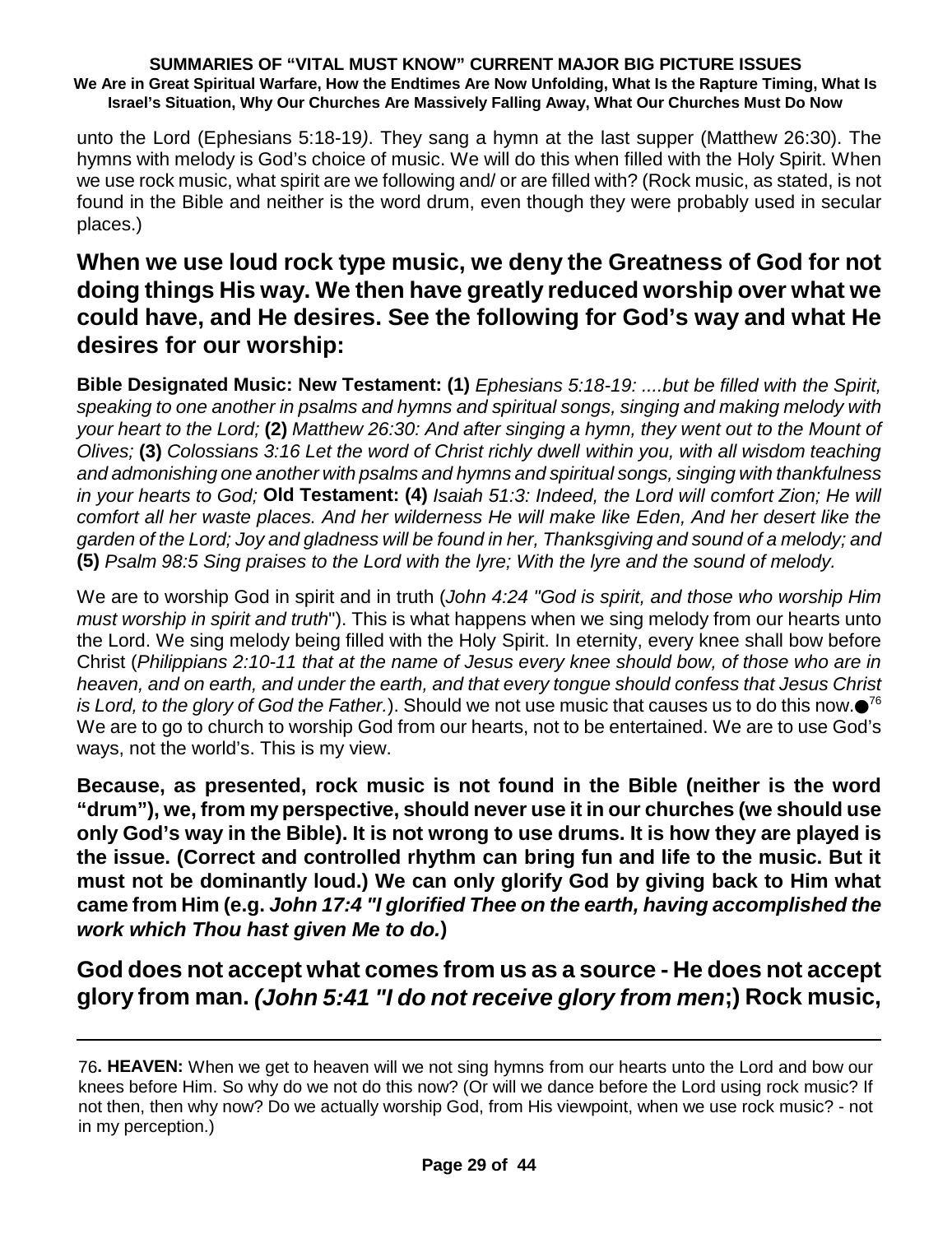**in our view, came from man (inspired from and by Satan with his demons), not from God. Thus, God does not accept our glory here and thus, rock music cannot glorify and bring worship to God. Using rock music is sin and falls short of the glory of God** *(Romans 3:23 for all have sinned and fall short of the glory of God,***). So why should we use it? Satan is using it to transform our churches.**

Thus, from Satan's perspective to transform the churches, have most churches use the devil's loud repetitive dominate rock beat structured type music (and other loud structured music) using a drum band (without the piano and organ) and limited Bible training to some degree in all the Sunday School grade levels, including especially in the Church services. Do this, avoiding the use of hymns and like music that causes us to sing melody from our hearts to the Lord. Train the children with rock music from their youth and childhood. Use this type music with pablum teaching to gain numbers of the youth without maturing their people (our youth are now growing up wrongly (not being matured and not sufficiently being trained to be in ministry) with this type approach with rock music). The Gospel is sometimes shared. But how many are becoming or are saved? **The music, as stated, gives Satan major worship and helps to prevent the elect from believing and accomplishing God's work**.

**There is an excellent example of good music song with melody from the heart and God's intended worship from the heart and soul that I experienced.** 77

**IN SUMMARY, even though there still are manygood churches, generallyour churches are now falling away in large numbers with great compromise. They are being (have been) transformed (dialectic process) to become immature with a loss of biblical intellect and with a low plateau of Bible knowledge by using rock music (and nondynamic music) and very limited Bible teaching. (The problem is that Church leaders do not recognize their falling away situation (being transformed) and the evil of using rock music - and they want to do right). This falling away happens (they are using many of the world's methods.)** *James 4:4 You adulteresses, do you not know that friendship with the world is hostility toward God? Therefore whoever wishes to be a friend of the world makes himself an enemy of God.* **We use the world's methods by: (1) using dominate loud rock syncopated beat music and other loud rhythmic music; (2) not working to maximumly**

77**. AWESOME WORSHIP OF GOD WITH GREAT SPIRITUAL SINGING:** I attended a CEF international conference where there were 1100 people from 87 different nations attending. **"ALL"** the people were in the ministry, **"ALL"** the people were Christians and "highly committed" to Christ, and **"ALL"** the people had led tens of kids to Christ. When they sang the great hymn: *To God be the Glory*, it was absolutely awesome. They were singing in spirit and in truth. They were singing melody from their hearts, souls, and spirits unto the God they love and serve. The tears ran down my face. Such great worship is not possible under rock music. They had this great and wonderful worship because God had used them greatly in the ministry. They saw His greatness at work when He brought salvation to people, especially to the children.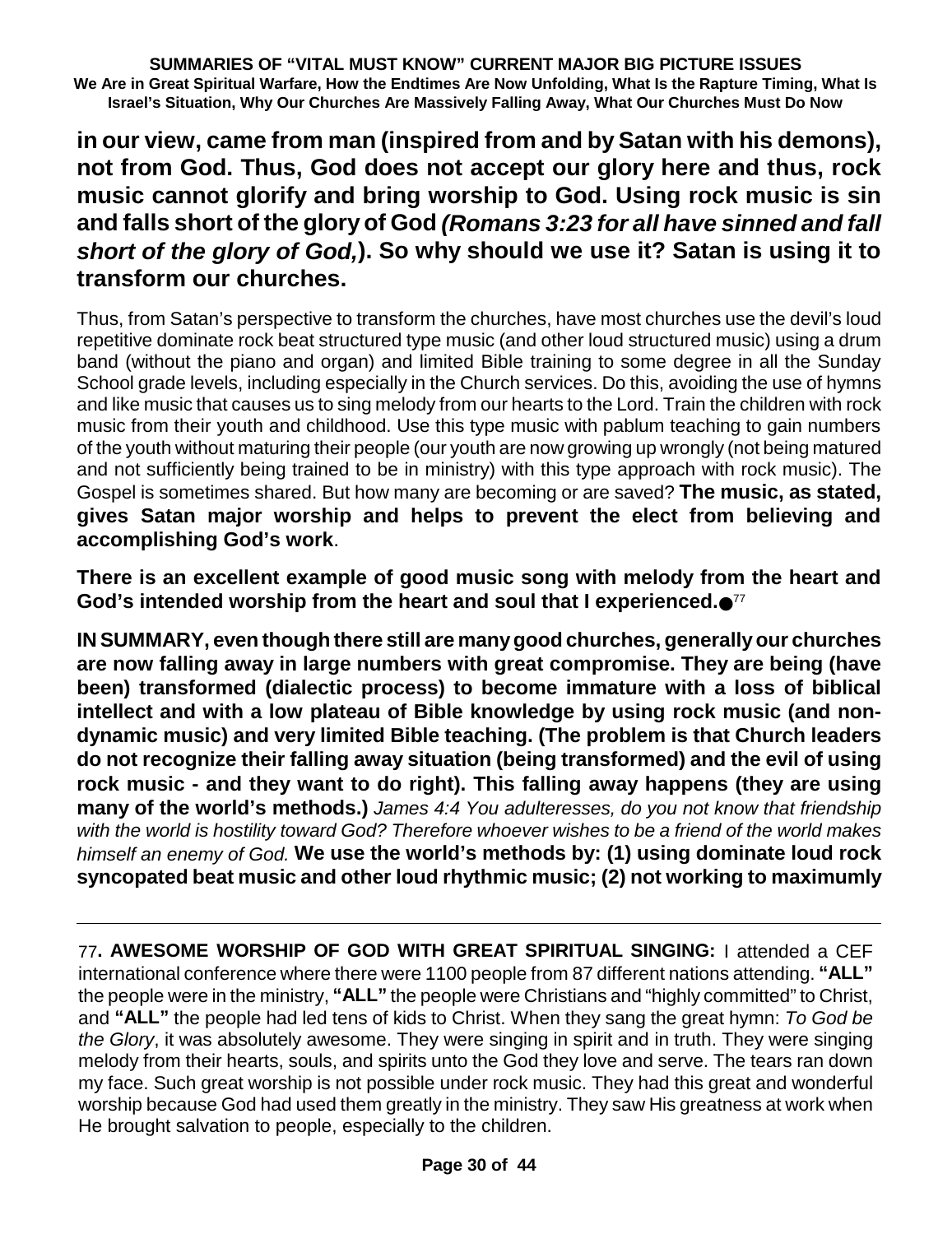**mature their people with a version of God's Whole Counsel. They instead, now, are teaching mainly first level training without realizing it is great compromise; (3) not adequately reaching out in the community to evangelize the children; (4) using worldly symbols (instead of the Cross) on church signs, literature, and in the weekly bulletins; and (5) leaders, looking like the world, purposely wearing casual clothes without ties in compromise, even shorts, in the church services and allowing the youth and adults to do so (total disrespect for God). (The female youth have much physical exposure even with tight clothes and shorts). Leaders wear these casual cloths without ties in worship services and in the Sunday Schools purposely to draw the youth or be like them. Our youth are now growing up with lowered standards - not God's standards. Wearing such clothing purposely, when you have others, in my perspective, shows great disrespect for God. We, by our conduct and choice of music, are no longer using God's standards, working for excellence before Him. We are denying His Greatness and that which brings Him maximum worship.**

This is largely happening now in compromise, in our view, because Church leaders believe they are doing right to must use worldly methods to draw the youth into the church services. And, as presented earlier, generally the youth may not come to church unless rock music is used. It is happening because leaders in our view: **(1)** do not appreciate God's infinite Greatness so they will only believe and do what is in Scripture (do only what God wants) - they use many of their own ways that differ with Scripture; **(2)** do not walk by sufficient faith so as to gain needed revelation of needed doctrine from the Scriptures concerning rock music - they do what they think is right based on seeing how our youth respond; **(3)** no longer endure (know or use) sound doctrine; **(4)** cannot distinguish the difference between the holy (singing hymns from the heart with melody unto the Lord when filled with the Holy Spirit) and the profane (using rock music). Because "so many" churches are involved, are they most likely following a spirit that is not of God and/or mainly using human thought - without their realization or desire? Do they believe there is no other way to reach the youth?) So do they not have a liberal and most wrong theology?; and **(5)** are not eternity oriented so as to maximumly mature their people in Christ-likeness as commanded needed in eternity for a close walk with God. Do they know this is needed for eternity and do they now know how to train in depth-breadth needed to gain maximum spiritual maturity? Do they know the topics involved that must be lived out? They do not see that the main reason we are here on earth is to gain maximum maturity so they can have a maximum relationship with God and that our maturity we have at death we will very likely have forever (See Appendix One for details for why are maturity can fixed forever at death) - we are commanded now to pursue maturity (Hebrews 6:1). Apart from a maximum walk with God, there is nothing from an eternal perspective. If we are not pursuing maturity in our lives as the Bible teaches, is this not sin, and denying God's Greatness to do what is needed and He requires? (Leaders apparently do not see they are hurting their people from an eternal perspective by not working to maximumly maturing their people. If we will greatly mature our people, they will give God much greater worship.)

**CONTINUING AND REPEATING IN SUMMARY because of great importance, Church leaders need to do their own personal research on this topic of rock music for its source, how it is used, and its effect upon people, particularlyupon our church people. If they will do this, they will never by choice ever use loud rock beat type music in the**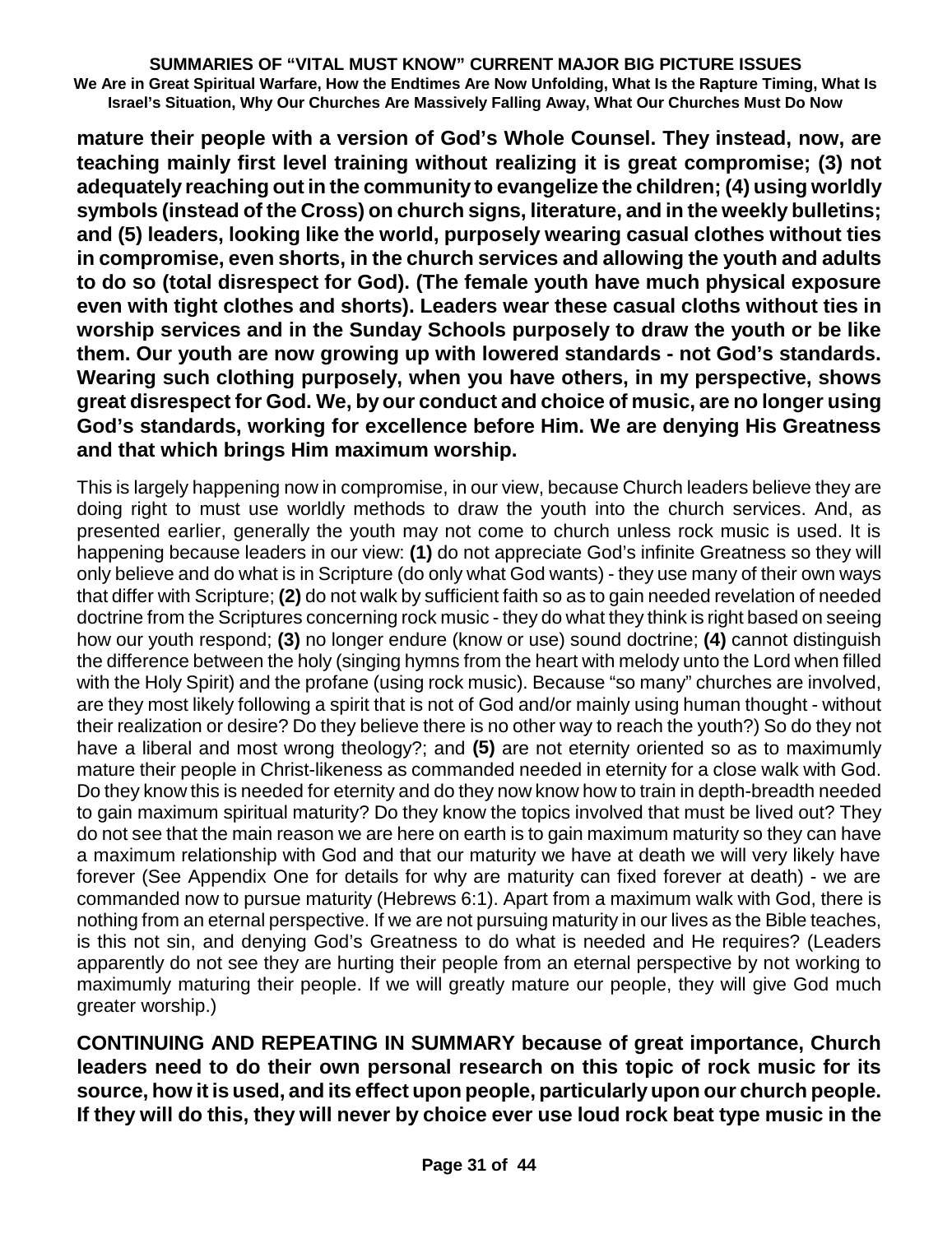**church ever again. I have done this research. Churches use rock music to draw the youth because they do not know its evils, how it has been used in the cults (remember the rock stars use it), and how it brings worship to Satan. If they would do this research,theywould never-never bychoice use such music in the church services and Sunday schools for any age. <sup>78</sup>** Using rock music combined with low-level teaching is transforming (has transformed - using the dialectic process) our churches from orthodoxy to become immature with a loss of biblical intellect and with a very low plateau of Bible knowledge, bringing in Satan's world. This is hurting our people eternally as they enter heaven.

**Churches, now no longer enduring sound doctrine, unknowingly use this satanic strategy and generally do not know it is wrong and do not know that it helps to bring the endtimes. They do not want to do wrong. None of us do. We all want to do right, implementing God's best. But this cannot happen if we live a church life with great compromise from God's requirements in Scripture. Using rock and loud music is compromise because loud dominate beat rock music is not found in Scripture, and thus, it, in my view, brings Satan some worship and helps to carry out his plans. Singing melody from the heart unto the Lord is - bringing the melody, not beat rhythm, as dominate.** 79

## **10. NEEDED MINISTRY APPROACH TO HAVE THE YOUTH ATTEND HYMN SERVICES**

**Our youth most likely may not come out of the rock music service unless there is a reason to come out and they know the errors and evils of using rock music. We must provide this reason by training them with the evils of rock music and from the pulpit train with expository in depth in breadth preaching (training) with a God's Whole Counsel agenda with applications (how to's) and personal testimony so they can grow**

<sup>78.</sup> **USE OF ROCK MUSIC:** Because our youth are now being transformed as they grow up from being children by listening to rock music over their entire life, they most likely will not attend any church that does not use rock music. Thus, to reach the youth, we now may not have a choice. Thus, we have a catch 22. But by describing the evils of rock music in an off-line way, we may be able to bring many out. Working with their parents can help this process. Youth in rock music services can at least hear some of God's Word, but they generally cannot become maximally mature in Christ-likeness. **And the sin of using the rock music helps to reduce the ministry and bring the endtimes. This can only be key satanic strategy.**

<sup>79</sup>**. GREAT CHURCH BEFORE GOD**: In the early 1980's, we sang the hymns, had great expository teaching and preaching, and had church services on Sunday morning and evening, and on Wednesday nights. Many people, including the youth, attended. We had regular water baptisms of new converts from the community, and we had new visitors most weeks. We sent out many local and foreign missionaries. We had churches that were on fire for God. But now in the 2000's, this is gone, being replaced by rock music and low level or content sermons. We have fewer Sunday and Wednesday night services. We have a transformed church.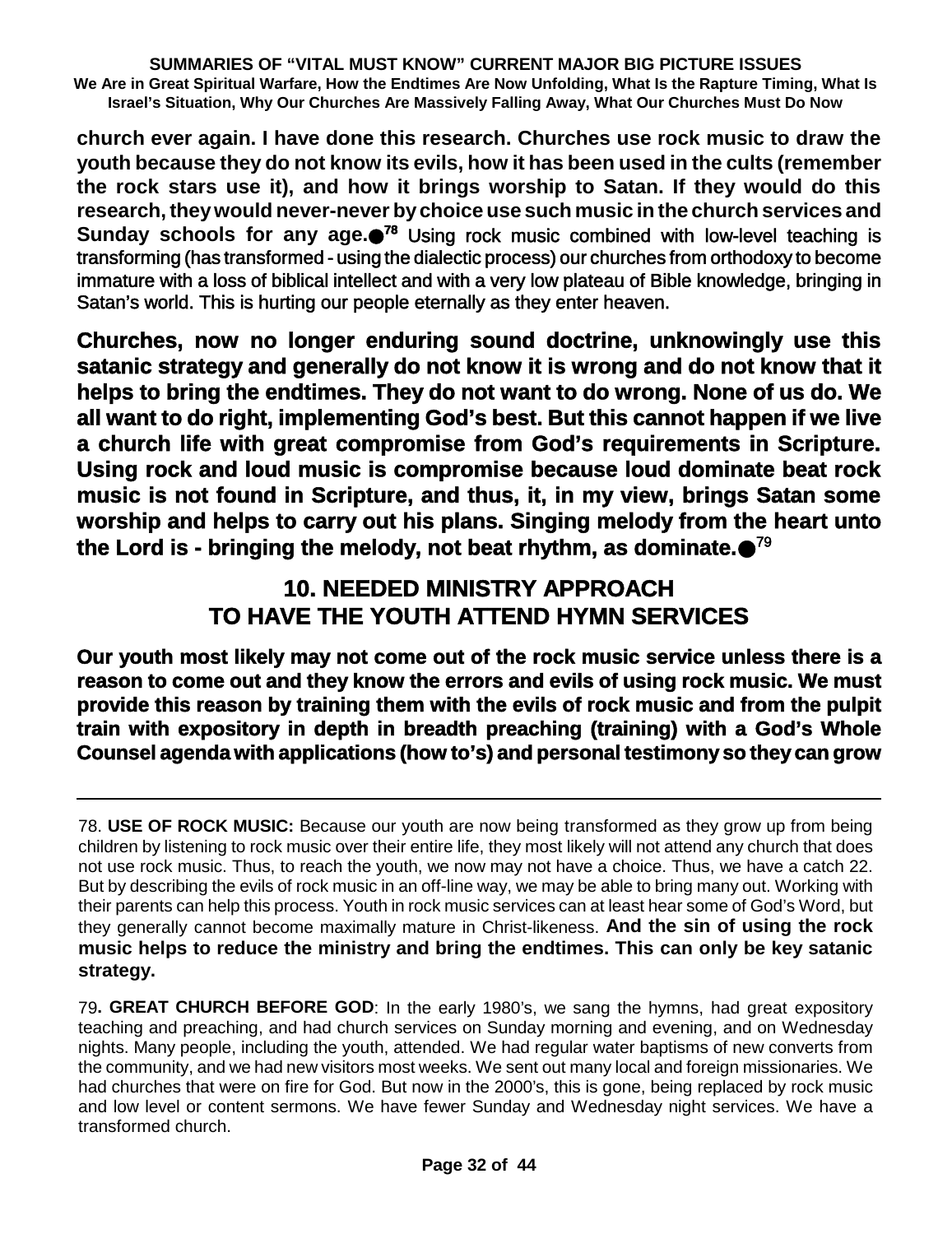**in Christ and become mature. We can train them and involve them in ministry. The training must include living out Christian-Life Relationship Principles. Theymust have something purposeful for which to come. We must have detailed training Sunday School classes also in some manner without the loud rock music. If we have but limited training, they most likely will want to stay with their friends in the rock music service. 80**

# **11. CHRISTIAN-LIFE RELATIONSHIP PRINCIPLES (TOPICS) NEEDED TO BE LIVED OUT FOR BECOMING MATURE IN CHRIST-LIKENESS** 81

**A List of Minimum (Number of) Topics (there are no doubt many more for us to research) Needed to Believe and "to Live Out Experientially" to Gain Maximum Maturity in Christ-likeness (a Mature Christian Will Be Living These Out) is:** <sup>82</sup> **(1)** We will study the Attributes of God to appreciate His absolute and infinite Greatness and live to glorify God (and Christ) by obeying what comes from Him as source and that which represents Him (that which is now found in the Bible); Our Lord glorified the Father by accomplishing all the work the Father gave Him to do; **(2)** Live a life unto Christ and the Father as does Christ does in relationship with the Father with all of life's direction coming only from the Father as a source (now only the Bible from Him directly or in application). Then when people see us, they will see more of the Father, much less of us as a source. We need to know and learn how to do this, living out the needed topics experientially; **(3)** Greatly love God such resulting in our keeping (obeying) His commandments (we must know them).Live by the love that sacrificially serves others. Then we live holy and righteously and we get to know God. We must also live by faith trusting God to fulfill His promises as we activate our faith to bring living faith obeying the instructions with the promises (we must know and memorize the promises). We will live by this way in heaven. (Then we live without sin (everything coming from God, not us, as a source) and receive revelation of the Scriptures);●<sup>83</sup> Train with the requirements for Church leadership and the Beatitudes; **(4)** Train to be involved in God's work to evangelize (especially the children) in the community),●<sup>84</sup> disciple believers to become maximumly mature in

80**. GREEK CLASS:** I took a Greek class once where the teacher always worked at the least common denominator of the class. Half way through the course, half the class left (the brighter students). There was little point in staying. (This same situation is now happening in our churches. But where can we go? I learn but little from the sermons, even though they were good sermons.)

81**. CHRISTIAN-LIFE RELATIONSHIP PRINCIPLES**: I have taught most of these to many over the years in seminars, in home studies, and in the class room.

82**. REFERENCE DOCUMENTS:** See our two Documents: (1) *Keys to Becoming Mature in Christ-likeness In Godly Relationship Living*; and (2) *Summary Document: Signs, Characteristics, Beliefs, and Practices of Being or Becoming Highly Mature in Christ-likeness* for more details and the many Scripture references.

83**. LIVING BY FAITH:** As we live, we will be trusting God to direct all our live and bring all needed results in our daily lives as taught in the Scriptures.

84**. WATER BAPTISM:** If we are evangelizing people in the community, we should have regular water baptisms of new converts. The number of water baptisms we have in a year will give us information as to (continued...)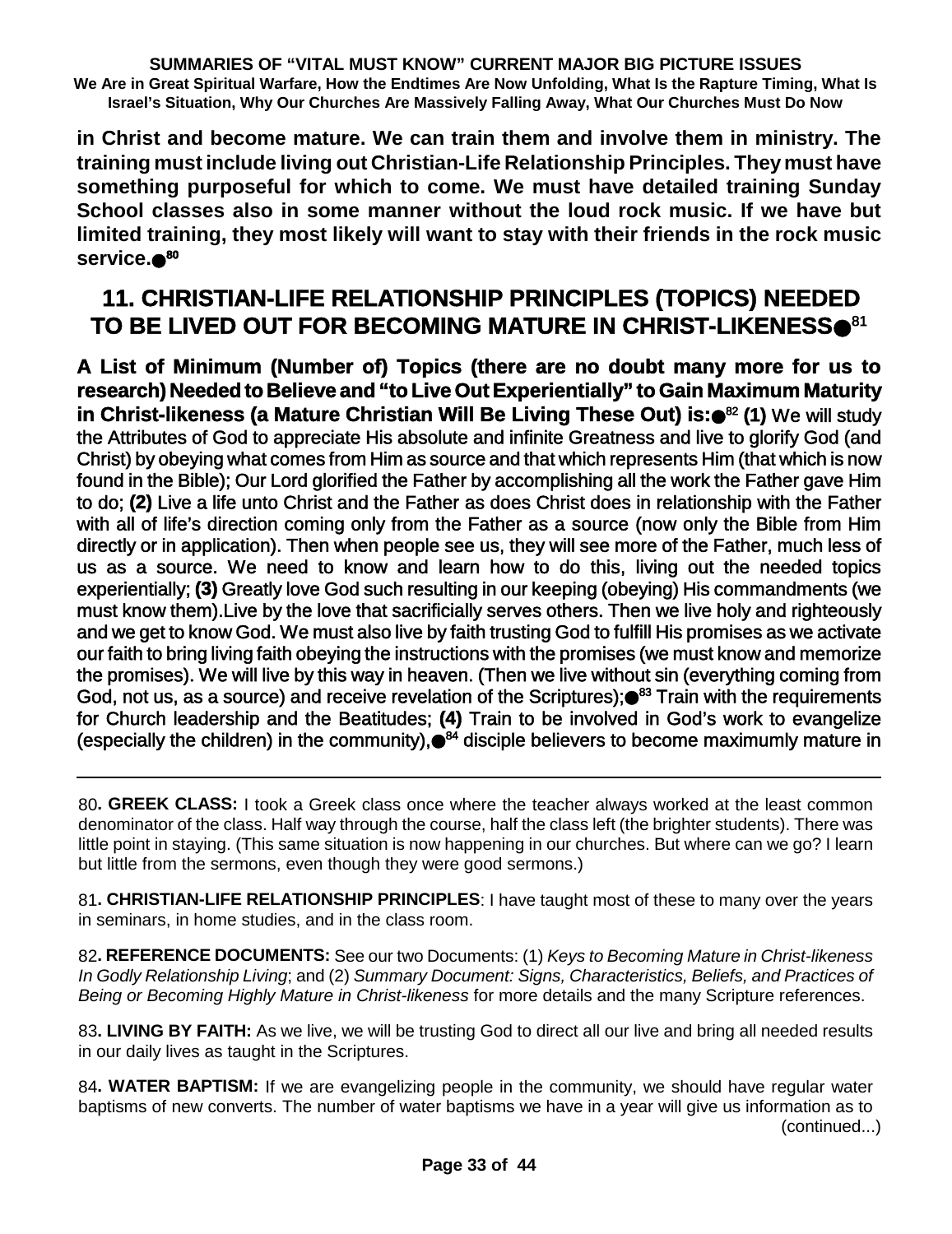Christ-likeness (not just work for Christian growth), plant new churches, build godly families, and reach out to and help the needy; **(5)** Know and stand strong on the basic Christian-Faith Doctrines know Bible prophecy and how the endtimes unfold and what we will experience as they do - train to stand strong by faith and love under the coming persecution and difficult times; **(6)** Have a personal and family daily devotional time with God with our reading the Bible and having much prayer (one can read a few pages daily of my document: *Living by God's Righteousness*); **(7)** Study and learn general Bible content and doctrines; **(8)** Use a good accurately translated Bible from the best manuscripts, not a paraphrase or a partly paraphrase; and **(9)** Be filled with the Holy Spirit, singing hymns and like music using melody unto the Lord from our hearts. There are more. **We should train with what to do, how to do it, examples for how to do it, testimony from the teacher for how he or she did it, and put our people into some form of on-the-job training.**

In this training, we can train or not train with the dangers and sin of using rock music. Most likely, rock music training should be done separately in a special training session with the goal to bring people, especially including the youth, out of the rock music services into the hymn services. But the training needs to be accomplished.●<sup>85</sup> ●<sup>86</sup>

## **12. BECOME AN EXAMPLE CHURCH WITH EXCELLENCE BEFORE GOD** 87

**We should now work, using excellence, to become example churches before God.** Our churches can become (be) greater example churches and have signs of growing maturity before God by doing and utilizing at least the items or topics listed below (there are no doubt more items)

84(...continued)

how well we are actually doing evangelism in the community.

85**. USE OF ROCK MUSIC:** We should never use rock music in our churches and church groups, especially with the youth. But we may have to in a catch 22 in order to reach the youth who will not come to church unless we do so they can hear the Gospel to be saved and to learn some of God's Word to live much of the Christian life - train with the above. Then we can work to pull many out of the rock music services into the hymn services by training with the evils of using rock music and its sources.

86**. TONGUES:** There are many people in some churches today that speak in false tongues (ecstatic utterances). They should not be taught. No one has spoken in biblical tongues, that were always foreign languages, since the first century AD. Speaking in biblical tongues is speaking in a foreign language one does not know, but is known by the hearers. The purpose of biblical tongues was to tell the first century AD Jews that the Gospel was now going also to the Gentiles, no longer only to the Jews. Jews were always present when these foreign languages (tongues) were spoken. They have nothing to do with the baptism, filling, or special power in the Holy Spirit. Those speaking in false tongues today are following a spirit that is not of God. It is a form of endtimes apostasy that came into being mainly since 1800. It is one of Satan's endtimes strategies to help bring sin that brings the endtimes. You can request my paper on Tongues. It is not on our website.

87**. EXAMPLE CHURCH:** I have often prayed that my church could become an example church before God.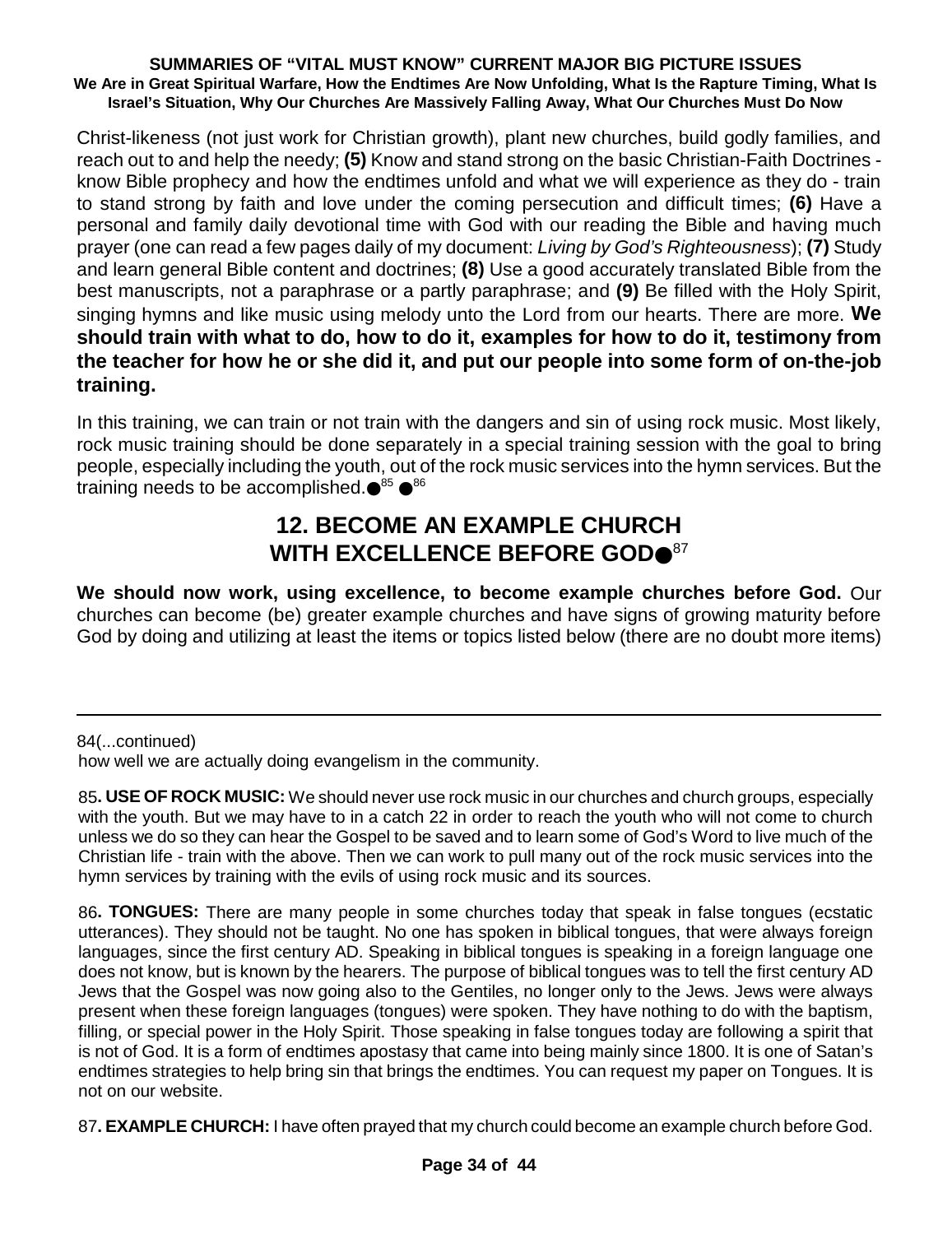with excellence. $\bullet^{88}$ 

We will at least:

- \* Be eternity oriented, so we will train our people with God's Whole Counsel to become maximumly mature in Christ-likeness. **We will train with what to do, how to do it, examples for how to do it, personal testimony for how the teacher or parents did it (lived them out), and with some on-the-job training.** We will know many topics (and we will have a recorded list of them - that we can update as we learn more) necessary to live out experientially in order to become maximumly mature in Christ-likeness. We will train with at least the Christian-Life Relationship Principles curriculum presented previously. We will train so the principles are lived out so observers see the results of the sermon. **We will especially have our people know and believe the Greatness of God with an appreciation of His infinite Greatness, including His attributes and character qualities. We will know what they are. (See my paper:** *The Attributes of God***.)**
- \* Use in-depth expository pulpit verse by verse training with understanding and application to our lives. We will do this over time using and completing God's Whole Counsel. Leaders can (should) share testimony. Part of the training can be done in seminars.

### **Have a detailed doctrinal statement of our basic doctrinal beliefs (listing the Scriptures) upon which we stand and for which we are willing to die.**

- Train all our people "to be in and actually work in ministry" including to: evangelize people in the community, then especially the children; disciple our people to maturity in Christ-likeness; plant churches, build godly families; and help the needy. Our people can help support in many ways. We will go all out to evangelize and disciple the children in after-school Bible clubs including working with CEF. Use the Awana program in augmentation in the church or have access to one.
- \* Believe that salvation is founded only in the Bible on the complete work of Christ on the Cross with His death, burial, and bodily resurrection - not based on or from any church, religion, person (human or angel), or book. The Cross is efficacious - a complete work in itself. We are saved only by faith in Christ's work with the faith activated by a prayer to God, being water baptized, or by confession of Christ dying on the Cross for others. We are only saved by Christ's work, never by the activations. There is no such thing as baptismal regeneration where water baptism is required to gain salvation. God draws us to Himself to be saved. We will share the Gospel, giving invitations, to our congregations. **We will believe in eternal security in Christ. Once having justification salvation, we can never lose it. Having eternal security guarantees we will go to heaven. This is because when we believed the Gospel, we received a new divine nature that cannot sin. It now legally represents us. We still have the depraved nature by which we do sin. But it no longer legally represents us. One who wrongly denies eternal security (believes one can lose their justification**

<sup>88</sup>**. TOPICS TO BE AN EXAMPLE CHURCH:** There is no Bible passage that lists these. They are my perception of what is needed based on biblical principles and observation of Church ministries.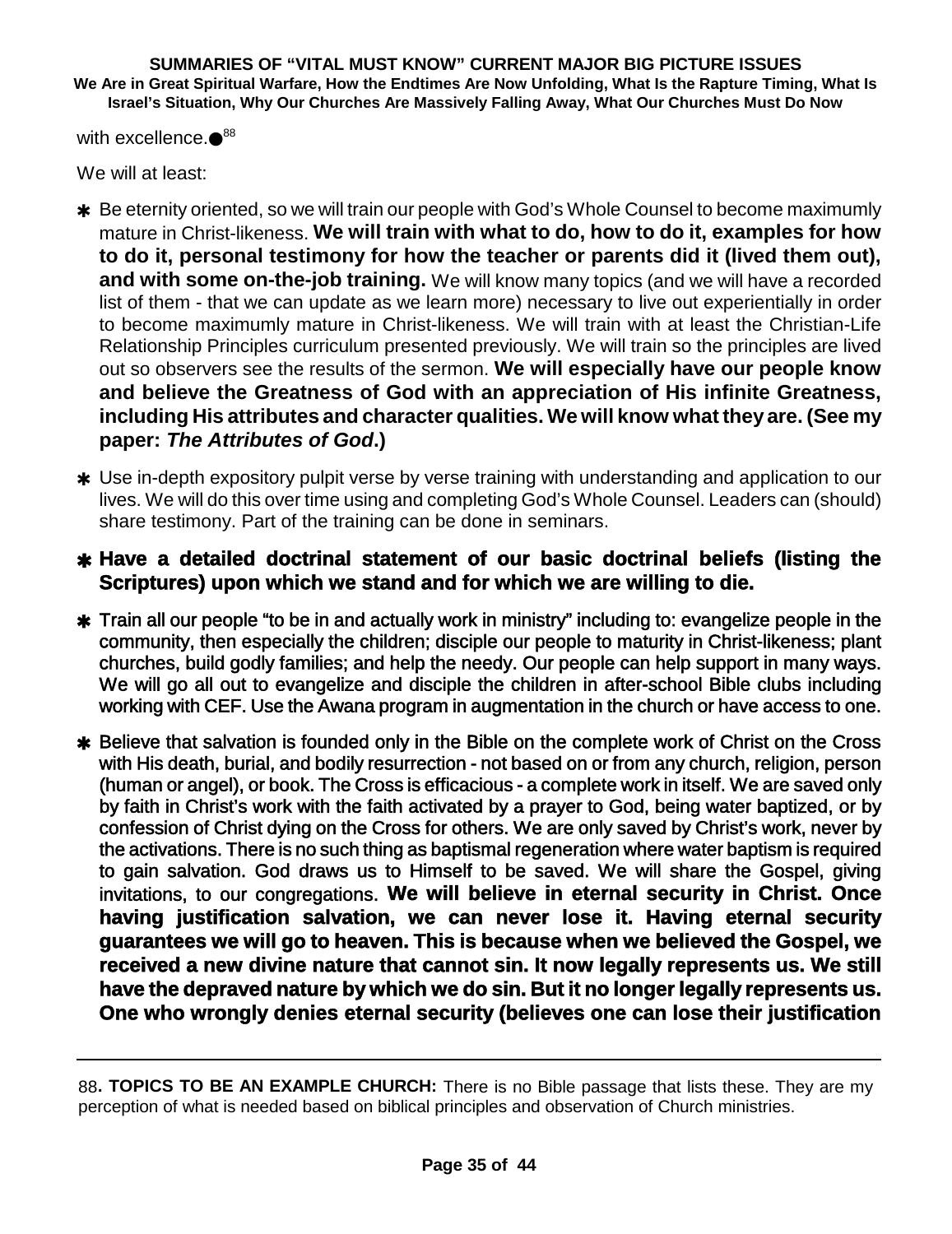**salvation after becoming a Christian), also denies the efficaciousness of the Cross. (Then, believing this wrong view, is one truly saved? Only God knows.) We gain maturity only using our divine natures.**

- \* Live by priority. It will be God first, then family, then support of family job, then personal assigned ministry, and then the church. (Ministry to our personal families must have priority over all other ministries, unless there are emergencies. We may have to help others also who are in trouble and need.) In the church, our first priority must be to our own people, not new people.*1 Timothy 5:8 - But if anyone does not provide for his own, and especially for those of his household, he has denied the faith, and is worse than an unbeliever.* **Thus, in our churches and families, we will have a much higher priority to maximumly mature our own people over gaining numbers - new people, even though we will do both.**
- Have a strong, and unceasing regular prayer life, praising God for His Greatness. We should pray for needed things for: life, our families, the ministry, and for the salvation and needs of others. We have not because we ask not. Whatever we ask believing we shall receive.
- \* Being filled with the Holy Spirit, as the Bible teaches, we will sing music in our churches, especially using the great hymns and similar music, that which causes and allows us to sing melody from our hearts unto the Lord. (We will choose hymns and like music, even Gospel music, most often for worship of God whose lyrics speak of His Greatness. Use the piano and the organ.) Never use rock music - very important - it, our view, does not (and can not) bring worship to God.
- \* Have an overall comprehension of Bible teachings, content, and doctrines so we will not be swayed by people leading us in wrong or inadequate directions and to believe wrong or inadequate doctrines, such as in false religions with false (no) salvation and worship. We will believe we have eternal security in Christ based on the Cross such that we cannot lose our salvation (Justification). (We, by an insufficient walk, can limit our growth in Christ-likeness.) For example, we will not be persuaded to believe the wrong Pre-Tribulation Rapture View. We will choose the best methods and music to bring maximum worship to God - this will allow us to worship and praise Him from our hearts, even going to our knees in worship.
- Use both elders and deacons in the church management (as the Bible teaches) who meet the Scriptural requirements.
- Use only an accurately translated Bible from the original manuscripts (e.g. KJB and NASB). Will not use a paraphrase or partly a paraphrase (interpreted, not translated Bible). We will use only the Holy Bible for life's direction and our authority for life. **The Bible alone is God's only authority on the earth. No person, church, religion, or other book is the ultimate authority on earth from God.** People and organizations can represent this authority.
- **\*** Train in depth using God's Whole Counsel (training what to do, how to do it, examples for how to do it, testimony of how the teacher did it, and place our people somewhere in on-the-job training) where churches can decide to do parts of the training in the pulpit, the Sunday School, seminars, and special Bible classes, even in a Discipleship Training Center. Home studies can be used. (We must know what topics constitute God's Whole Counsel that we must belief and live out experientially.)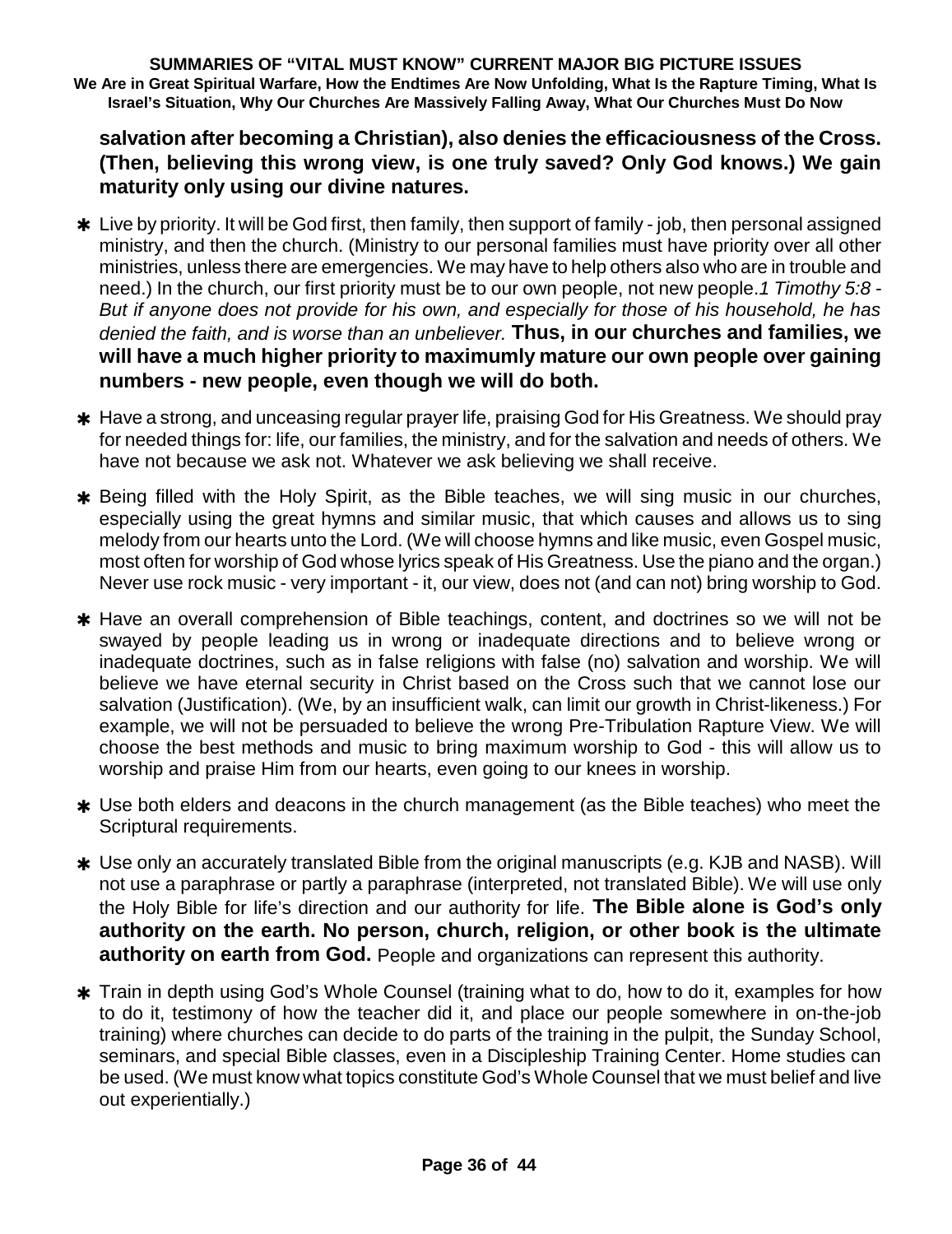- \* Work to have unity in all things, including in music, founded on the Bible's teachings. We may have to work some here combining Scriptures to gain the Bible teaching.
- \* Have strong youth groups (high school, college, singles, and young married) for growing to maturity, fellowship, and being trained for and involved in ministry. Have various forms of (evening) Bible fellowship groups in the church, homes, and other places. We will train all our youth to be involved in ministry where they can experience God using them. We will train them to walk by strong faith. We will not use rock music.
- Evangelize and train the children with extreme high priority. This is because 85% of those saved are saved as children and that adults very often continue to believe and do what they learned as children. **And for this point in time, their regular lives will be truncated as the Tribulation comes. The government will take away access to the Bible and the Gospel. Many will die young in the Tribulation, never reaching adulthood.**
- \* Reach out to help the needy. Help our church people in various ways as needed.
- \* Have a funded strong local and foreign missions program.
- Know: **(1)** Bible prophecy; **(2)** what God wants us to believe and do as the endtimes come; **(3)** satanic strategies in the spiritual warfare and how to avoid implementing them; and **(4)** how the endtimes will unfold. Have our church people alerted, warned, trained, and prepared including with supplies (including food, water, personal items, gasoline, lighting, and radio communications with back up power) for what is coming (the Calamity) and what to do when in the Tribulation. When the Calamity comes, there will be long-term power blackouts removing all forms of normal communications. Establish home support groups and house churches with those who live near each other. There will be gasoline and food shortages.
- \* Not use secular symbols on church signs and in church bulletins. Use the Cross of Christ.
- \* Name the church generally by its location (can use with the words: Bible, not by special names). The churches in the Bible were named by city location.
- Commit to going all the way with God even if others do not. Our purpose for living is to fulfill God's (not our independent) Plan for our lives. We will follow Christ and God with great commitment and excellence. We will be doing regular critical analysis to see how well we are actually doing against Scripture and make needed corrections and changes. Christ, the Father, and their Bible will always be the center of our lives and the reason we want to live. They will lead us by their Holy Spirit.

## **13. SUMMARY OF REQUIRED HAPPENINGS BEFORE MAJOR PROPHETIC EVENTS CAN OCCUR**

- \* One can best understand how the endtimes unfold (with Revelation's events) and know and recognize the signs that signal the Tribulation is soon-coming is by knowing and understanding the special relationship endtimes sequence that God is using with the United States, similar to the one He used with Israel, to terminate history.
- **\*** The Tribulation begins (can only begin) after the Church falls sufficiently away in the endtimes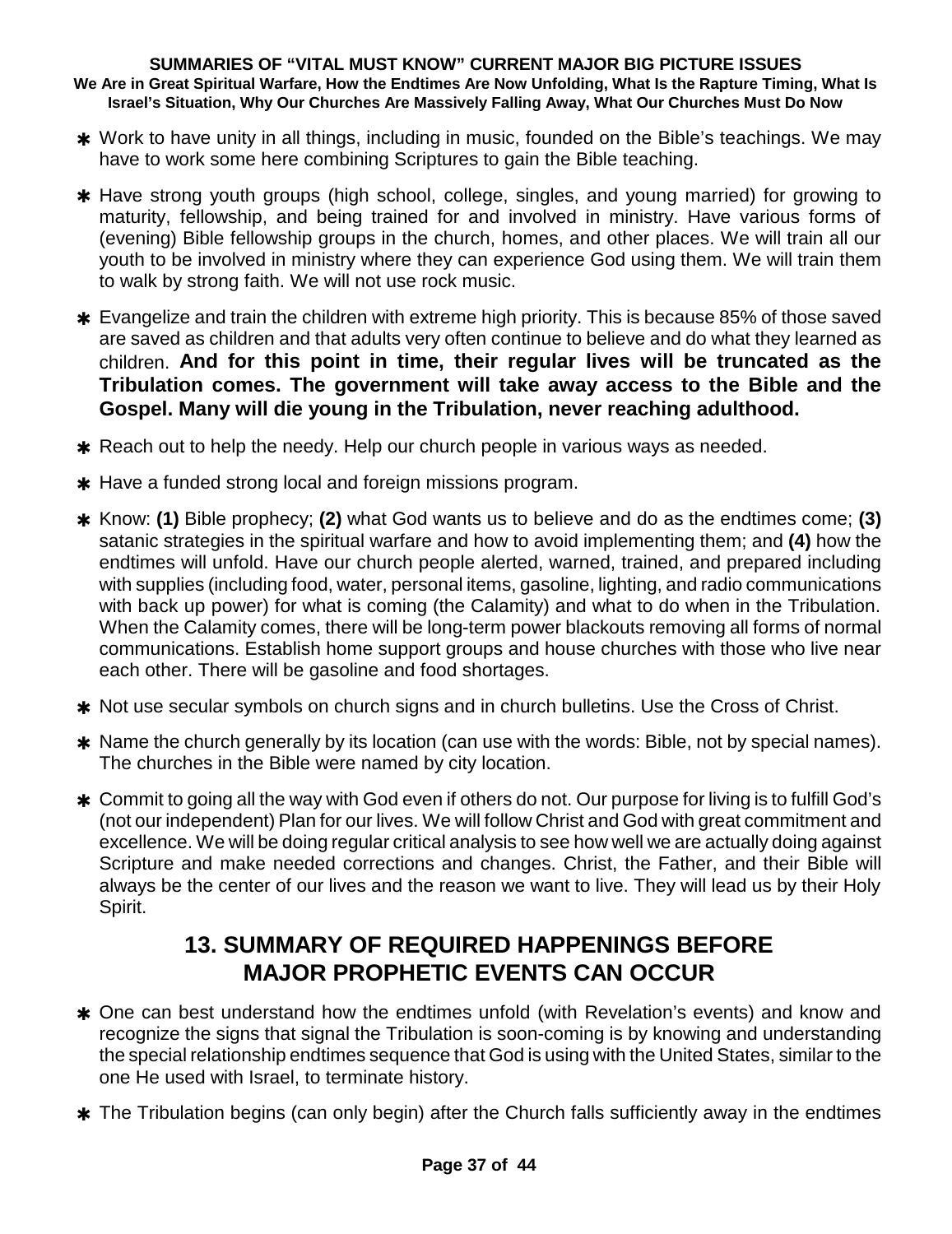favored nation (the United States) from the required obedience to God in the endtimes special sequence. The church will go through the Tribulation.

- **The Rapture can only come afterthe Tribulation, after all people have lived and have made formal decisions in life or by death to accept or deny the Gospel.** (The wheat cannot be separated from the tares until after the tares are bundled for the fire.) **No one is born or saved after the Rapture.**
- Christ's Second Coming to Rapture the Church after the Tribulation and bring the final judgments occurs (can only occur) after the heavenly court (according to the rules of the spiritual warfare and after opening the books) determines that Christ has won the spiritual warfare over Satan and awards Christ the required authority and the Title Deed of the Earth (lost to Satan in the Garden of Eden), according to the rules of the spiritual warfare.

## **14. MAJOR OVERALL UNDERSTANDING**

**We must understand that apart from walking in an intimate mature living relationship with our eternal and infinite God, there is nothing. THE MAIN JOB of the Church is to train her people to become "maximumly" mature in Christ-likeness so they will have a maximum intimate relationship with God both for now and especially in eternity. The Church should not just disciple their people to gain some Christian growth, however good, unless they cannot do otherwise. This training to become mature in Christlikeness is the main reason we are on the earth so we can relate to and know God in His depth-breadth in eternity. (No doubt we all will be mature at different skill levels.) He, in eternity, will direct every thought and action we will ever have commensurate** with our spiritual ability to respond. It will be God all in all. (This is how our Lord walks. **We are to learn to live this (His) way.) We as believers will obey Him from our love of Him. This is why we must learn now to live by mature love. This is the love that the Father demonstrated on the Cross by having broken fellowship with His Son (when He became sin who knew no sin), and then having Him die. 89**

The Father and Christ did not want to break fellowship with each other, but did so sacrificially from

89**. PEOPLE MATURITY DISTRIBUTION IN OUR CHURCHES: We must remember we have the gung go, the very faithful, the learners, the watchers, and new people in our churches and church groups.** We must use most of our training time (e.g. 80%) with the gung ho and the faithful, training them in depth-breadth. If we do not, our church will become or be immature (reach a limited maturity) with but little knowledge of the Bible and the Christian life. Our Bible knowledge and spiritual life will plateau. We can bring the others up to speed in special training times or sessions. We must not dumb down most all our training to reach new people. Remember, if we do not take care of our own, we are worse than infidels. **However, our churches today appear to be training mostly at the level of new people and the watchers and/or not training sufficiently how to live out experientially the mature Christian life. Theydo notteach God's complete Counsel. This limits church spiritual growth. Thus, our churches are being transformed to have but a limited knowledge of the Bible and of the greater things for the Christian life.**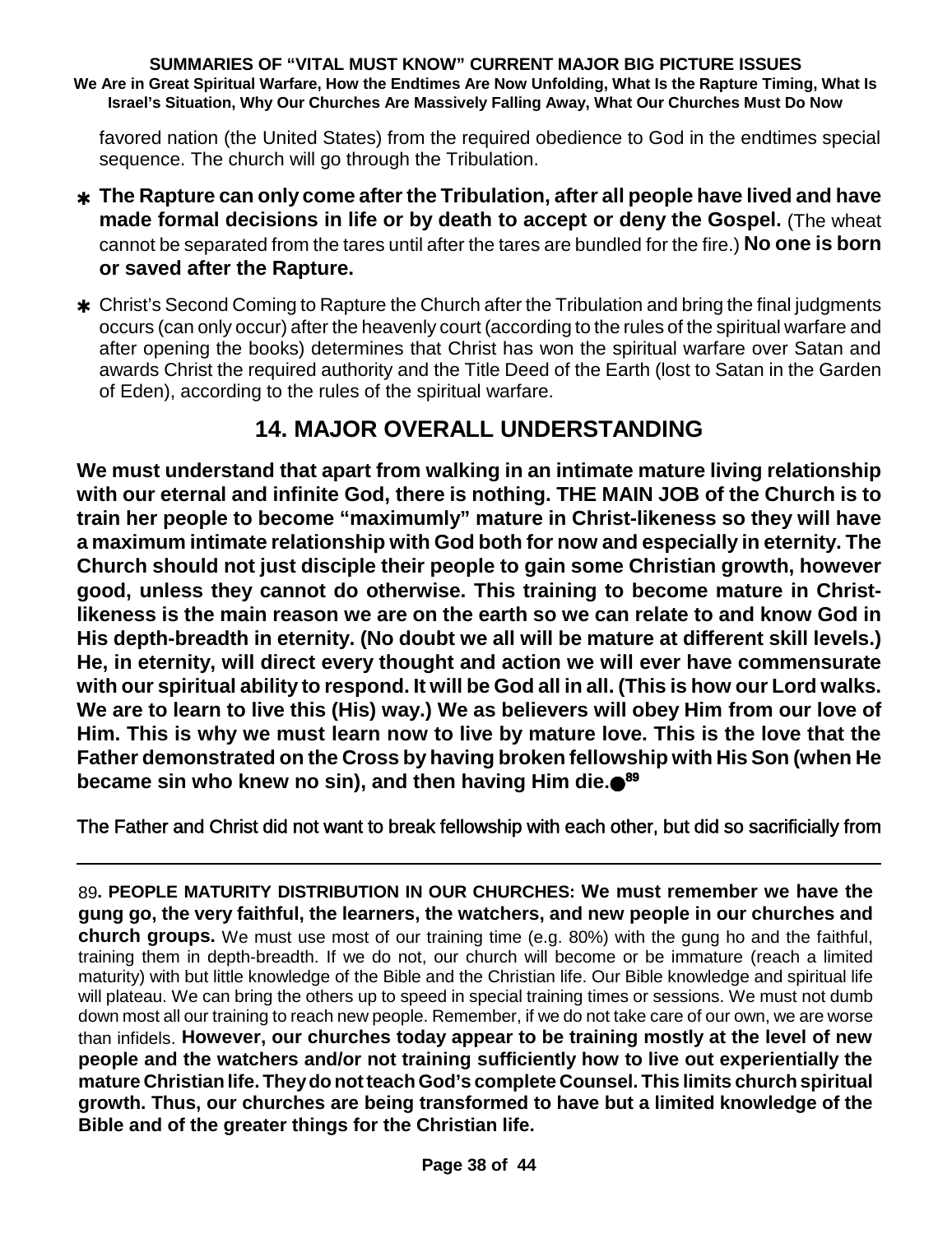love for our sake. This may be why the Bible teaches that not having love, we are nothing. Having love, we will serve God and others sacrificially. Living by love is the way from which we keep God's commandments so we can live holy and righteous lives. Then we can know God. We must know and be trained in the topics we must live out experientially in our lives to gain this maximum maturity. Not to mature our people to the maximum in Christ is to do them eternal harm. It effects the maximum or the rate that God can lead them for all eternity. God, in eternity, will show us things and use ways we cannot know now. Because we are commanded to pursue maturity, He may use it in eternity and now in a different way (or ways) than we can know now. $\bullet^{ \text{\tiny 90}}$ 

**Do you and your church have such a list of the needed training topics or items to gain maximum maturity in Christ-likeness? Can I read it in your church or in mine? (For a sample, not a total, list, see the above listed needed principles and also our website documents: (1)** *Summary Document: Signs, Characteristics, Beliefs, and Practices of Being or Becoming Highly Mature in Christ-likeness* **and (2)** *Keys to Becoming Mature in Christ-likeness In Godly Relationship Living* **.** (Inputs were obtained from others.) (Send us your list of characteristics and topics needed to become maximumly mature in Christ-likeness with which we can update our list in our document.)

### **15. WHAT OUR CHURCHES MUST DO NOW "WITH URGENCY" "BEFORE" THE ENDTIMES CALAMITY AND TRIBULATION COME**

**(Train With Christian Life Relationship Principles Previously Presented to Be Lived Out To Become Maximumly Mature in Christ-likeness; And Include the Following:)**

**MUST KNOW AND REALIZE: Remember the endtimes will come suddenly without warning, like a sudden earthquake. Please note: if you wait to train until you gain precise information (which you will never get) as to when the Calamity and Tribulation will come before you act, you will have wasted your training time, and you (ESPECIALLY THE CHILDREN AND YOUTH) will be caught blind sided by the sudden coming Calamity coming in the next few months or few years. Exact timing information will never come or be known in advance.**We must act now on the many signs that are here now signaling and becoming acute. Things are very likely to happen when we least expect them. So act now, do not delay. We may get more years, but the Tribulation can come any time. Again, only God knows the time. **And it does not hurt to be prepared a few years early. But to be one second too late!!!**

Remember the main job of the Church is bring her people to maximum maturity in Christ-likeness and to evangelize and disciple the children and youth, not to work mainly for numbers. Understand that rock music with limited training is generating the immature church with a loss of biblical intellect and with a low plateau of biblical knowledge. **After the older people die or leave the**

<sup>90</sup>**. CHRIST DYING ON THE CROSS:** It was Satan's strategy to have Christ die on the Cross so He could no longer participate in the spiritual warfare. Having Christ die on the Cross brought major defeat to Satan (he caused his own defeat) because having satisfying God's justice for sin allowed Christ to be resurrected from the dead and take control of the Kingdom of God. Satan did not know this would happen in advance.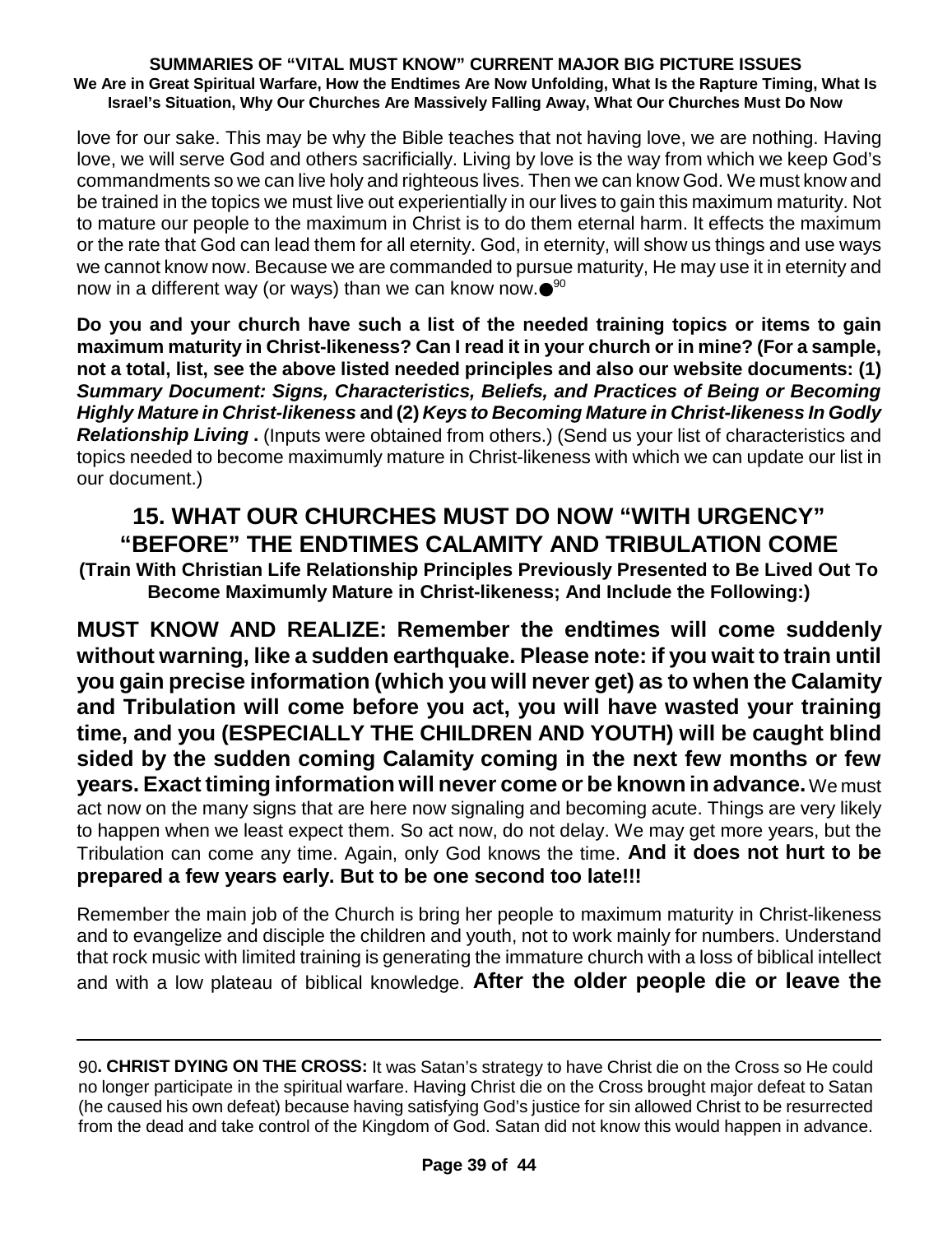**church, our churches will have been transformed forever. The trends are that almost no one will know the Bible in any depth - key satanic strategy. Church leaders are responsible and can expect judgment.**

**Do the following with urgency to be prepared forthe endtimes. (One can regularly read our document:** *Living By God's Righteousness* **for inputs and daily devotions):**

- \* Study the Attributes of God and appreciate God's infinite Greatness.
- $*$  Have our people think in terms of eternity, not just this life. We need to have maximum maturity when we enter heaven. Use for life's direction only that which is in the Bible. Use a good and accurate Bible translation from an authorititated Bible, no paraphrases.
- **\*** Train church people, including the youth, to be in ministry. Train others to train others.
- We should work to have obedience to God in all parts of our lives and ministries. God does not hear us and answer our prayers when we are in knowingly disobedience (Jeremiah 11:11, 14). And the American churches' disobedience is causing the endtimes to come. We all must do church and personal evaluation and make needed changes.
- **(1) Concentrate on maturing one's people (children to senior adults) to become maximumly mature in Christ and be warned and prepared for what is coming, not just have a sermon, church service, SundaySchool, etc. One can use a Discipleship Training Center and seminars in our church or group of churches to train all who will take the training.** As a minimum of training topics, use the Christian Life Relationship Principles presented earlier. The great need of such training "must be pushed (greatly encouraged)" from our pulpits if many are to come to the training. The training must include what to do, how to do it, examples for how to do it, testimony from the instructors how they lived out the training principles, and some form of on-the-job training. **(2)** Concentrate on evangelizing and discipling the children (and youth) in the church and in the community. These should "have top priority." Remember the level of our maturity is fixed forever at death, adults do as they were taught as children, and the children will be educated by the state apart from parents in the coming Tribulation. There lives will be truncated. We must also evangelize the adults.
- \* Regardless what happens, live to glorify God giving back to Him in obedience what He has given to us to do in His Bible. God is glorified only when we give back to Him in obedience what He has given to us. He is not glorified by what comes from us as a source, even though we mean well.
- \* Have our missionaries "now" obtain second and third simultaneous sources of funding, especially jobs, for when the endtimes come that will greatly reduce their support.
- Train our people, including our children and youth, to walk by strong faith, including particularly to stand strong under the soon-coming persecution. They must "live out" walking by faith.
- Warn our people of the soon-coming endtimes. Explain what will happen when they come and what they may experience in the Calamity and Tribulation. Have them urgently put in several months of provisions.
- \* Place all our people, those who live near each other, into small support home groups (churches).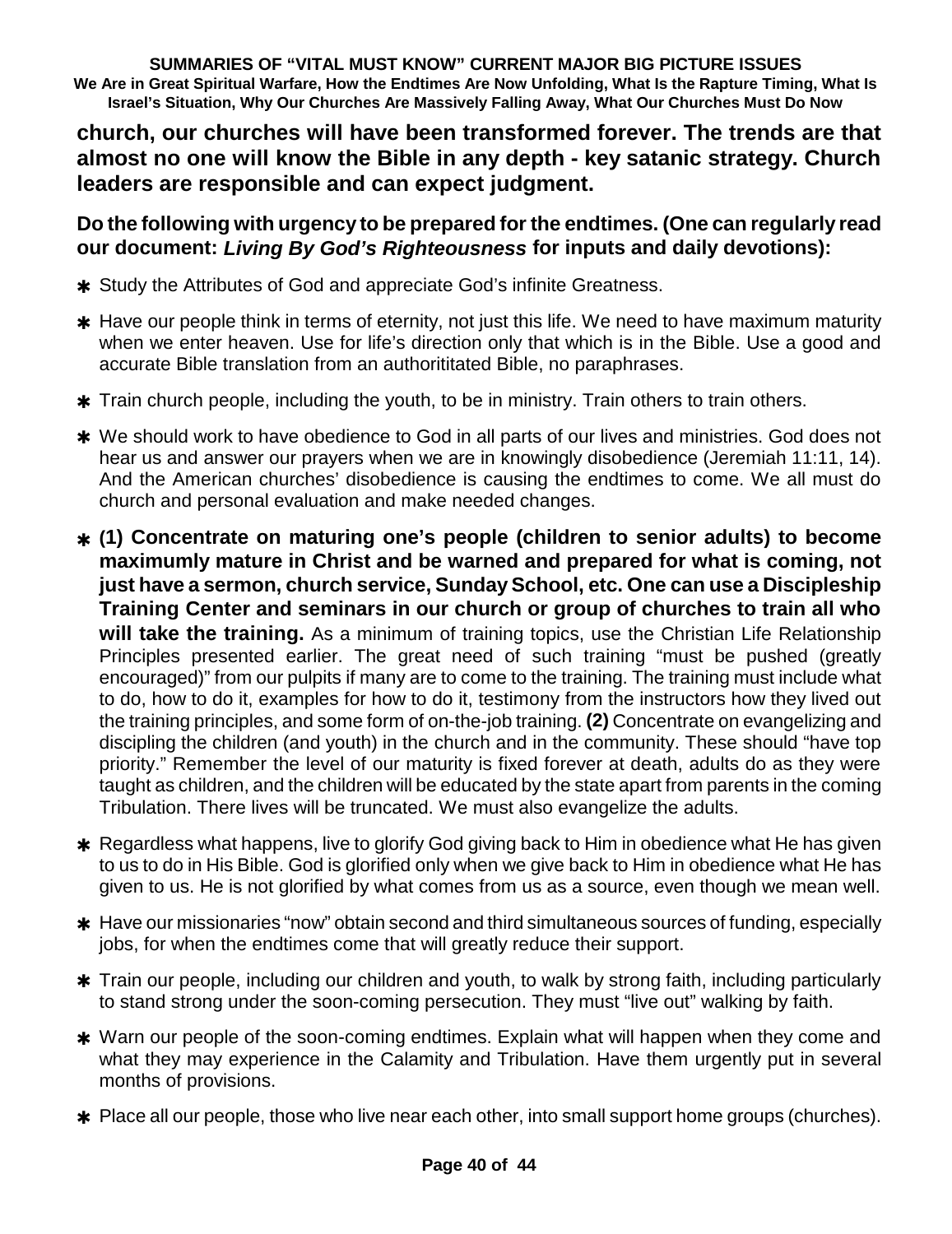Train them to support each other. Think in terms of home churches as the endtimes come and when our church doors will be (are) closed by the government or by lack of funding.

- Train our people with the Christian Faith Doctrines (Doctrinal Statement) upon which they stand. Be sure all know how to become and are a Christian. (See our doctrinal statement for an example.)
- **\*** Store a few Bibles for when the endtimes come. They will be difficult to obtain in the coming bad times. Give each child and young person a Bible. Have some to give away.
- **\*** Train people to evangelize in freedom and in captivity to children, adults, and families. Work with CEF with urgency to have a maximum ministry to evangelize and disciple the children now.
- **\*** Train people to have daily devotions with Bible reading and much prayer. They can also use our publication: *Living By God's Righteousness*, reading a few pages per day.
- \* Have our people memorize many promises of God and several hymns for when our people will be in prison without Bibles and hymn books.
- **\*** To the degree possible in our church services and Sunday schools, sing the hymns with the piano and organ and avoid loud rock music with a drum band.

**TRAINING OF CHILDREN AND YOUTH:** In the training: **(1)** Have participation from the children; **(2)** Place training materials in the hands of all participants; **(3)** Have Bible verse memorization emphasizing the promises for what God has promised to do based on our faithobedience to the promise; **(4)** Work with the children so they can see God answering their own prayers and responding to their faith obedience; **(5)** Have group discussions; **(6)** Use some form of testing; and **(7)** train the children and youth to do ministry. As a high priority, as stated above, train them now to walk by strong faith in a great trust in God to lead, guide, and help them in the coming bad and persecution times when they will be trained and persecuted by the state.

**Carefully understand and appreciate, the endtimes will come sometime when our current children and youth are their current young age. They will never live a normal long life span as we have lived, particularly as they soon enter the Tribulation. Their and our lives will then be truncated. Most of our younger youth, being young at the time of the Calamity, may never go to or complete college or become married. We must be sure they are Christians, walking by strong faith, and have the maximum maturity in Christ-likeness they can have or gain. (Rememberthat under world government, the government will train the children for Satan's world without the parents being able to prevent it - unless they are able to hide somewhere.) We must now go all out with great commitment to evangelize and disciple the children while we still can, readying them for now, the endtimes, and eternity.**

## **16. PERSONAL RESPONSES: IF WE DO NOT WARN AND PREPARE OUR PEOPLE FOR THE COMING CALAMITY AND ENDTIMES TRIBULATION**

If you do not warn, train, and prepare your people, including the children and youth, for the coming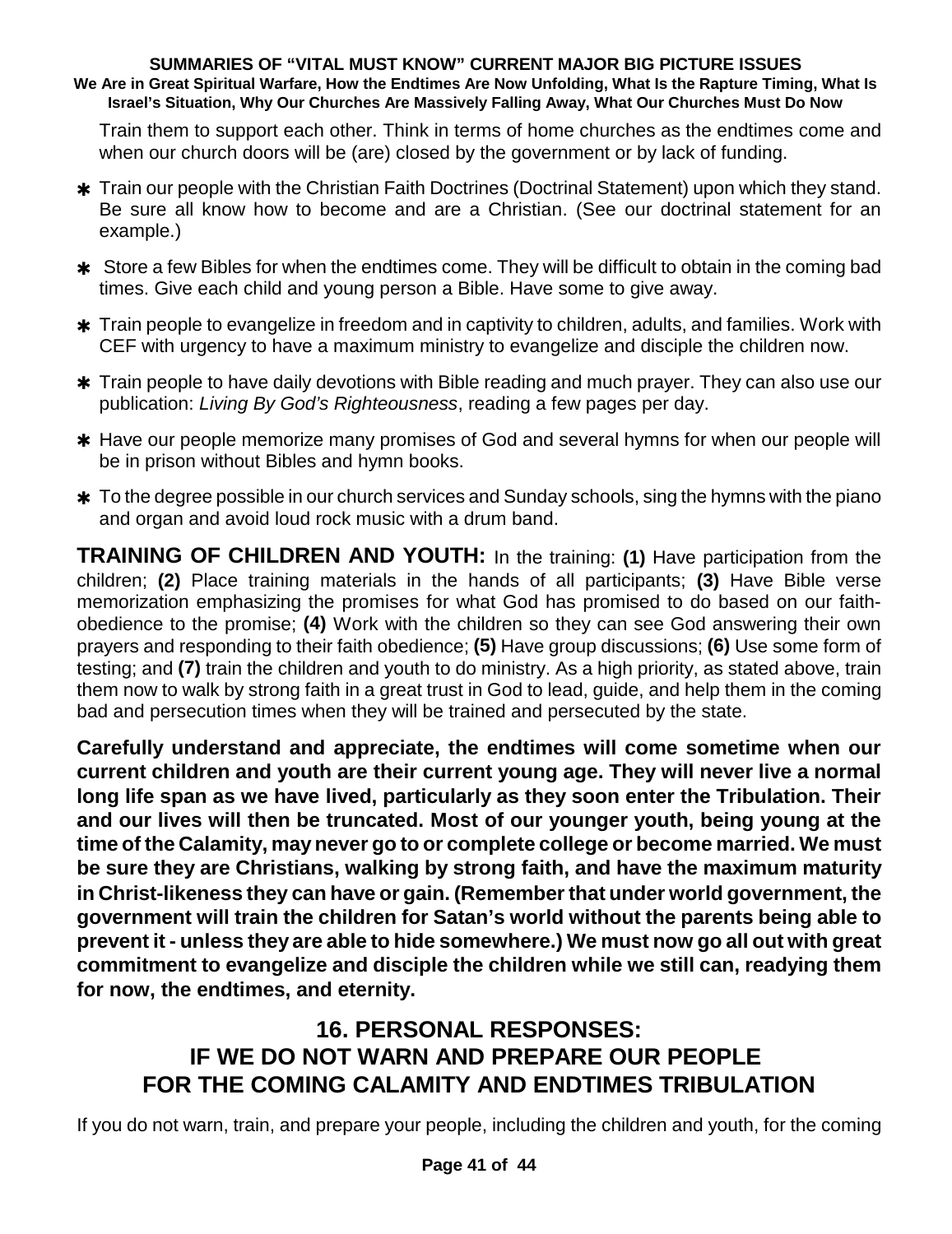Calamity and Tribulation, do you want your people saying when they find themselves in these endtimes why did you not tell and train me so I could have prepared? Why did not warn and tell me? And when you see what is happening to your people, especially your children and youth, will you not grieve that you did not warn and prepare them when you were alerted and warned to do so, especially when you had opportunity and you did not do so? I would think so. **So, with priority, be sure to warn, alert, train, mature, and prepare your people for the coming endtimes before they come. The coming endtimes will be much-much worse than most any of us think. If we are responsible leaders, we will now, with urgency, alert, warn, train, and prepare our people, including our children and youth.**

# **17. APPENDIX ONE REASONS WHY OUR MATURITY IN CHRIST-LIKENESS MAY BE (MOST LIKELY WILL BE) FIXED FOREVER AT DEATH <sup>91</sup> 92**

### **The Bible implies, signals, and indirectly teaches loudly (does not directly teach) that our maturity in Christ-Likeness can and most likely will be fixed forever at death in the following ways: (Of course God uses it now so we will do greater ministry to have many saved and have much accomplishment of His work.)**

- 1. God commands us to pursue maturity (Matthew 28:18-20; 2 Corinthians 10:5; Galatians 4:19; Ephesians 3:19; 4:11-13; Colossians 1:28; Hebrews 6:1; 11:35; James 1:2-4. It is important to Him that we pursue it for whatever reason He may have. **Living this way, we can more greatly glorify God and accomplish ministry. (Read the Scriptures for gaining maturity in Christlikeness as they were presented earlier, printed out.)**
- 2. The biblical events, with spiritual warfare, over all biblical history from Genesis to Revelation are used to lead and bring us to salvation in the Cross and to help us grow in discipleship to gain maturity in Christ.
- 3. The current developing environment of the world, flesh, and the devil will not be in heaven. The devil will not be in heaven. There are no trials and testings in heaven, as we have them now.
- 4. No sin (no spiritual development mistakes) is allowed or will occur in heaven. When we go to heaven, our depraved natures will be removed from us. We will be unable to sin. We will live perfect lives at God's direction without sin with our divine natures at the skill level we gained on earth.

91**. MATURITY FIXED FOREVER AT DEATH (Repeated for understanding and emphasis)**: God may not have told us about our maturity being fixed forever at death, because if He did, we would walk more by sight than by faith. We must walk by faith to keep from sin and to have great fellowship with Him. We have to trust God that He is right for whatever reason He may have without our having to know everything.

92**. WHAT IF WE ARE WRONG:** What if we are wrong, not believing our level of maturity is fixed forever at death, and we do not pursue it? Would this not be a most terrible eternal none recoverable mistake? We must work to mature our people to hedge about being wrong, eternally hurting our people, and mainly because God commands that we do.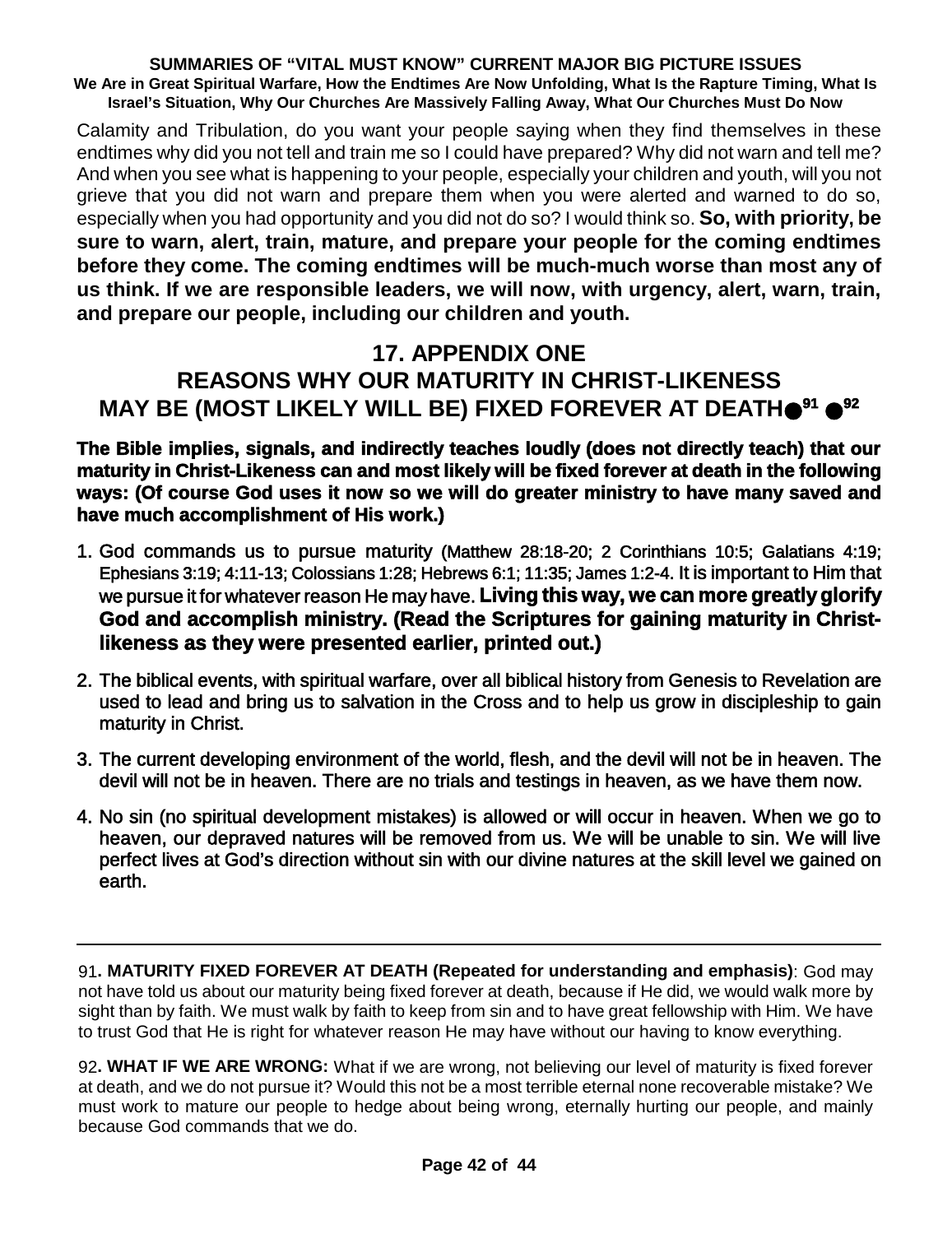- 5. God chose to create us immature and a need for this maturity development. He is using the current environment of the world, flesh, and the devil in spiritual warfare to develop our maturity.
- 6. 1 Timothy 4:8 but godliness is profitable for all things, since it holds promise for the present life *and also for the life to come. Hebrews 11:35 - Women received back their dead by resurrection; and others were tortured, not accepting their release, in order that they might obtain a better resurrection;*
- 7. If our maturity could increase in heaven, God could have just created us with some maturity and not have to send anyone to the Lake of Fire. **But it appears that we might not learn the greatest sacrificial love there is that was demonstrated byGod through Christ on the Cross without being on earth, under this needed development.**

If we will pursue maturity with commitment and excellence as God commands, it most likely does not matter what we believe about whether or not our spiritual maturity is fixed forever at death. We will have the best that God plans for us. But the important thing is to pursue this maximum maturity as God commands with excellence even if we do not now know all the reasons or all the ways. None of us most likely know all the reasons or all the ways. But we can help each other to discover and know very many. **But if it is fixed forever at death and we do not now pursue it???? Will not church leaders be judged and feel most sorrowful?**

### **18. MUST READ DETAILED REFERENCES ON OUR Website (Read the marked ones using - first, for a comprehensive overview) biblicalworldviewministries.com**

### **Under Summary Documents (Home Page)**

*Aspects and Strategies in the Spiritual Warfare Between Christ and Satan Used to Gain Spiritual Maturity in Christ-likeness and to Terminate History*

PPT Charts)*BIBLICAL WORLDVIEW MINISTRIES Determining How Revelation's Endtimes Unfold (Endtimes Prophecy) And Presenting What Our Churches Should Do Now*

### **Under Biblical Worldview (God's Plan)**

 *God's Plan over History for Man to Become Mature in Christ Needed to Eternally Know and Relate to Our Perfect God in His Greatness*

### **Under Endtimes Prophecy**

 *The Pattern View of Prophecy: The Many Doctrines of Prophecy Show Clearly the Rapture Will Come Post-tribulational and the 1000 Years During Christ's Second Coming* (MY VIEW)

 Chapter Five of *Watchman Warning* (for the detail development of the endtimes pattern sequence). (This chapter is on our website as well as in the book.)

*Summary Presentation: How Revelation's Events Unfold and How the United States Is Found in Bible Prophecy*